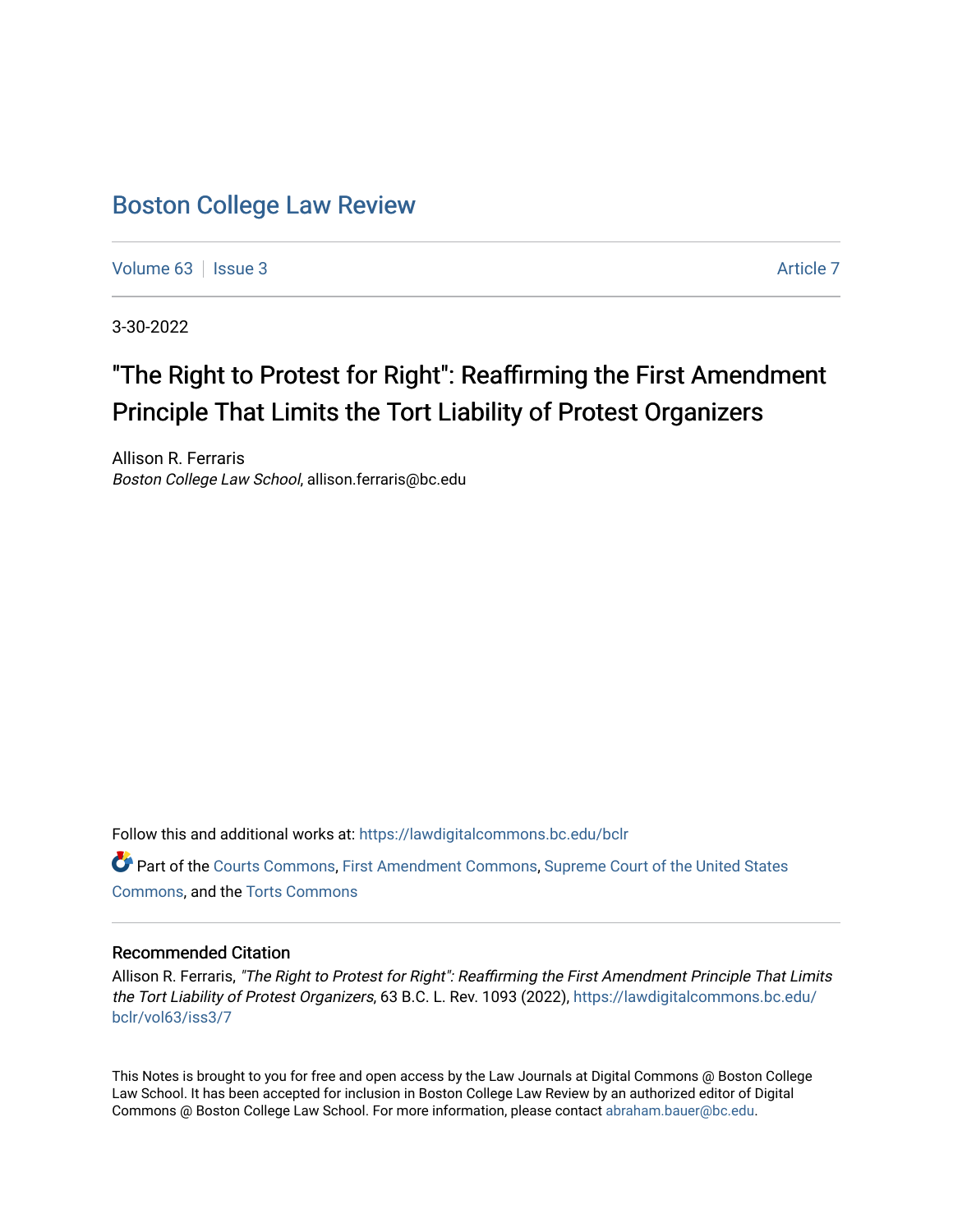## **"THE RIGHT TO PROTEST FOR RIGHT": REAFFIRMING THE FIRST AMENDMENT PRINCIPLE THAT LIMITS THE TORT LIABILITY OF PROTEST ORGANIZERS[\\*](#page-1-0)**

**Abstract:** On December 16, 2019, the U.S. Court of Appeals for the Fifth Circuit held in *Doe v. Mckesson* that a court could hold DeRay Mckesson liable for damages to a police officer whom an unidentified assailant injured at a 2016 Black Lives Matter protest that Mckesson helped organize. Mckesson did not cause the officer's injuries, and he did not order, encourage, or incite the protestors at the demonstration to act violently. The Fifth Circuit held that Mckesson could be liable only because he played a role in organizing the demonstration. In 1982, the U.S. Supreme Court set forth an important principle in *NAACP v. Claiborne Hardware Co.* that limited the extent to which a court could hold protest organizers engaged in protected First Amendment activity liable for the violent acts of third parties. Many First Amendment scholars considered the Fifth Circuit's decision in *Doe v. Mckesson* a direct affront to the principle set out in *Claiborne Hardware*. Indeed, Mckesson engaged in core protected speech activity when he protested police misconduct and thus should have fallen under the protection of the stringent standard. In November of 2020, in *Doe v. Mckesson*, the Supreme Court reversed and remanded the Fifth Circuit's decision, but it did so in a *per curiam* opinion based only on issues concerning Louisiana tort law theories, leaving the First Amendment implications unanswered. This Note argues that the limited liability principle set forth in *Claiborne Hardware* is an essential protection for organizers and for democracy, such that the Supreme Court should look for opportunities to reaffirm it in the wake of the Fifth Circuit's latest attack.

#### <span id="page-1-3"></span>**INTRODUCTION**

On July 9, 2016, DeRay Mckesson, an activist associated with the Black Lives Matter movement, organized a demonstration in Baton Rouge, Louisiana to protest a familiar atrocity in American life: the police killing of a Black ci-vilian.<sup>[1](#page-1-1)</sup> A few days earlier, two police officers shot and killed Alton Sterling, a

<span id="page-1-2"></span><span id="page-1-0"></span> <sup>\*</sup> Martin Luther King, Jr., I've Been to the Mountaintop (Apr. 3, 1968) ("But somewhere I read of the freedom of assembly. Somewhere I read of the freedom of speech. Somewhere I read of the freedom of press. Somewhere I read that the greatness of America is the right to protest for right.").

<span id="page-1-1"></span><sup>&</sup>lt;sup>1</sup> See Doe v. Mckesson (*Mckesson I*), 272 F. Supp. 3d 841, 844–45 (M.D. La. 2017) (stating that Mckesson helped organized the protest); Petition for Writ of Certiorari at 5–6, Mckesson v. Doe (*Mckesson VI*), 141 S. Ct. 48 (2020) (No. 19-1108) (accepting as true the plaintiff's claims that Mckesson helped organize the protest); Phil Helsel, Elisha Fieldstadt & Matthew Grimson, *Hundreds Arrested in Protests Over Police Shootings in St. Paul, Baton Rouge*, NBC NEWS, https://www.nbc news.com/news/us-news/black-lives-matter-protests-span-country-fourth-day-n606556 [https://perma.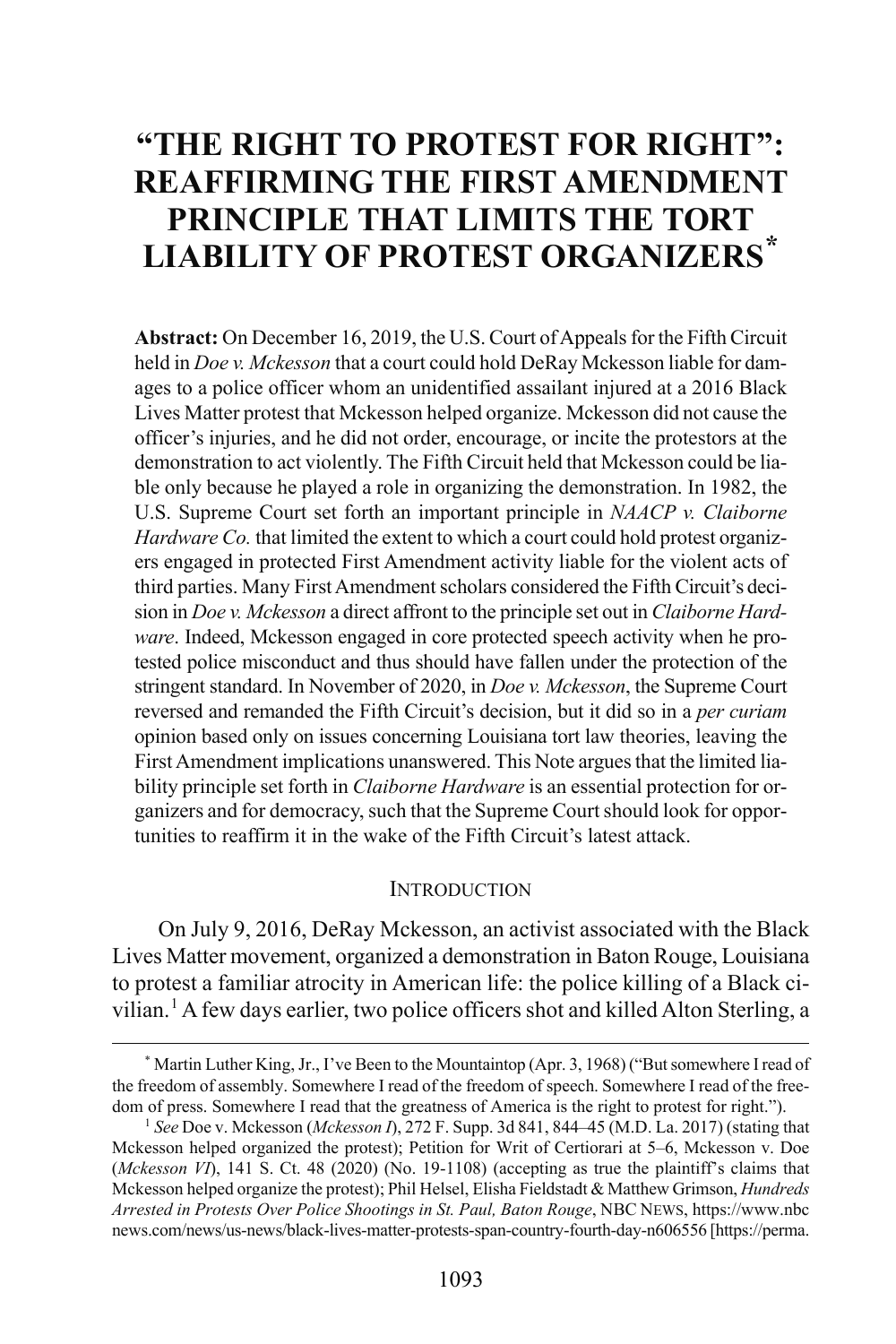thirty-seven-year-old Black man, in the parking lot outside a convenience store.<sup>[2](#page-2-0)</sup> As hundreds gathered throughout the city to protest Sterling's death, Mckesson's group gathered peacefully on a public highway in front of the Ba-ton Rouge Police Department headquarters to call for accountability.<sup>[3](#page-2-1)</sup> The police department responded by deploying officers dressed in riot gear to meet the protesters and be ready to make arrests. $4$  Eventually, the demonstrators grew invigorated, and some began throwing full plastic water bottles at the officers.[5](#page-2-3) One unidentified individual threw a piece of concrete that struck an officer and caused serious injuries.<sup>[6](#page-2-4)</sup>

Because the authorities could not identify the assailant, the injured officer brought a civil suit against Mckesson and alleged that, as a leader of the demonstration, Mckesson was liable for his injuries on theories of negligence.<sup>[7](#page-2-5)</sup> The officer did not claim that Mckesson engaged in any violent behavior him-self or directed the protestors to act violently.<sup>[8](#page-2-6)</sup> Instead, he alleged only that Mckesson was liable because he should have known that the protest would grow violent and did not attempt to quell the unrest once it began.<sup>[9](#page-2-7)</sup>

<span id="page-2-8"></span>In 2017, when the U.S. District Court for the Middle District of Louisiana considered Mckesson's case in *Doe v. Mckesson* (*Mckesson I*), it dismissed the action as a straightforward application of the U.S. Supreme Court's 1982 deci-

<span id="page-2-0"></span>2  *See* Petition for Writ of Certiorari, *supra* not[e 1,](#page-1-2) at 12 (stating that the protest was a response to Sterling's death); Richard Fausset, Richard Pérez-Peña & Campbell Robertson, *Alton Sterling Shooting in Baton Rouge Prompts Justice Dept. Investigation*, N.Y. TIMES (July 6, 2016), https://www.ny times.com/2016/07/06/us/alton-sterling-baton-rouge-shooting.html[https://perma.cc/4NDA-WSCR] (describing the circumstances surrounding Sterling's death).

<span id="page-2-1"></span>3  *See* Doe v. Mckesson (*Mckesson IV*), 945 F.3d 818, 822–23 (5th Cir. 2019) (describing the way the protesters blocked the highway and noting Mckesson's involvement in this particular demonstration); *Mckesson I*, 272 F. Supp. 3d at 845 (noting that the protest on the highway started peacefully); Petition for Writ of Certiorari, *supra* not[e 1,](#page-1-2) at 5 (stating the protestors sought "to express their anguish, celebrate Mr. Sterling's life, and press for accountability and change"); *see also* Helsel et al., *supra* not[e 1 \(](#page-1-3)describing the breadth of the protests).

<span id="page-2-2"></span><sup>4</sup> *Mckesson IV*, 945 F.3d at 822–23; *see also* Helsel et al., *supra* note [1](#page-1-3) (noting that the police arrested Mckesson for "simple obstruction of highway commerce," but released him from jail the following day).

<sup>5</sup> *Mckesson IV*, 945 F.3d at 822–23.<br><sup>6</sup> *Id.* at 823 (noting the officer suffered lost teeth and injuries to his jaw, brain, and head).

<span id="page-2-5"></span><span id="page-2-4"></span><span id="page-2-3"></span><sup>7</sup> *Mckesson I*, 272 F. Supp. 3d at 844–45 (describing the officer's claims against Mckesson)*.* The officer also originally brought a suit against Black Lives Matter, but the district court held that Black Lives Matter was a social movement, much like the Civil Rights movement, and thus was not an entity that a party could sue. *Id.* at 845, 850; *see also Mckesson IV*, 945 F.3d at 834 (holding that the district court was correct in concluding that a party could not sue Black Lives Matter).

<span id="page-2-7"></span><span id="page-2-6"></span><sup>8</sup> *Mckesson I*, 272 F. Supp. 3d at 845 (describing the plaintiff's claims).

cc/6PLC-Q83K] (July 10, 2016) (describing Mckesson's involvement in the protest); *see also* Li Cohen, *It's Been Over Three Months Since George Floyd Was Killed by Police. Police Are Still Killing Black People at Disproportionate Rates*, CBS NEWS (Sept. 10, 2020), https://www.cbsnews.com/ news/george-floyd-killing-police-black-people-killed-164/ [https://perma.cc/A5LR-WSXS] (highlighting the continued rampancy of Black deaths at the hands of American police officers).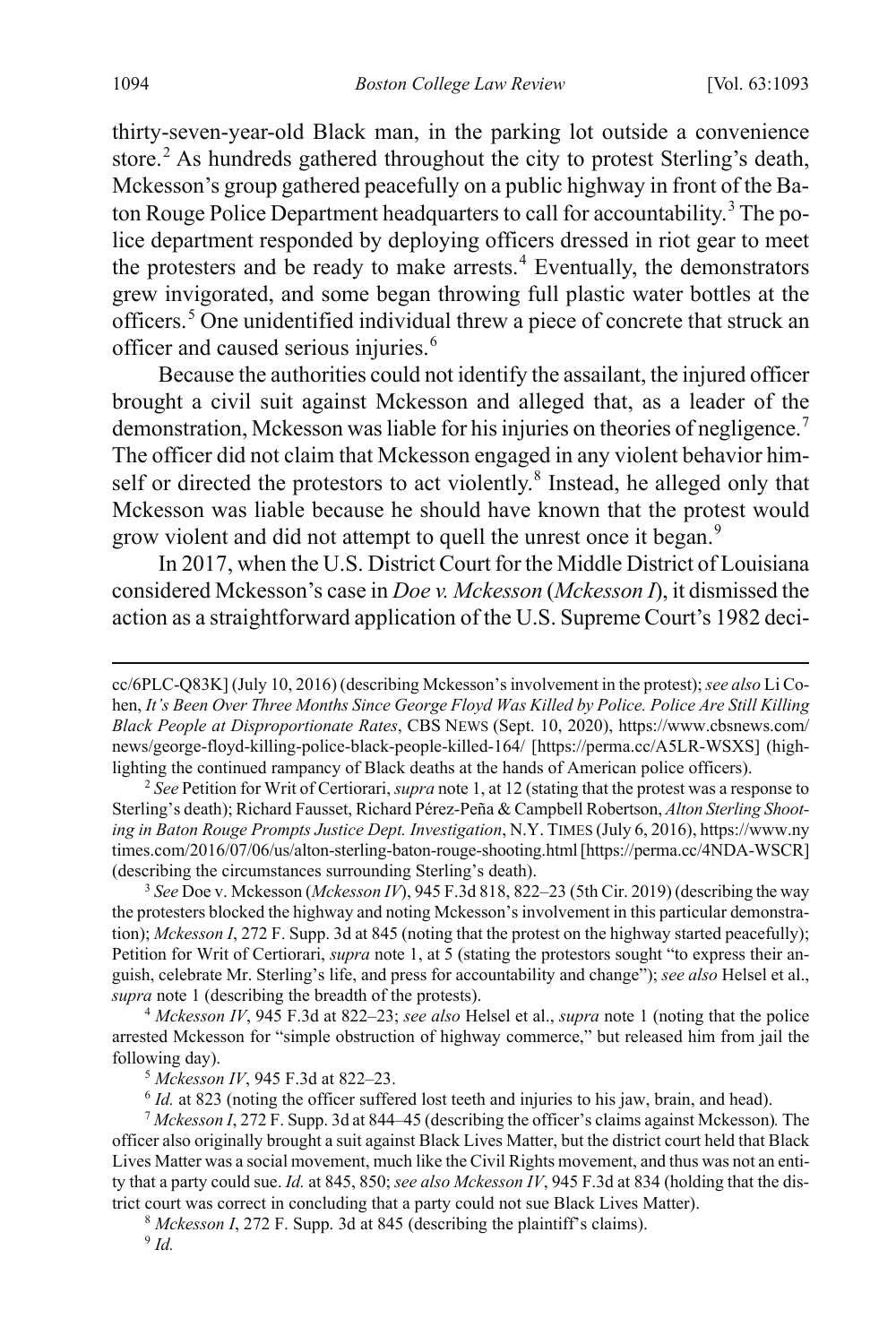sion in *NAACP v. Claiborne Hardware Co*. [10](#page-3-0) As this Note discusses in detail, *Claiborne Hardware* set forth the crucial First Amendment principle that courts cannot hold protest organizers liable for the violent acts of third-party protest participants when the organizers themselves do not incite or participate in such violence.[11](#page-3-1) Yet, in December 2019, in *Doe v. Mckesson* (*Mckesson IV*), the U.S. Court of Appeals for the Fifth Circuit reversed the district court.<sup>[12](#page-3-2)</sup> The Fifth Circuit concluded that although Mckesson did not incite violence or act violently himself, a court could still hold him liable for the violent acts of protest attendees—and remain consistent with *Claiborne Hardware*—because, according to the Fifth Circuit, Mckesson negligently organized the demonstra-tion and his negligence could be the basis for his liability.<sup>[13](#page-3-3)</sup> At the time, many First Amendment scholars believed that the Fifth Circuit's decision directly contradicted the principle set out in *Claiborne Hardware* and expressed deep concern for its implications.<sup>[14](#page-3-4)</sup> Ultimately, the Supreme Court granted certiorari and released a *per curiam* decision in November 2020 vacating the Fifth Circuit's judgment—but only so the Fifth Circuit could better consider certain opaque Louisiana tort law issues.[15](#page-3-5) The Court briefly acknowledged that the case implicated the First Amendment, but did not opine on whether the First Amendment affords limited tort liability to protest organizers, thus leaving the debate unresolved.[16](#page-3-6)

<span id="page-3-2"></span>the First Amendment shielded Mckesson from liability).

<span id="page-3-3"></span><sup>13</sup> *Mckesson IV*, 945 F.3d at 828–29, 834 (reasoning that *NAACP v. Claiborne Hardware Co.* stands for the principle that courts can impose liability on protest organizers for the violent acts of third parties when the protest organizers themselves commit tortious acts); *see Claiborne Hardware*, 458 U.S. at 927 ("[A] finding that [the boycott organizer] authorized, directed, or ratified specific tortious activity would justify holding him responsible for the consequences of that activity.").

<span id="page-3-4"></span><sup>14</sup> *See, e.g.*, Garrett Epps, *The Important First Amendment Principle Now at Risk*, THE ATLANTIC (Apr.22,2020),https://www.theatlantic.com/ideas/archive/2020/04/important-first-amendment-principlenow-risk/610348 [https://perma.cc/E8KS-A37A] (arguing that the Fifth Circuit's decision was inconsistent with *Claiborne Hardware* and would expose protest organizers to incredible financial liability if in place).

<span id="page-3-5"></span><sup>15</sup> Mckesson v. Doe (*Mckesson VI*), 141 S. Ct. 48, 50–51 (2020) (per curiam) (remanding for reconsideration of whether the Fifth Circuit's novel "negligent protest" theory of liability is viable under Louisiana tort law); *see also infra* note[s 149–](#page-27-0)[161](#page-29-0) and accompanying text (providing a more detailed discussion of the Fifth Circuit's "negligent protest" theory of liability).

<span id="page-3-6"></span><sup>16</sup> See Mckesson VI, 141 S. Ct. at 50–51 ("[W]e conclude that the Fifth Circuit should not have ventured into so uncertain an area of tort law—one laden with value judgments and fraught with im-

<span id="page-3-7"></span><span id="page-3-0"></span> <sup>10</sup> *Id.* at 847–48; *see* NAACP v. Claiborne Hardware Co., 458 U.S. 886, 916–18 (1982) (holding that courts may not hold protest organizers liable for the violent acts of third-party individuals whom the organizers did not incite to act violently).

<span id="page-3-1"></span><sup>11</sup> *See Claiborne Hardware*, 458 U.S. at 918 ("While the State legitimately may impose damages for the consequences of violent conduct, it may not award compensation for the consequences of nonviolent, protected activity. Only those losses proximately caused by unlawful conduct may be recovered."); *see also infra* note[s 99](#page-19-0)[–115](#page-21-0) and accompanying text (providing a more nuanced discussion of the limited circumstances in which protest organizers may be held liable for participant violence. 12 *Mckesson IV*, 945 F.3d at 828, 834; *see Mckesson I*, 272 F. Supp. 3d at 847–48 (holding that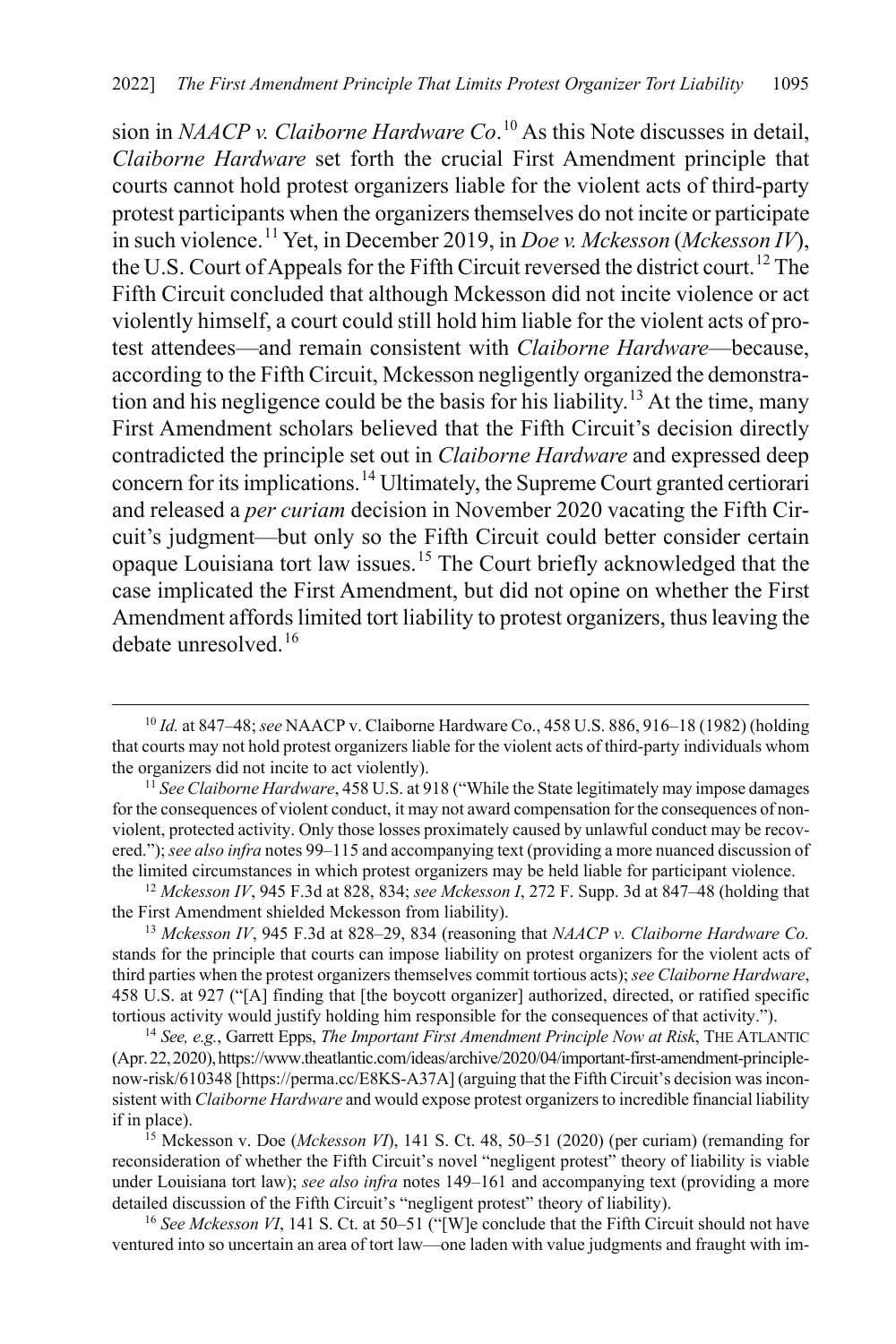<span id="page-4-4"></span>In addition to critically shielding organizers from potentially insurmountable damages, $17$  the First Amendment limited liability principle set forth in *Claiborne Hardware* crucially enriches democracy itself, as protests have consistently been a vehicle through which social movements in the United States have generated the public pressure necessary to enact change.<sup>[18](#page-4-1)</sup> The American colonists who participated in the Boston Tea Party in 1773 sparked the public outcry that led to the American Revolution in  $1775$ .<sup>[19](#page-4-2)</sup> The women's suffragists who picketed outside the White House in 1917 and 1918 generated the public pressure necessary to pass and ratify the Nineteenth Amendment in 1919.<sup>[20](#page-4-3)</sup> The Civil Rights activists of the 1950s and 1960s who participated in the historic March on Washington in 1963, as well as other acts of protest and civil

<span id="page-4-1"></span><sup>18</sup> *See* Brief of Floyd Abrams, Erwin Chemerinsky, Walter Dellinger, Geoffrey R. Stone, Nadine Strossen & Kenneth P. White as *Amici Curiae* in Support of Petitioner at 4–6, Mckesson v. Doe (*Mckesson VI*), 141 S. Ct. 48 (2020) (No. 19-1108) [hereinafter Brief of Floyd Abrams et al.] (highlighting various social movements that successfully used protest as a tool for change and recognizing the Black Lives Matter movement as a continuation of that tradition); Patrisse Cullors, *Without the Right to Protest, America Is Doomed to Fail*, N.Y. TIMES (Oct. 2, 2020), https://www.nytimes.com/ 2020/10/02/opinion/international-world/protest-black-america.html [https://perma.cc/H4BK-J482] (arguing every major turning point in American history is grounded in protest); Daniel Q. Gillion, *The Myth of the Silent Majority*, ATLANTIC MONTHLY, Sept. 2020, https://www.theatlantic.com/magazine/ archive/2020/09/protest-works/614182/ [https://perma.cc/85WL-YGVN] (arguing that protests are an essential aspect of a working democracy because they provide aggrieved members of society with a release for their frustrations and alert the general public that societal change is necessary); Kori Schake, *This Upheaval Is How America Gets Better*, THE ATLANTIC (June 8, 2020), https://www.the atlantic.com/ideas/archive/2020/06/upheaval-how-america-gets-better/612799/ [https://perma.cc/B95P-RSXB] (arguing that the disruption that protests cause is the means by which societies improve and fix broken systems).

<span id="page-4-2"></span><sup>19</sup> NCC Staff, *On This Day, the Boston Tea Party Lights a Fuse*, NAT'L CONST. CTR. (Dec. 16, 2020), https://constitutioncenter.org/blog/on-this-day-the-boston-tea-party-lights-a-fuse/ [https:// perma.cc/PBP5-YY7E] (describing the violent protests that were part of the Boston Tea Party and linking the events of the day to the beginning of the American Revolution).

<span id="page-4-3"></span><sup>20</sup> *See* Alli Hartley-Kong, *Radical Protests Propelled the Suffrage Movement. Here's How a New Museum Captures That History*, SMITHSONIAN MAG.(Oct. 20, 2020), https://www.smithsonianmag. com/history/radical-protests-propelled-suffrage-movement-heres-how-new-museum-captures-history-180976114/ [https://perma.cc/RP8B-MAHB] (reporting that the women's suffragettes picketing and arrests in 1917 captured public attention that ultimately shifted public opinion in favor of suffrage and led to Congress's ratification of the Nineteenth Amendment in 1919); *see also* U.S. CONST. amend. XIX (forbidding the denial of the right to vote based on of sex).

plications for First Amendment rights—without first seeking guidance on potentially controlling Louisiana law from the Louisiana Supreme Court.").

<span id="page-4-0"></span><sup>17</sup> *See* Epps, *supra* not[e 14](#page-3-7) (noting that Mckesson, for example, faces severe damages if Officer Doe's tort claims against him are successful); *see also infra* note[s 25](#page-5-0)[, 34,](#page-7-0) [175](#page-32-0)[–185](#page-33-0) and accompanying text (discussing the magnitude of damages at large scale protests and the halting impact of imposing civil liability on their organizers). Indeed, prior to the Supreme Court's decision in 1982 in *Claiborne Hardware*, segregationists routinely brought tort lawsuits against Civil Rights activists to weaponize the threat of damages and accordingly, impede the movement by deterring demonstrations. Epps, *supra* not[e 14.](#page-3-7) By granting protest organizers limited liability, *Claiborne Hardware* effectively put an end to this segregationist strategy, thus signaling the principle's importance in First Amendment jurisprudence. *Id.*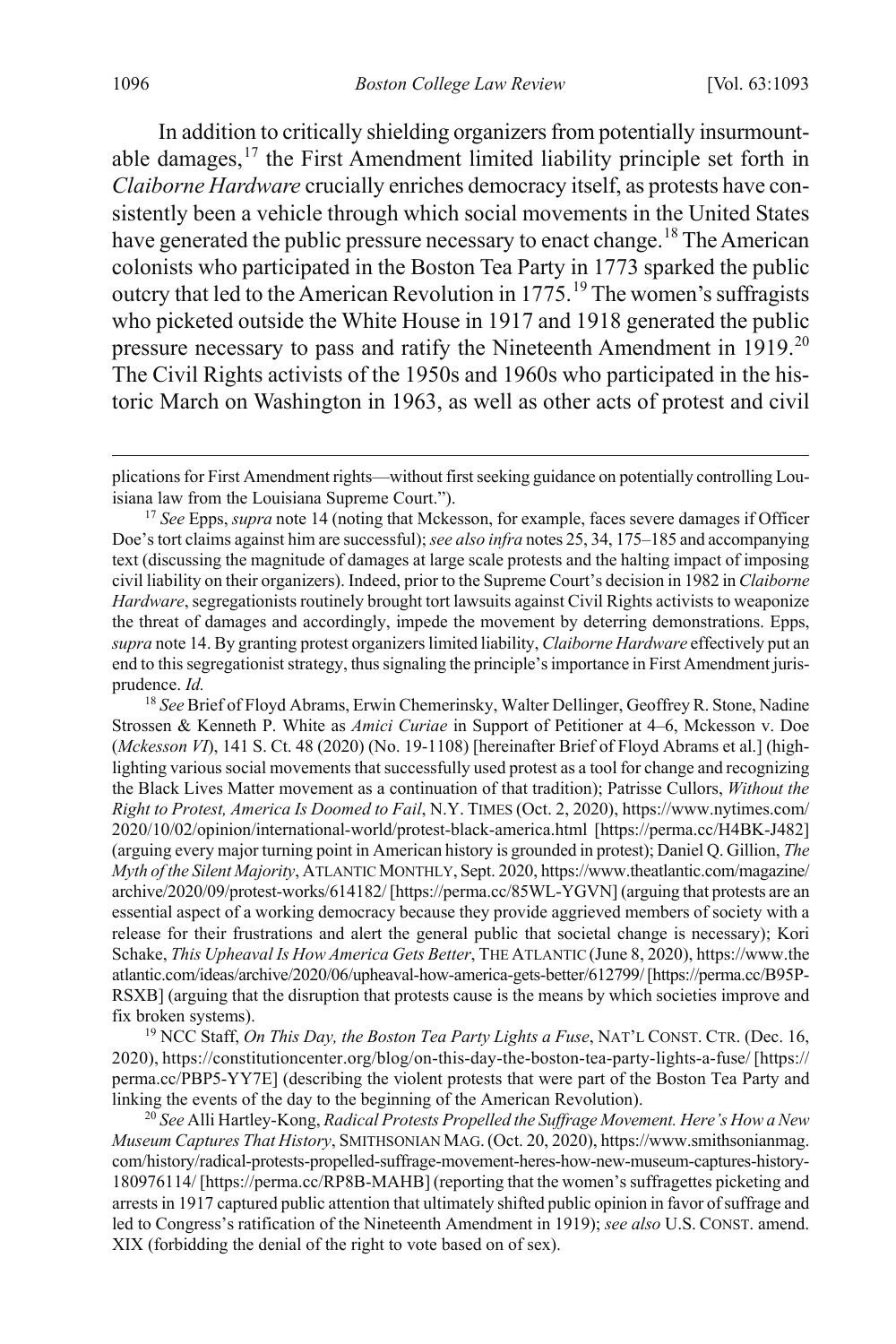<span id="page-5-2"></span>disobedience, compelled and shaped the Civil Rights Act of 1964 and the Voting Rights Act of 1965.[21](#page-5-3) The Stonewall Riots of 1969 galvanized the LGBTQ+ rights movement in a way that provided for legal and social LGBTQ+ anti-discrimination victories in the late twentieth and early twenty-first centuries.<sup>[22](#page-5-4)</sup>

<span id="page-5-8"></span><span id="page-5-1"></span>In the last decade, the Black Lives Matter movement built upon this longstanding tradition by using protests to amplify its grievances and calls for reform in national discourse, particularly regarding systemic racism and police violence against Black Americans.<sup>[23](#page-5-5)</sup> Since the movement's inception, Black Lives Matter organizers, like DeRay Mckesson, have used a variety of civil disobedience strategies to attract public attention to their causes, including gathering in public spaces and blocking roadways.<sup>[24](#page-5-6)</sup> Although early Black Lives Matter demonstrations were predominantly peaceful, some actors at the demonstrations did engage in violence, looting, and property destruction,  $^{25}$  $^{25}$  $^{25}$  and

<span id="page-5-5"></span><sup>23</sup> *See* Tasnim Motala, *"Foreseeable Violence" & Black Lives Matter: How* Mckesson *Can Stifle a Movement*, 73 STAN. L. REV. ONLINE 61, 68 (2020), https://www.stanfordlawreview.org/online/ forseeable-violence-black-lives-matter/ [https://perma.cc/ZJ72-6W2Y] (describing police violence and systemic racism as key issues upon which the Black Lives Matter protests sought to shed light). The Black Lives Matter movement began in 2013 after the acquittal of George Zimmerman, the community watchman who shot and killed seventeen-year-old Trayvon Martin. Garrett Chase, *The Early History of the Black Lives Matter Movement, and the Implications Thereof*, 18NEV.L.J. 1091, 1092 (2018). The first Black Lives Matter protests took place in the days that followed the announcement of the Zimmerman verdict, as thousands gathered in cities across America. *Id.* at 1096. (describing protests in Atlanta, New York, and Washington D.C.). The protests grew larger and more frequent after the death of Michael Brown in Ferguson, Missouri in 2014. Motala, *supra*, at 68 (reporting that by some accounts, in the year following the death of Michael Brown, more than 780 protests took place in 2014 in at least forty-four states).

<span id="page-5-6"></span><sup>24</sup> Motala, *supra* not[e 23,](#page-5-1) at 68 (describing the various civil disobedience strategies that Black Lives Matter organizers have employed, including occupying public roadways, police headquarters, and public spaces); Garrett Epps, *Don't Let the First Amendment Forget DeRay Mckesson*, THE ATLANTIC (Dec. 14, 2019), https://www.theatlantic.com/ideas/archive/2019/12/dont-let-the-first-amendment-forgetderay-mckesson/603580 [https://perma.cc/M8GH-GJ89] (noting that Mckesson helped organize the Black Lives Matter protest in Baton Rouge in 2016 where protesters blocked a highway beside the police department headquarters). *See generally* Brief of NAACP, *supra* not[e 21](#page-5-2) (discussing the ways in which Civil Rights Movement activists also used civil disobedience as an effective protest tactic).

<span id="page-5-7"></span><sup>25</sup> *See, e.g.*, Yamiche Alcindor, Aamer Madhani & Doug Stanglin, *Hundreds of Peaceful Protesters March in Ferguson*, USATODAY, https://www.usatoday.com/story/news/nation/2014/08/14/fergusonmissouri-police-clashes-shooting-anonymous/14046707/ [https://perma.cc/6VN8-C88D] (Aug. 19, 2014) (noting that the initial protests in Ferguson after the death of Michael Brown were peaceful); *The Damage in Ferguson*, N.Y. TIMES (Nov. 25, 2014), https://www.nytimes.com/interactive/2014/

<span id="page-5-3"></span><span id="page-5-0"></span> <sup>21</sup> *See* Brief of National Association for the Advancement of Colored People in Support of Petitioner as *Amici Curiae* at 2, Mckesson v. Doe (*Mckesson VI*), 141 S. Ct. 48 (2020) (No. 19-1108) [hereinafter Brief of NAACP] (arguing that Civil Rights activists' participation in sit ins, freedom rides, and marches increased public discussion of racial inequality and shifted public opinion in a way that led to civil rights legislation).

<span id="page-5-4"></span><sup>22</sup> Emily Priborkin, *The Legacy of the Stonewall Riots*, AM. UNIV.(June 18, 2019), https://www. american.edu/sis/news/20190618-the-legacy-of-the-stonewall-riots.cfm [https://perma.cc/T2ZH-FKJQ] (describing the significance of the Stonewall Riots in igniting the modern LGBT+ rights movement and subsequent legislative victories).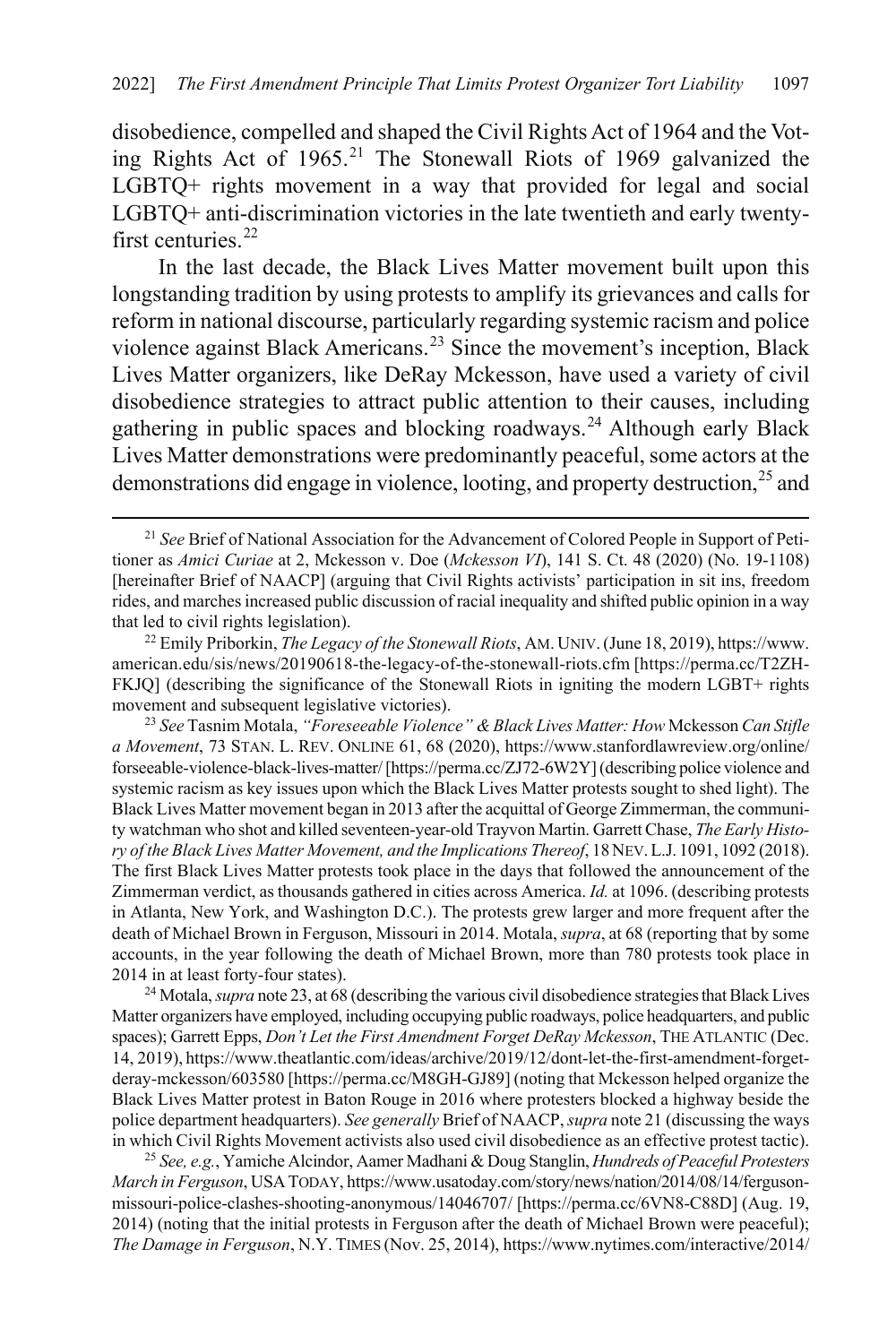police departments often responded to such protests with force.<sup>[26](#page-6-0)</sup> In the early years of the movement, Black Lives Matter activists succeeded in shifting public opinion on issues of systemic racism and police brutality, leading police departments and political candidates alike to embrace police and criminal jus-tice reform.<sup>[27](#page-6-1)</sup> Yet, empirical research demonstrated that Black Americans remained disproportionately more likely to be killed during police encounters than white Americans during the period that the Black Lives Matter movement gained its early momentum.[28](#page-6-2)

<span id="page-6-9"></span><span id="page-6-8"></span>In 2020, the Black Lives Matter Movement entered a revitalized and his-toric phase with the protests that followed the brutal murder of George Floyd.<sup>[29](#page-6-3)</sup> On May 25, 2020, Derek Chauvin, a white Minneapolis police officer, killed Floyd, a forty-six-year-old Black man, when he pinned Floyd to the pavement during an arrest and kneeled on Floyd's neck, while Floyd repeatedly exclaimed, "I can't breathe."[30](#page-6-4) Witnesses recorded the incident and shared the video on social media channels, where it proceeded to go viral.<sup>[31](#page-6-5)</sup> Ultimately, the video of Floyd's death ignited a wave of Black Lives Matter protests that took place in over 140 cities across the United States throughout the summer of 2020.[32](#page-6-6) Mobilized by local Black Lives Matter chapters, millions of protest-

<span id="page-6-7"></span><sup>11/25/</sup>us/ferguson-photos.html [https://perma.cc/BV7V-Y8EP] (reporting that looting, vandalism, fires, and other related violence took place at the Ferguson protests). For further discussion about who the violent actors were, see *infra* note [34](#page-7-0) and accompanying text.

<span id="page-6-0"></span><sup>26</sup> *See* Motala, *supra* note [23,](#page-5-1) at 71 (noting that the Ferguson police used armored tanks, assault rifles, flash grenades, rubber bullets, and tear gas as part of its efforts to break up the protests following the 2014 death of Michael Brown).

<span id="page-6-1"></span><sup>27</sup> *See* Timothy Williams & Thomas Kaplan, *The Criminal Justice Debate Has Changed Drastically. Here's Why.*, N.Y. TIMES, https://www.nytimes.com/2019/08/20/us/politics/criminal-justicereform-sanders-warren.html [https://perma.cc/2VMA-DEJS] (Aug. 21, 2019) (describing the police reforms that municipalities embraced as a result of the Black Lives Matter protests and noting in particular the movement's impact on the 2020 Democratic presidential primary).

<span id="page-6-2"></span><sup>28</sup> *See* Gabriel L. Schwartz & Jacquelyn L. Jahn, *Mapping Fatal Police Violence Across U.S. Metropolitan Areas: Overall Rates and Racial/Ethnic Inequities, 2013–2017*, PLOSONE (June 24, 2020), https://doi.org/10.1371/journal.pone.0229686 [https://perma.cc/5FVT-G6UN](reporting that from 2013 to 2017, Black Americans were 3.23 times more likely to be killed in a police encounter than white Americans).

<span id="page-6-3"></span><sup>29</sup> *See* Motala, *supra* note [23,](#page-5-1) at 61, 64 (describing how the George Floyd protests transformed Black Lives Matter into a ubiquitous movement with broad public support).

<span id="page-6-4"></span><sup>30</sup> Derrick Bryson Taylor, *George Floyd Protests: A Timeline*, N.Y.TIMES (Oct. 2, 2021), https:// www.nytimes.com/article/george-floyd-protests-timeline.html [https://perma.cc/52RM-WGNJ].

<span id="page-6-5"></span><sup>&</sup>lt;sup>31</sup> *Id.* (reporting that internet users shared the video extensively to reach broad audiences the day after the incident).

<span id="page-6-6"></span><sup>32</sup> *Id.* The protests began in Minneapolis on May 26, 2020, and lasted for several days. *Id.* On May 27, protestors gathered in Memphis, Los Angeles, Louisville, St. Louis, and Chicago. *Id.* In the days that followed, additional protests erupted in dozens of other cities across the country including Atlanta, New York, Washington D.C., Detroit, Buffalo, and Philadelphia. *Id.* In October 2020, research suggested over seven-thousand demonstrations took place in May and June in cities and municipalities spanning all 50 states and the District of Columbia. Erica Chenoweth & Jeremy Pressman, *This Summer's Black Lives Matter Protesters Were Overwhelmingly Peaceful, Our Research Finds*, WASH.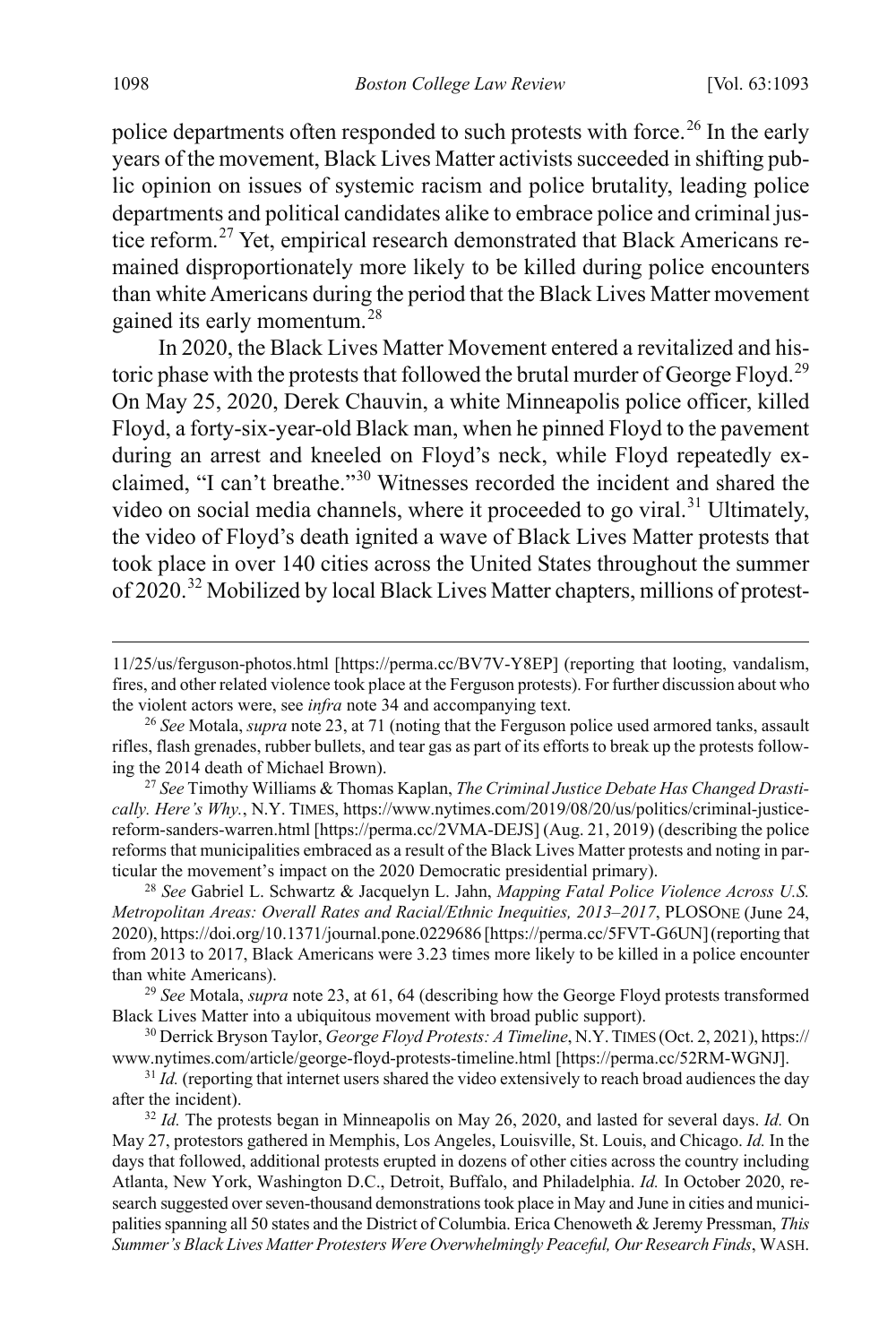<span id="page-7-5"></span>ers demanded a variety of police and criminal justice reforms and made broad-er calls for racial equity.<sup>[33](#page-7-1)</sup> Early research from the fall of 2020 indicated that these protests were almost entirely peaceful; although violence and property destruction did mar a small percentage of the demonstrations and generated substantial financial losses.<sup>[34](#page-7-2)</sup>

<span id="page-7-6"></span><span id="page-7-0"></span>The George Floyd protests reinvigorated the Black Lives Matter movement and brought issues of race and police misconduct to the forefront of the national conversation.[35](#page-7-3) The protests significantly shifted public opinion on issues of race to an extent arguably not seen since the Civil Rights Move-ment.<sup>[36](#page-7-4)</sup> Furthermore, they generated the pressure necessary to effectuate tangi-

 $\overline{a}$ 

<span id="page-7-1"></span>matter-protesters-were-overwhelming-peaceful-our-research-finds/ [https://perma.cc/3A8A-XP4F]. 33 *See, e.g.*, Martin Austermuhle, *Here's What Black Lives Matter D.C. Is Calling For, and Where the City Stands*, NPR (June 9, 2020), https://www.npr.org/local/305/2020/06/09/872859084/ here-s-what-black-lives-matter-d-c-is-calling-for-and-where-the-city-stands [https://perma.cc/B8XE-CBF6] (reporting that the Washington D.C. Black Lives Matter chapter released a series of demands before the protests that took place on June 6, 2020 that included defunding the police, decriminalizing sex work, removing police from schools, dropping charges against protesters, ending cash bail, banning stop-and-frisk, and providing for education, healthcare, and housing equity); *see also* Larry Buchanan, Quoctrung Bui & Jugal K. Patel, *Black Lives Matter May Be the Largest Movement in U.S. History*, N.Y.TIMES (July 3, 2020), https://www.nytimes.com/interactive/2020/07/03/us/george-floydprotests-crowd-size.html [https://perma.cc/CC8R-9F4C] (reporting that polls indicated somewhere been fifteen to twenty-six million people joined in a George Floyd protest in the early weeks of June 2020). 34 *See* Chenoweth & Pressman, *supra* not[e 32](#page-6-7) (reporting the data indicated 96.3% of the protests

<span id="page-7-2"></span>had no reported damage to property or law enforcement injuries, 97.7% had no reported participant, law enforcement, or bystander injuries, and just 3.7% had reported property damage or vandalism). *But see* Taylor, *supra* not[e 30](#page-6-8) (noting that some protesters engaged in vandalism, looting, and general property destruction, and that twenty-one states called in the National Guard at various points); Jennifer A. Kingson, *\$1 Billion-Plus Riot Damage Is Most Expensive in Insurance Industry*, AXIOS (Sept. 16, 2020), https://www.axios.com/riots-cost-property-damage-276c9bcc-a455-4067-b06a-66f9db4cea9c. html [https://perma.cc/UHQ6-26RN] (reporting that the property damage resulting from the George Floyd protests amounted to an estimated one to two billion dollars in net insured losses). The data indicated that law enforcement and counter-protesters carried out the majority of the violent acts that occurred at the protests and directed violence *at* the Black Lives Matter protesters. Chenoweth & Pressman, *supra* not[e 32.](#page-6-7) Scholars have argued that police officers are generally more likely to respond to Black protests with force, and that such use of force increases the likelihood of a violent conflict between the police and the protesters. *See* Motala, *supra* not[e 23,](#page-5-1) at 71–72 (noting the police's use of tear gas, grenades, military-grade assault rifles, rubber bullets, and riot gear at a 2014 Black Lives Matter protest in Ferguson, Missouri following the death of Michael Brown). Law enforcement used similar militarized tactics at the George Floyd protests, and some police officers carried out acts of violence against individual protesters. *See* Jennifer M. Kinsley, *Black Speech Matters*, 59 U. LOU-ISVILLE L. REV. 1, 12–15 (2020) (detailing law enforcement's use of force in responding to the summer 2020 protests in various cities).

<span id="page-7-3"></span><sup>35</sup> *See* Motala, *supra* note [23,](#page-5-1) at 64 (arguing that due to the protests following Floyd's death, "[t]he phrase 'Black Lives Matter' has gone from a polarizing rhetorical boogeyman to a relatively uncontroversial rallying cry, taken up by politicians, celebrities, and corporations regardless of their political affiliation").

<span id="page-7-4"></span><sup>36</sup> *See* Adam Serwer, *The New Reconstruction*,ATLANTIC MONTHLY,Oct. 2020, https://www.the atlantic.com/magazine/archive/2020/10/the-next-reconstruction/615475/ [https://perma.cc/ML5G-

POST (Oct. 16, 2020), https://www.washingtonpost.com/politics/2020/10/16/this-summers-black-lives-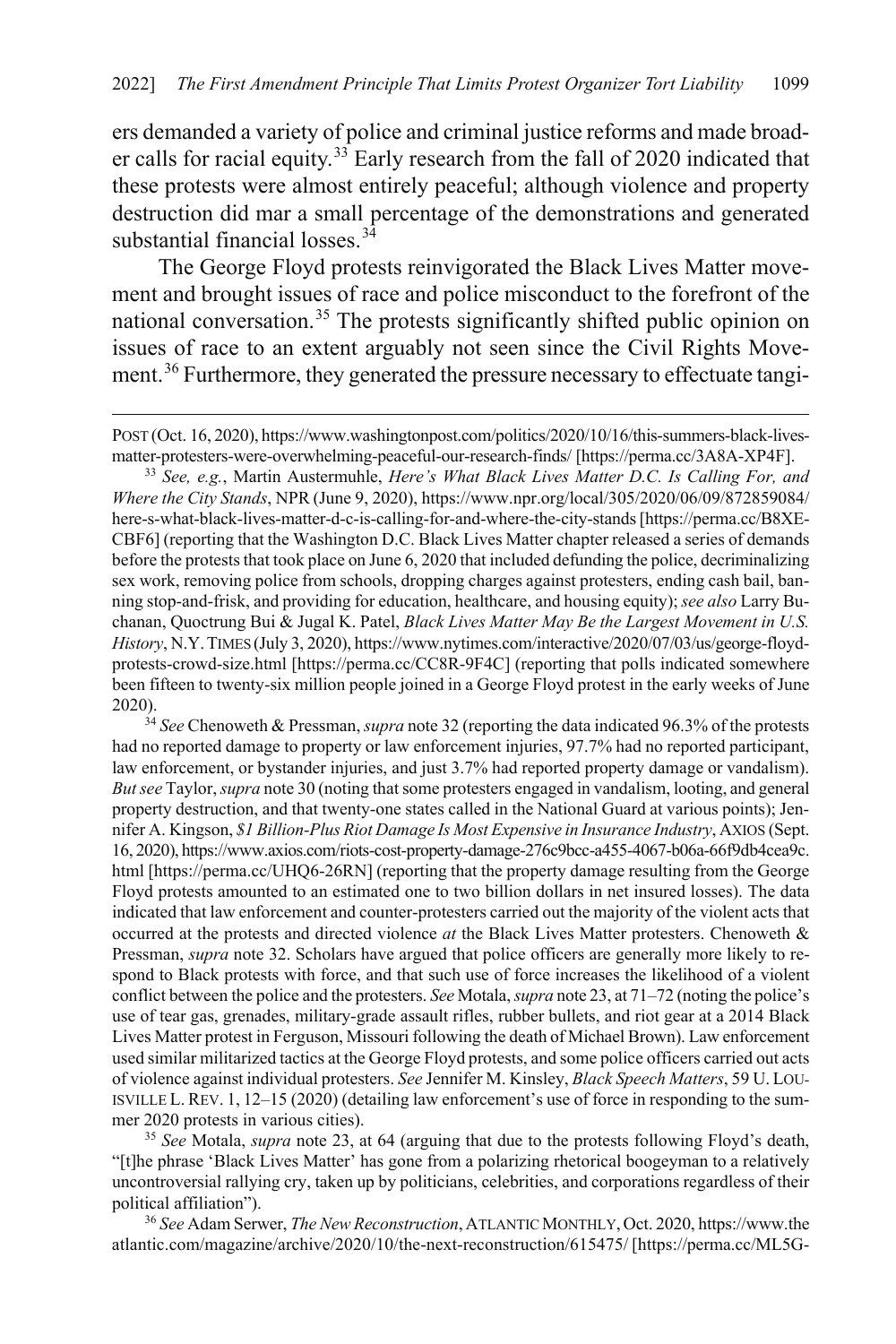<span id="page-8-3"></span><span id="page-8-2"></span>ble measures of change, as institutional actors responded to protestors' calls for police reform and racial equity.<sup>[37](#page-8-0)</sup> In the weeks and months following the protests, federal, state, and local governments across the country crafted and adopted new police reform policies and legislation.<sup>[38](#page-8-1)</sup> Voters embraced race as a priority issue, thus driving elected officials and candidates to adopt positions

<span id="page-8-0"></span><sup>37</sup> *See* Motala, *supra* not[e 23,](#page-5-1) at 64 (noting the broad embrace of Black Lives Matter amidst the George Floyd protests). *But see* Michele L. Norris, *Don't Call It a Racial Reckoning. The Race Toward Equality Has Barely Begun.*, WASH. POST (Dec. 18, 2020), https://www.washingtonpost.com/ opinions/dont-call-it-a-racial-reckoning-the-race-toward-equality-has-barely-begun/2020/12/18/90b 65eba-414e-11eb-8bc0-ae155bee4aff\_story.html [https://perma.cc/LPQ4-53F4] (arguing that major change still needs to happen in terms of racial justice).

<span id="page-8-1"></span><sup>38</sup> *See How George Floyd Protests Have Already Sparked Change*, N.Y. TIMES (June 9, 2020), https://www.nytimes.com/interactive/2020/06/09/burst/george-floyd-protests-police-laws.html [https://perma.cc/7MV5-C2Q2] (recounting federal, state, and city legislative proposals that lawmakers crafted in the weeks immediately following Floyd's killing and the related protests); *see also* Russel Berman, *The Nation's Most Ambitious Police Reform Launches Today*, THE ATLANTIC (Dec. 21, 2020), https://www.theatlantic.com/politics/archive/2020/12/new-jersey-police-reform/617436/[https:// perma.cc/5RKZ-VSTJ] (depicting new police reform measures adopted in New Jersey in December 2020 in response to the George Floyd protests); Russell Berman, *The State Where Protests Have Already Forced Major Police Reform*, THE ATLANTIC (July 17, 2020), https://www.theatlantic.com/ politics/archive/2020/07/police-reform-law-colorado/614269/ [https://perma.cc/STS9-MD8K] (describing the police accountability reforms that Colorado adopted in July 2020 in response to protests in Denver); Sean Collins, *The House Has Passed the George Floyd Justice in Policing Act*, VOX (Mar. 3, 2021), https://www.vox.com/2021/3/3/22295856/george-floyd-justice-in-policing-act-2021 passed-house [https://perma.cc/A49T-BFBE] (citing George Floyd Justice in Policing Act, H.R. 1280, 117th Cong. (2021)) (reporting that on March 3, 2021, the House of Representatives voted in favor of the George Floyd Justice in Policing Act of 2021 that set forth various police reform measures); Jill Cowan, Shawn Hubler & Kate Taylor, *Protesters Urged Defunding the Police. Schools in Big Cities Are Doing It.*, N.Y. TIMES, https://www.nytimes.com/2021/02/17/us/los-angeles-school-police.html [https://perma.cc/Y3CV-RV23] (Mar. 8, 2021) (noting that school officials in Denver, Los Angeles, Minneapolis, Oakland, Portland, Oregon, and Seattle cut funding for or removed police departments from school districts in response to the calls of George Floyd protesters); Ian Prasad Philbrick & Sanam Yar, *What Has Changed Since George Floyd*, N.Y. TIMES (Aug. 3, 2020), https://www. nytimes.com/2020/08/03/briefing/coronavirus-vaccine-tropical-storm-isaias-tiktok-your-mondaybriefing.html [https://perma.cc/3UAY-DDVL] (Aug. 11, 2020) (reporting that in the months following Floyd's killing, thirty-one of the largest one hundred cities in the United States adopted policies that limited law enforcement use of chokeholds).

QHF5] (reporting that 76% of polled Americans in June 2020 indicated that they believed racism was a "big problem," compared with 51% in 2015, and comparing such a shift to similar polls from the Civil Rights Movement); Michael Tesler, *The Floyd Protests Have Changed Public Opinion About Race and Policing. Here's the Data.*, WASH. POST (June 9, 2020), https://www.washingtonpost.com/ politics/2020/06/09/floyd-protests-have-changed-public-opinion-about-race-policing-heres-data/[https:// perma.cc/4HMU-YFZ2] (reporting an increase in public support for Black Lives Matter immediately following the George Floyd protests); *see also* Bryan Schonfeld & Sam Winter-Levy, *After This Summer's Protests, Americans Think Differently About Race. That Could Last for Generations.*, WASH. POST (Oct. 12, 2020), https://www.washingtonpost.com/politics/2020/10/12/after-this-summers-protestsamericans-think-differently-about-race-that-could-last-generations/ [https://perma.cc/P6WQ-XM8J] (noting that in December 2014, 33% of polled Americans indicated they believed "police officers were more likely to use excessive force against Black people than against White people," but that the number jumped to 57% in May 2020).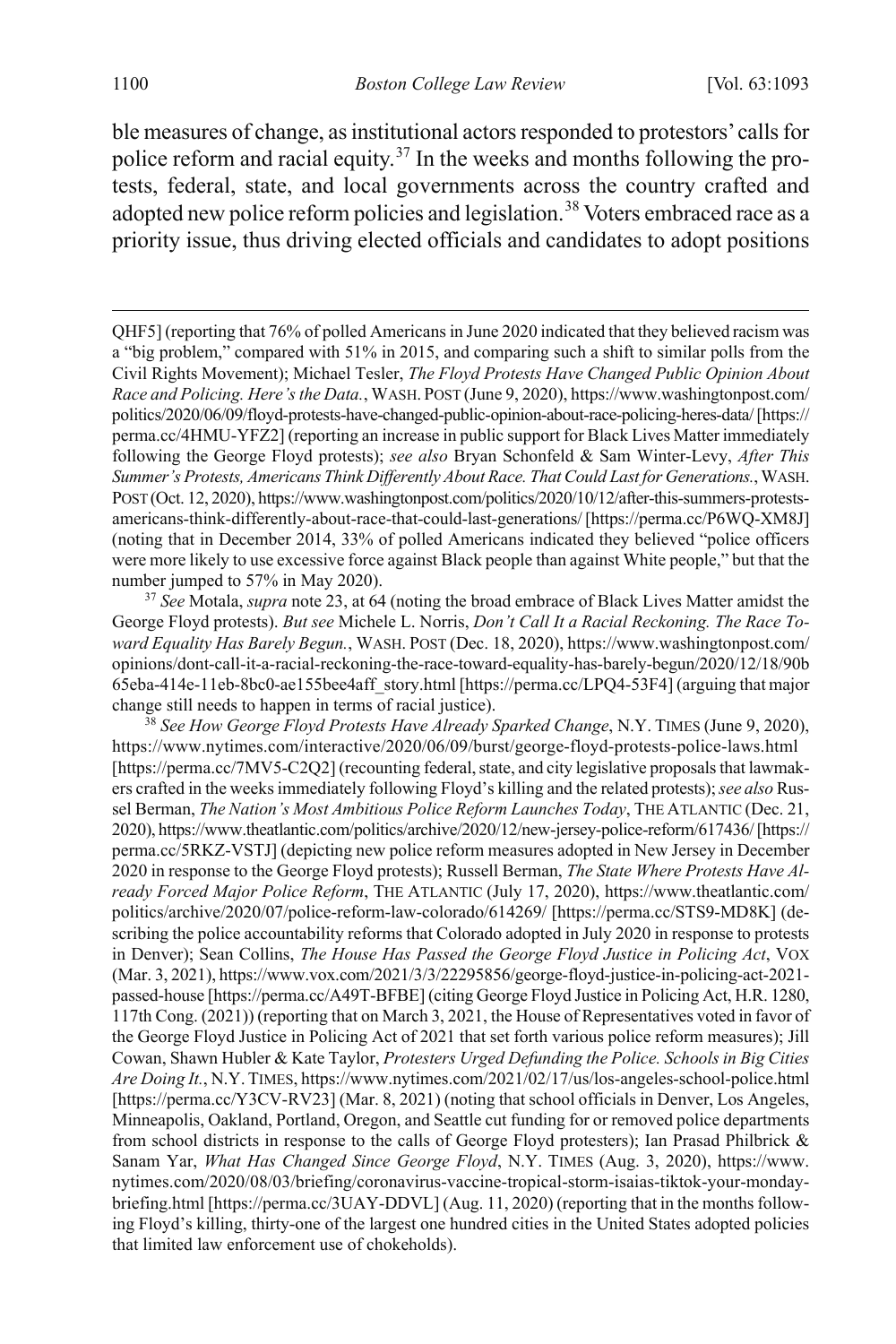that reflected a commitment to racial justice.<sup>[39](#page-9-0)</sup> Governments and institutions evaluated the racist underpinnings of their histories and committed to symbolic remedial measures, such as taking down statutes of Confederate generals that had stood for over a century.<sup>[40](#page-9-1)</sup> Major brands, sports franchises, publishers, and celebrities all made new commitments to racial justice and took measures to correct past racist practices.<sup>[41](#page-9-2)</sup> In short, the protests that thrust issues of racism

<span id="page-9-2"></span><sup>41</sup> *See, e.g.*, Vanessa Friedman et al., *The Fashion World Promised More Diversity. Here's What We Found.*, N.Y.TIMES (Mar. 4, 2021), https://www.nytimes.com/2021/03/04/style/Black-representationfashion.html [https://perma.cc/7W9M-68YM] (noting that major fashion brands vowed to increase diversity in the industry in the wake of the George Floyd protests); Emily Heil, *Aunt Jemima Drops the Racial Stereotype and Rebrands as Pearl Milling Company*, WASH. POST (Feb. 10, 2021), https://www. washingtonpost.com/food/2021/02/10/aunt-jemima-pearl-milling-company/ [https://perma.cc/8NVS-HY3H] (reporting that in February 2021, Pearl Milling Company announced it would rebrand its Aunt Jemima pancake mix after 131 years in response to the George Floyd protests and in recognition of the name's racist history); Tiffany Hsu, *Corporate Voices Get Behind 'Black Lives Matter' Cause*, N.Y. TIMES, https://www.nytimes.com/2020/05/31/business/media/companies-marketing-black-lives-mattergeorge-floyd.html [https://perma.cc/8SVB-NFWE] (June 10, 2020) (reporting that major corporations embraced Black Lives Matter after the George Floyd protests including Nike, Twitter, Citigroup, Netflix, HBO, Nordstrom, Ben & Jerry's, TikTok, YouTube, and Starbucks); Sonia Rao, *Celebrities Are Rushing to Support the Black Lives Matter Movement. Some Might Actually Make an Impact.*, WASH.POST (June 11, 2020), https://www.washingtonpost.com/arts-entertainment/2020/06/11/celebrities-black-lives-mattermovement/ [https://perma.cc/2EG7-8GH6] (highlighting the numerous celebrities that supported or participated in Black Lives Matter protests in the summer of 2020 and suggesting their support may have a tangible impact on public opinion); Barry Svrluga, *Baseball Is Finally Addressing Its Racist Past, but Its* 

<span id="page-9-0"></span> <sup>39</sup> *See* Tim Arango, *'A Tsunami of Change': How Protests Fueled a New Crop of Prosecutors*, N.Y.TIMES, https://www.nytimes.com/2020/12/08/us/george-gascon-la-county-district-attorney.html [https://perma.cc/9P7U-LTWQ] (Feb. 11, 2021) (reporting that progressive prosecutors running on criminal justice reforms were successful in their respective 2020 district attorney races across the country); John Eligon & Audra D. S. Burch, *After a Summer of Racial Reckoning, Race Is on the Ballot*, N.Y.TIMES (Oct. 30, 2020), https://www.nytimes.com/2020/10/30/us/racial-justice-elections. html [https://perma.cc/6MXN-9CJM] (reporting that local candidates for sheriffs' offices, prosecutors, and council representatives ran on criminal justice reform platforms after voter registration increased drastically after the George Floyd protests); Sabrina Tavernise & John Eligon, *Voters Say Black Lives Matter Protests Were Important. They Disagree on Why.*, N.Y.TIMES, https://www.nytimes.com/2020/ 11/07/us/black-lives-matter-protests.html [https://perma.cc/7PCW-TUBD] (June 10, 2021) (reporting that voters in national elections also considered the Black Lives Matter protests as influential, although they were divided about whether the protests were positive or negative).

<span id="page-9-1"></span><sup>40</sup> *See, e.g.*, Marie Fazio, *Boston Removes Statue of Formerly Enslaved Man Kneeling Before Lincoln*, N.Y. TIMES, https://www.nytimes.com/2020/12/29/us/boston-abraham-lincoln-statue.html [https://perma.cc/6X8X-D256] (Feb. 28, 2021) (reporting that, in December 2020, in response to calls from protesters, Boston took down the "Emancipation Group" statue that portrayed President Lincoln with a freed Black man at his feet and had stood in Park Square since 1879); Bryan Pietsch, *Princeton Will Remove Woodrow Wilson's Name From School*, N.Y. TIMES (July 3, 2020), https://www.ny times.com/2020/06/27/nyregion/princeton-university-woodrow-wilson.html [https://perma.cc/6H8Q-YWEJ] (reporting that Princeton University voted to change the name of the Woodrow Wilson School of Public and International Affairs in June 2020 in response to the George Floyd protests and in recognition of Wilson's racist ideas and actions); Bryan Pietsch, *Robert E. Lee Statue Is Removed from U.S. Capitol*, N.Y.TIMES, https://www.nytimes.com/2020/12/21/us/robert-e-lee-statue-us-capitol.html [https://perma.cc/4N5V-22UN] (Sept. 2, 2021) (noting that the United States House of Representatives voted to remove all Confederate statues in July 2020 in response to the protests, and reporting that Virginia accordingly removed a statue of Robert E. Lee in December 2020).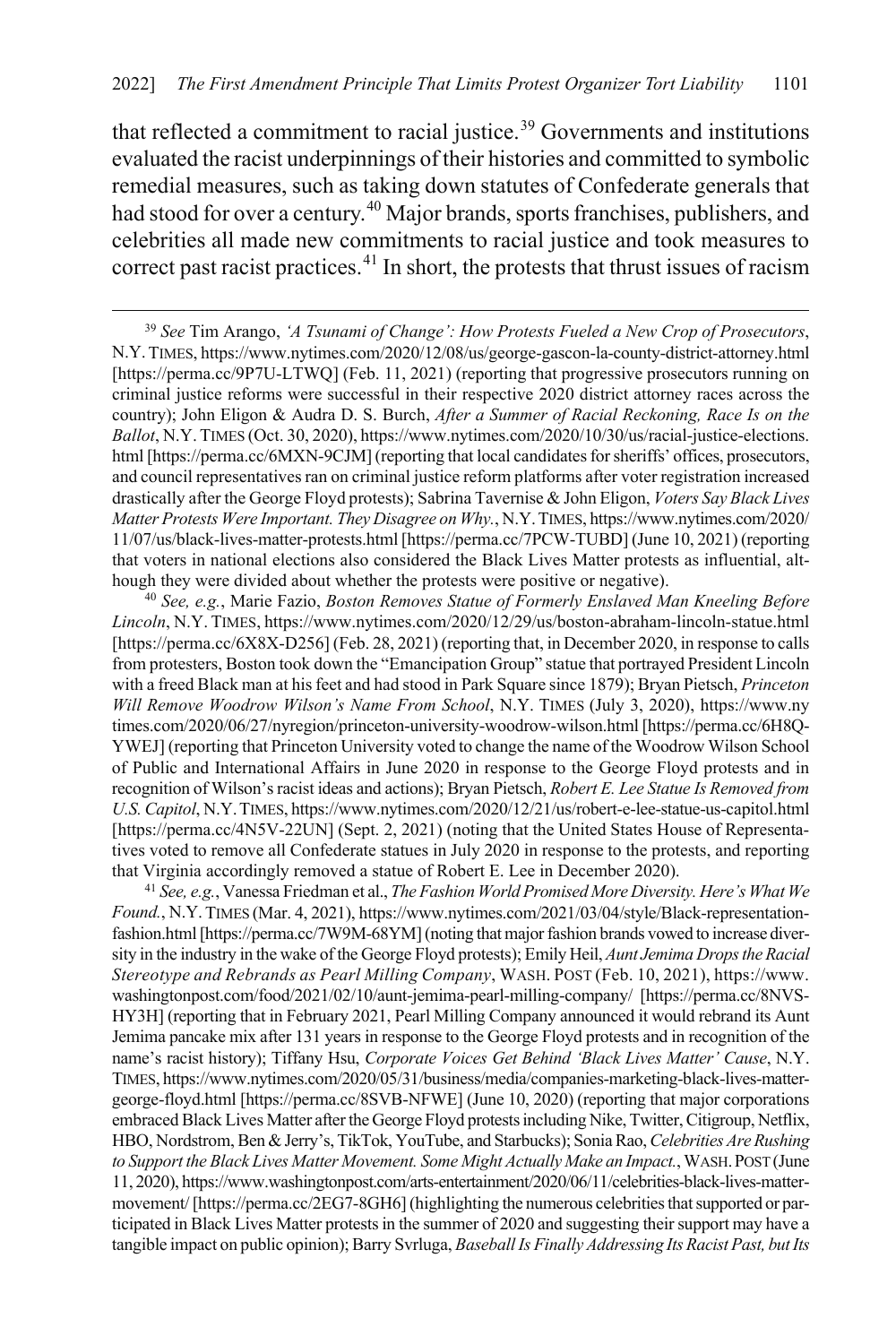<span id="page-10-6"></span>and violence against Black Americans into the national consciousness swiftly generated multidimensional progress.[42](#page-10-0) Nevertheless, even in the months after the initiation of these reforms, police continued to kill Black Americans at a disproportionate rate, thus signaling that America as a nation still has much progress to achieve.[43](#page-10-1)

<span id="page-10-7"></span>To synthesize, the George Floyd protests are important to the focus of this Note because they demonstrate, in two crucial ways, the contemporary importance of *Claiborne Hardware* and the limited liability that it affords organizers.[44](#page-10-2) First, the protests exemplify the insurmountable financial risk that protest organizers would face without the First Amendment's protection from lia-bility exposure.<sup>[45](#page-10-3)</sup> Although violence and property destruction rarely occurred at the George Floyd protests, the limited instances of violence and property destruction that did transpire generated tremendous financial loss.<sup>[46](#page-10-4)</sup> It would be a financial catastrophe for the protest organizers if injured parties could col-lect damages from them.<sup>[47](#page-10-5)</sup> Second, the swift and pivotal impact of the George

*Work Can't End There*,WASH.POST (Dec. 16, 2020), https://www.washingtonpost.com/sports/2020/12/ 16/mlb-josh-gibson-satchel-paige-negro-leagues [https://perma.cc/5V4J-5DQ4] (reporting that, in December 2020, Major League Baseball officially recognized former Negro League players as members of the Big League); Derrick Bryson Taylor, *Maker of Dove Soap Will Drop the Word 'Normal' from Beauty Products*, N.Y. TIMES (Mar. 9, 2021), https://www.nytimes.com/2021/03/09/business/unilevernormal-positive-beauty.html [https://perma.cc/CQP8-BVFZ] (noting that in response to the national conversation that the George Floyd protests sparked, several beauty companies, such as Unilever, Johnson & Johnson, and L'Oréal announced they would correct racist marketing practices such as referring to lighter skin tones as "normal"); Taylor Telford, *Some Dr. Seuss Books with Racist Imagery Will Go Out of Print*, WASH. POST (Mar. 2, 2021), https://www.washingtonpost.com/business/ 2021/03/02/dr-seuss-racist-imagery/ [https://perma.cc/JZJ9-JPSU] (reporting that in March 2021, the publisher of Dr. Seuss books announced it would no longer print several books that contained racist depictions).

<sup>42</sup> *See* Motala, *supra* not[e 23,](#page-5-1) at 64 (linking the changes on racial justice in 2020 to the protests).

<span id="page-10-1"></span><span id="page-10-0"></span><sup>43</sup> *See* Collins, *supra* not[e 38](#page-8-2) (noting that in the early months of 2021, police had already killed at least twenty-three Black Americans).

<span id="page-10-2"></span><sup>44</sup> *See* Motala, *supra* not[e 23,](#page-5-1) at 61–62 (offering the George Floyd protests as evidence that the Mckesson litigation and the First Amendment principle set forth in *Claiborne Hardware* are timely issues deserving of the Supreme Court's attention); *see also* NAACP v. Claiborne Hardware Co., 458 U.S. 886, 918 (1982) (holding that courts may not hold individuals who are engaged in nonviolent, protected First Amendment activity liable for the violent acts of third parties).

<span id="page-10-3"></span><sup>45</sup> *See* Epps, *supra* not[e 14](#page-3-7) (highlighting that without *Claiborne Hardware*'s promise of limited liability, protest organizers are vulnerable to private tort suits with potential for extensive damages deriving from the violence that occurs on the fringes of the demonstrations that they organize); *see also Claiborne Hardware*, 458 U.S. at 916–18 (holding that courts cannot hold protest organizers engaged in nonviolent, protected speech activity liable for the violent acts of others when they did not incite such violence).

<span id="page-10-4"></span><sup>46</sup> *See supra* not[e 34](#page-7-0) and accompanying text (discussing the violence and property destruction that occurred during the George Floyd protests, and the significant financial cost of such violence and property destruction).

<span id="page-10-5"></span><sup>47</sup> *See* Motala, *supra* not[e 23,](#page-5-1) at 76 (suggesting that although Black Lives Matter organizers may be willing to endure arrest for protest activities, they are likely less willing to persevere in the face of an unchecked civil liability system whereby the cost associated with private tort suits could drive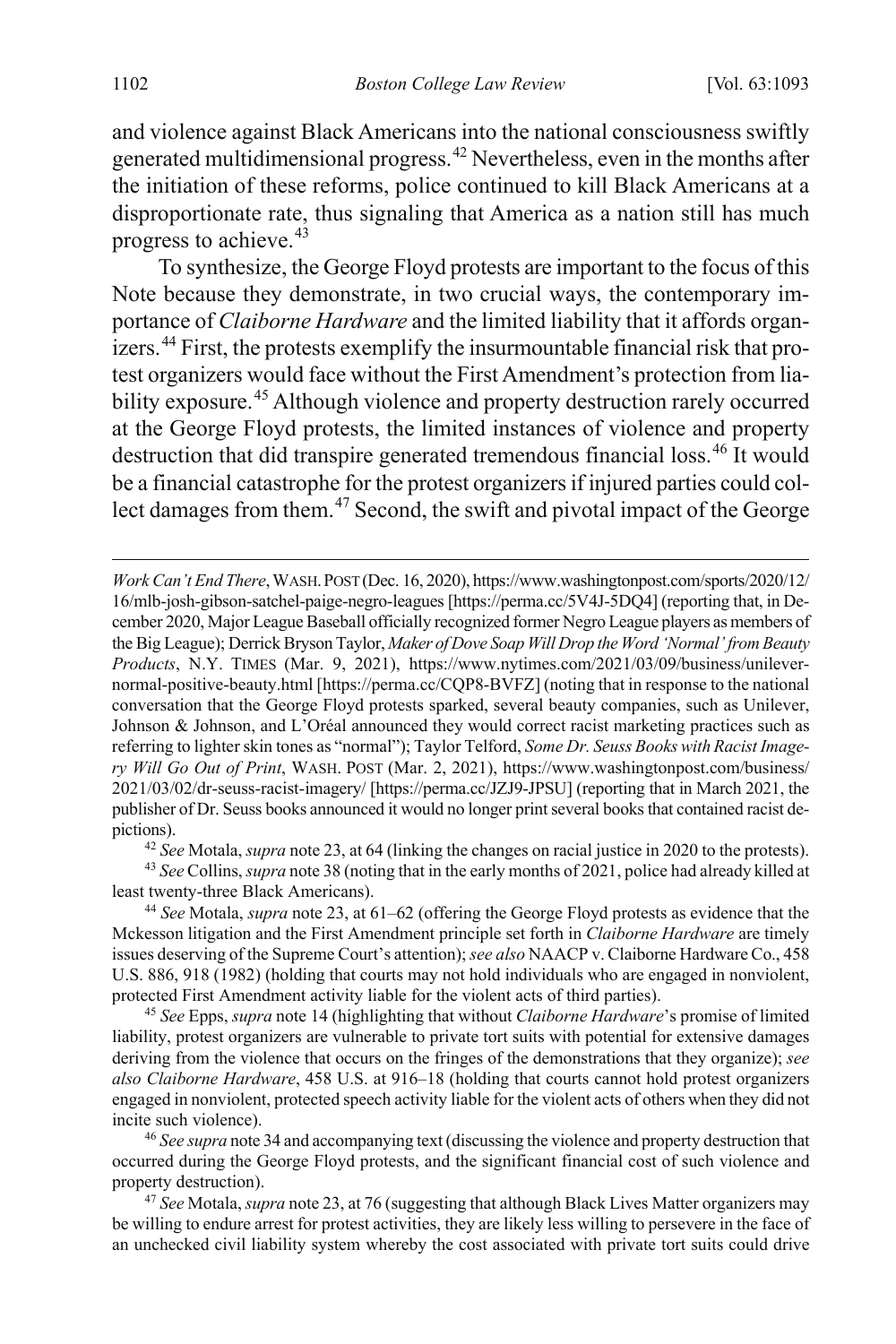Floyd protests manifests the indispensable nature of protests to American democracy, which is why the Court held in *Claiborne Hardware* that the First Amendment affords organizers limited liability protection in the first place.<sup>[48](#page-11-1)</sup>

Thus, this Note seeks to contextualize the importance of the limited organizer liability principle first set out in *Claiborne Hardware* as an invaluable, present-day First Amendment protection.[49](#page-11-2) Moreover, it argues that, in light of the Fifth Circuit's latest attack in *Mckesson IV*, the Supreme Court should look for an opportunity to reaffirm the breadth of this crucial protection for organizers.[50](#page-11-3) Part I of this Note provides an overview of the broad landscape of First Amendment doctrine necessary to understand the issues at stake, as well as a detailed analysis of *Claiborne Hardware*. [51](#page-11-4) Part II describes the Fifth Circuit's interpretation of *Claiborne Hardware* in *Mckesson IV* and the critiques and alternative interpretations that First Amendment scholars articulated in re-sponse to the Fifth Circuit's decision.<sup>[52](#page-11-5)</sup> Part III argues that as a matter of both law and policy, the interpretation of *Claiborne Hardware* set forth by First Amendment scholars is correct.<sup>[53](#page-11-6)</sup>

#### <span id="page-11-0"></span>I. THE FIRST AMENDMENT FOUNDATION

The First Amendment to the United States Constitution affords rigorous protection to those who exercise their right to protest the government.<sup> $\bar{5}$ 4</sup> This specific protection fits squarely within a central theme in the U.S. Supreme Court's broader First Amendment jurisprudence—that the First Amendment fiercely guards speech about public issues because such speech constitutes

 $\overline{a}$ 

<sup>53</sup> *See infra* notes [186](#page-33-1)[–207](#page-37-0) and accompanying text.

organizers bankrupt); *see also infra* note[s 175](#page-32-0)[–185](#page-33-0) and accompanying text (discussing how the threat of civil liability can deter political organization).

<span id="page-11-1"></span><sup>48</sup> *See Claiborne Hardware*, 458 U.S. at 907, 931–32 (citing NAACP v. Overstreet, 384 U.S. 118, 86 (1966)) (recognizing that political association is invaluable to democracy and that its inherent fragility requires a First Amendment standard that protects such activity from state suppression); *see also infra* note[s 112](#page-21-1)[–115](#page-21-0) and accompanying text (providing a nuanced coverage of the Court's underlying reasoning in *Claiborne Hardware*). 49 *See infra* note[s 54–](#page-11-0)[219](#page-39-0) and accompanying text.

<span id="page-11-2"></span>

<sup>50</sup> *See infra* note[s 186](#page-33-1)[–207](#page-37-0) and accompanying text.

<sup>51</sup> *See infra* notes [54–](#page-11-0)[134](#page-24-0) and accompanying text.

<sup>52</sup> *See infra* notes [135](#page-25-0)[–185](#page-33-0) and accompanying text.

<span id="page-11-7"></span><span id="page-11-6"></span><span id="page-11-5"></span><span id="page-11-4"></span><span id="page-11-3"></span><sup>54</sup> *See* U.S.CONST. amend. I ("Congress shall make no law . . . abridging the freedom of speech, or of the press; or the right of the people peaceably to assemble, and to petition the Government for a redress of grievances."); *see also* RODNEY A. SMOLLA, SMOLLA &NIMMER ON FREEDOM OF SPEECH, § 16:2 (2020) (noting that the Supreme Court has repeatedly recognized that political speech and speech concerning governmental affairs are essential protected speech under the First Amendment (quoting Herbert v. Lando, 441 U.S. 153, 184–85 (1979) (Powell, J., concurring) ("[T]he [First] Amendment shields those who would censure the state or expose its abuses."))); *id.* § 16:3 (noting that the Court evaluates assembly, petition, and association cases as part of general free speech jurisprudence). The due process clause of the Fourteenth Amendment requires states to abide by the First Amendment. Gitlow v. New York, 268 U.S. 652, 666 (1925).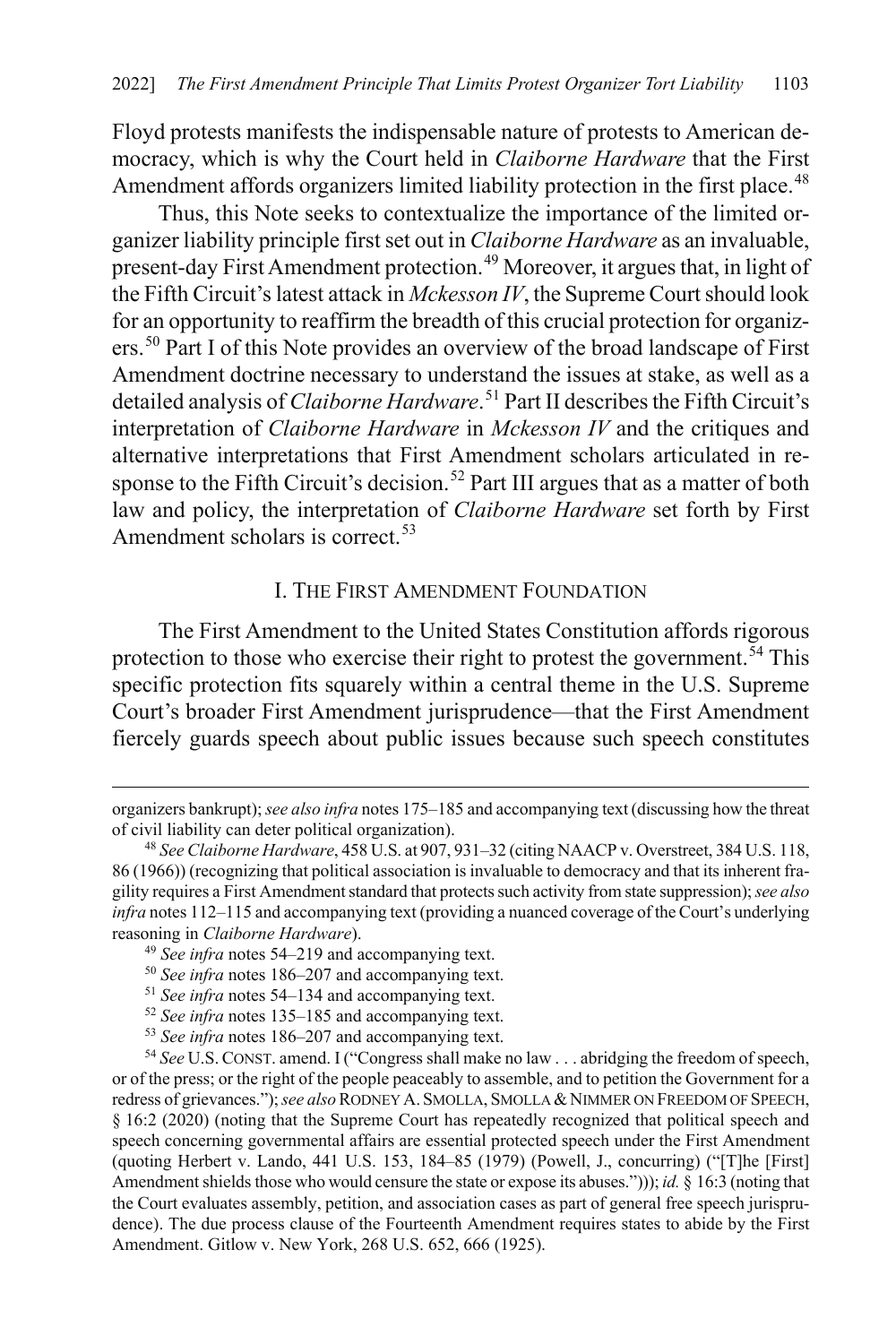"core" activity that is essential to democracy.<sup>[55](#page-12-1)</sup> Principally, this first Part casts the U.S. Supreme Court's 1982 decision in *NAACP v. Claiborne Hardware Co.* and its promise of limited tort liability for protest organizers against the larger backdrop of First Amendment law in which the Court has robustly protected speech activity in other comparable, but distinct, contexts.<sup>[56](#page-12-2)</sup> Section A of this Part discusses the extent to which the Court has long recognized public speech activity—including protest activity—as core First Amendment activity.<sup>[57](#page-12-3)</sup> Section B explores the Court's incitement doctrine as an example of another facet of First Amendment law—separate from the protest organizer liability doctrine—where the First Amendment restricts courts from imposing civil or criminal liability on speech.<sup>[58](#page-12-4)</sup> Section C discusses the First Amendment doctrine that requires limited tort liability for protest organizers, as the Court established in *Claiborne Hardware*, which is the primary focus of this Note.<sup>[59](#page-12-5)</sup> Finally, Section D discusses how the Court has held that the First Amendment supersedes ordinary tort liability principles in the context of other speech-related torts.<sup>[60](#page-12-6)</sup>

#### <span id="page-12-0"></span>*A. Protesting the Government Is Core First Amendment Activity*

The Supreme Court has repeatedly stated that speech regarding "matters of public concern" is "core" speech deserving of the utmost protection under the First Amendment.<sup>[61](#page-12-7)</sup> This is because the inherent utility of such speech—the

- <sup>58</sup> *See infra* notes [73–](#page-15-1)[98](#page-18-0) and accompanying text.
- <sup>59</sup> *See infra* notes [99–](#page-19-0)[115](#page-21-0) and accompanying text.
- <sup>60</sup> *See infra* note[s 116](#page-21-2)[–134](#page-24-0) and accompanying text.

<span id="page-12-1"></span> <sup>55</sup> *See infra* notes [61](#page-12-0)[–72](#page-15-0) and accompanying text (discussing the Court's First Amendment jurisprudence and the broad protection it affords "core" speech).

<span id="page-12-2"></span><sup>56</sup> *See infra* notes [61](#page-12-0)[–134](#page-24-0) and accompanying text (laying out various facets of First Amendment law to demonstrate the breadth of the First Amendment's protection of speech). Namely, this Part discusses the First Amendment doctrine governing inciting speech and the theory that underlies it. *Infra* notes [73](#page-15-1)[–98](#page-18-0) and accompanying text. It also discusses the doctrine governing other speechrelated torts, such as libel and intentional infliction of emotional distress. *Infra* notes [116–](#page-21-2)[124 a](#page-22-0)nd accompanying text. To avoid distraction, the reader should note that the discussion of these other facets of First Amendment law are not essential for comprehending the protection that the First Amendment affords to protest organizers. *See* SMOLLA, *supra* not[e 54,](#page-11-0) § 10:44 (noting that *NAACP v. Claiborne Hardware Co.* governs organizer-based protest liability and *Brandenburg v. Ohio* governs incitement liability); *see also* NAACP v. Claiborne Hardware Co., 458 U.S. 886, 918 (1982) (holding that the First Amendment limits the tort liability of protest organizers); Brandenburg v. Ohio, 395 U.S. 444, 447 (1969) (setting out the test for what constitutes inciting speech). The author includes them because they exemplify the awesome breadth of speech protection in the United States and provide helpful context for understanding why the First Amendment affords organizers such rigorous protection. *See* Brief of Floyd Abrams et al., *supra* not[e 18,](#page-4-4) at 7 (noting that limited tort liability for protest organizers aligns with the Supreme Court's broader tendency to robustly protect public speech).

<sup>57</sup> *See infra* notes [61–](#page-12-0)[72](#page-15-0) and accompanying text.

<span id="page-12-7"></span><span id="page-12-6"></span><span id="page-12-5"></span><span id="page-12-4"></span><span id="page-12-3"></span><sup>61</sup> *See* Snyder v. Phelps, 562 U.S. 443, 451–52 (2011) (starting that speech concerning public issues represents "the highest rung of the hierarchy of First Amendment values," and deserves the most safeguarding (quoting Connick v. Meyers, 461 U.S. 138, 145 (1983))); Virginia v. Black, 538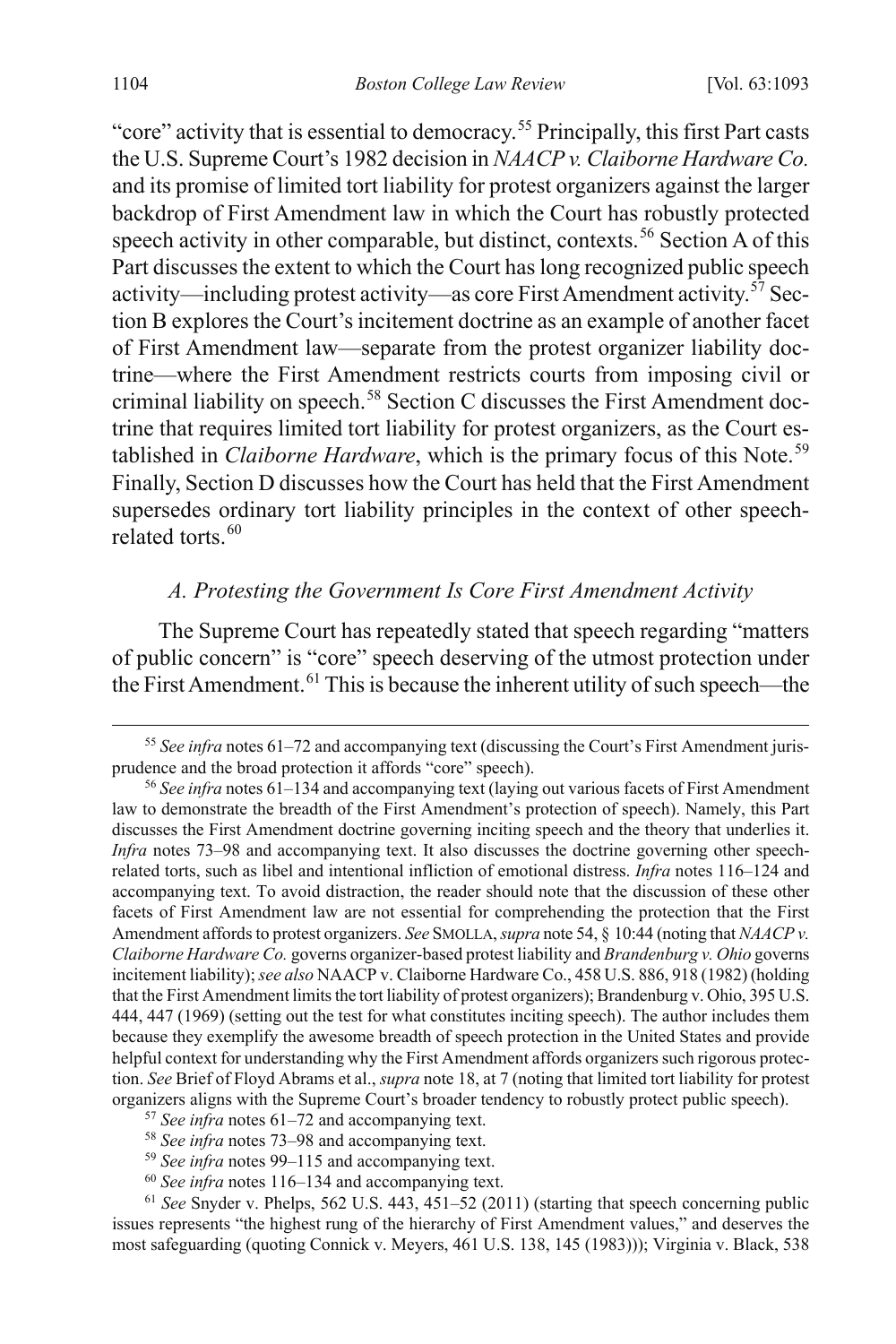exchange of ideas pertaining to public issues—is essential to an effective and successful democratic system.<sup>[62](#page-13-1)</sup> Indeed, the "self-governance" theory is one of the philosophies that courts and scholars most frequently articulate in free speech jurisprudence to justify the United States' robust speech protection regime.[63](#page-13-2) The theory postulates that freedom of speech is an essential liberty deserving of vigorous protection mainly—if not exclusively—because democra-cy requires it.<sup>[64](#page-13-3)</sup> Without free speech, it would be impossible for citizens to engage in the conversations necessary to evaluate effectively the policies and

<span id="page-13-0"></span> $\overline{a}$ 

<span id="page-13-2"></span><sup>63</sup> *See* SMOLLA, *supra* note [54,](#page-11-0) § 2:3 (explaining that the self-governance theory is one of three major theories that scholars and judges offer to elucidate why speech should be so protected). Theory plays an important role in First Amendment jurisprudence because one's understanding of *why* courts should protect speech informs the analysis as to *when* speech rights should prevail, particularly in instances where the exercise of one's speech rights implicates the rights of others or brings forth other undesirable consequences. *See id.*;*see also* Victor Brudney, 53 B.C. L.REV. 1153, 1161 (2012) (noting that to determine whether the First Amendment lends protection to particular speech, one must first identify the relevant values that ground the First Amendment). The three dominant theories are the "marketplace of ideas" theory, the "human dignity and self-fulfillment" theory, also known as the "autonomy" theory, and the "democratic self-governance" theory. SMOLLA, *supra* note [54,](#page-11-0) § 2:3. Subscribers to the "marketplace of ideas" theory believe courts should robustly protect speech to allow ideas to freely compete with each other in the "marketplace," as a means for finding truth. *See*  Abrams v. United States, 250 U.S. 616, 630 (1919) (Holmes, J., dissenting) (famously articulating the theory); *see also* SMOLLA, *supra* not[e 54,](#page-11-0) § 2:4 (discussing the theory generally). Subscribers to the "autonomy" or "human dignity and self-fulfillment" theory believe courts should protect speech because speech itself is essential to liberty and self-expression. *See* Whitney v. California, 274 U.S. 357, 375 (1927) (Brandeis, J., concurring) (stating that the founders "valued liberty both as an end and a means"); SMOLLA, *supra* note [54,](#page-11-0) § 2:5 (describing the theory). For a discussion of the "selfgovernance" theory, see *infra* note[s 64](#page-13-0)**–**[66](#page-14-0) and accompanying text.

<span id="page-13-3"></span><sup>64</sup> *See* SMOLLA, *supra* not[e 54,](#page-11-0) § 2.6 (noting that the tenets of the "self-governance" theory are undisputedly some of the most important grounds for protecting speech and the only debate surrounding the theory concerns whether political speech should be the *only* type of speech that courts protect).

U.S. 343, 365 (2003) (noting that political speech, for example is "core" speech, because it lies at the "core of what the First Amendment is designed to protect"). The Court has defined "matters of public concern" quite broadly to include speech that regards political or social issues or "is a subject of legitimate news interest; that is, a subject of general interest and of value and concern to the public." *Snyder*, 562 U.S. at 453 (quoting San Diego v. Roe, 543 U.S. 77, 83–84 (2004)). In 2011, in *Snyder v. Phelps*, the U.S. Supreme Court distinguished speech concerning public issues from speech concerning private issues and held that speech concerning private issues receives less First Amendment protection because the policy interest in protecting private speech is not as significant. *Id.* at 452.

<span id="page-13-1"></span><sup>62</sup> *See Snyder*, 562 U.S. at 452–53 (stating that the First Amendment is grounded in the notion that deliberation over public matters is essential to self-governance, such that "debate on public issues should be uninhibited, robust, and wide-open" (quoting N.Y. Times Co. v. Sullivan, 376 U.S. 254, 270 (1964)));*see also* Richmond Newspapers, Inc. v. Virginia, 448 U.S. 555, 587 (1980) (Brennan, J., concurring) (noting that the First Amendment not only enables individual expression, but it also plays "a *structural* role" in our democratic system); Mills v. Alabama, 384 U.S. 214, 218–19 (1966) (stating that a major force behind the First Amendment was the need to guard and enable dialogue about political candidates, government structure, government operations, and all other topics that pertained to politics). *See generally* SMOLLA, *supra* not[e 54,](#page-11-0) §§ 16:1–:2 (discussing the way the Court has recognized political speech as core First Amendment speech).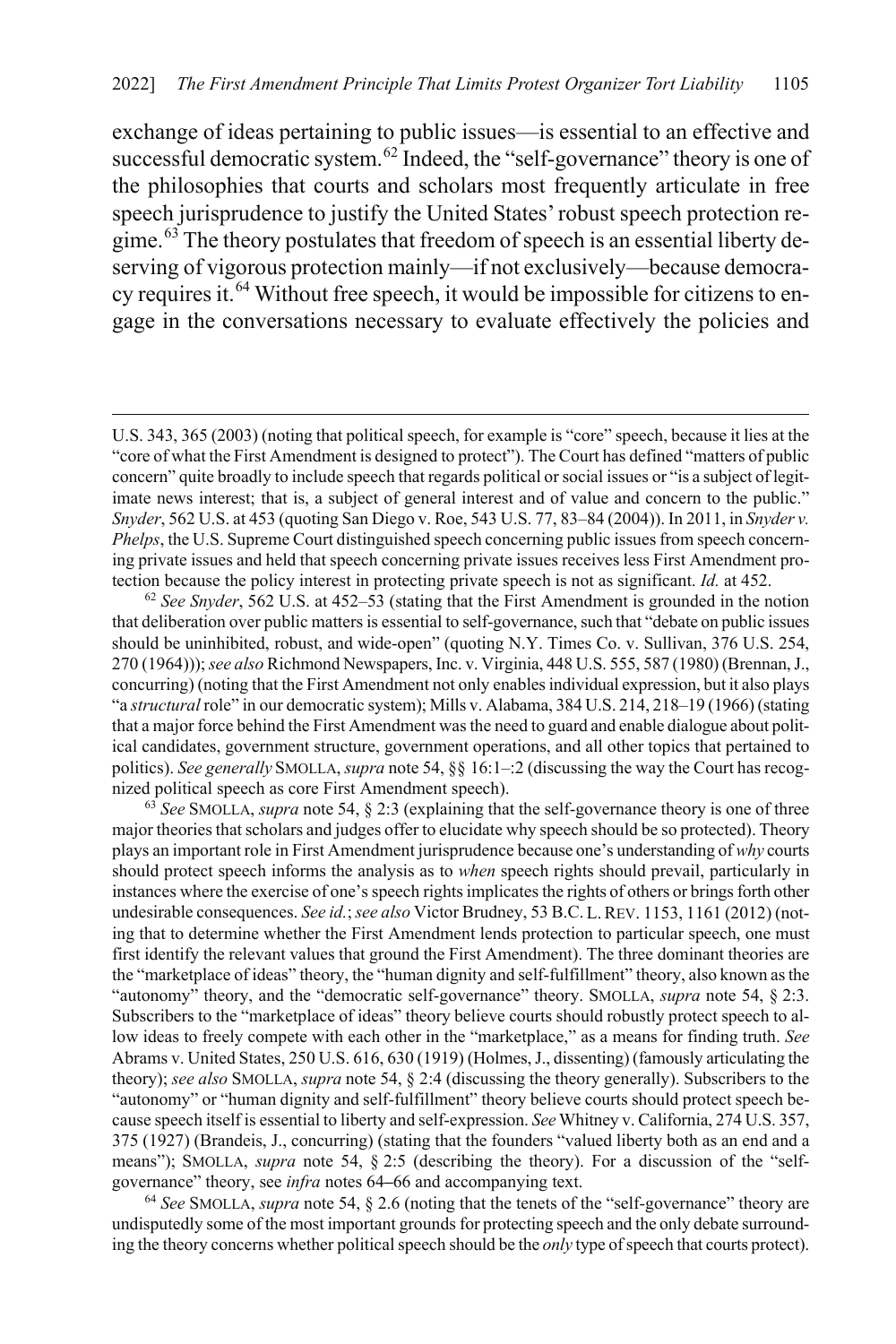practices of government and to hold officials accountable.<sup>[65](#page-14-1)</sup> Thus, the Supreme Court has considered infringements on speech pertaining to such issues as es-pecially problematic, and has accordingly applied heightened scrutiny.<sup>[66](#page-14-2)</sup>

<span id="page-14-0"></span>Furthermore, the Supreme Court has recognized that peaceful protest is an essential mechanism by which these democratic objectives are often realized—particularly when directed at government institutions, actors, and policies.[67](#page-14-3) Certainly, protests have long played a significant role in the American political tradition and have historically served as an important means of bring-ing about social, political, and economic progress.<sup>[68](#page-14-4)</sup> As such, punishing protestors for expressing dissenting opinions is wholly inconsistent with the First

<span id="page-14-2"></span><sup>66</sup> *See, e.g.*, *Snyder*, 562 U.S. at 457–58 (applying a heightened standard of review to tort damages imposed on speech because the speech at issue pertained to "matters of public concern"). Generally, government restrictions of speech that are "content-based," meaning they "appl[y] to particular speech because of the topic discussed or the idea or message expressed," are "presumptively unconstitutional" and subject to strict scrutiny. Reed v. Town of Gilbert, 576 U.S. 155, 155, 171 (2015). As such, "content-based" restrictions only survive constitutional muster if the government demonstrates they satisfy strict scrutiny, meaning they are "narrowly tailored to serve compelling state interests." *Id.* at 163. A government may, however, regulate the "time, place, or manner" in which speech is communicated. Ward v. Rock Against Racism, 491 U.S. 781, 798–800 (1988). Such restrictions are subject to less exacting scrutiny, in that they must be "narrowly tailored to serve the government's legitimate, content-neutral interests but . . . need not be the least restrictive or least intrusive means of doing so." *Id.* at 798. The application of this framework is relatively straightforward when the speech restriction at issue is a statute that makes message-based or "time, place, or manner"-based distinctions. *See, e.g.*, *Reed*, 576 U.S. at 160, 164 (determining that a sign ordinance that set different restrictions for political signs than for directional signs was content-based). Yet, in tort cases, the speech restriction at issue is less obvious—the government restricts speech by imposing damages for the defendant's harm to the plaintiff. *E.g.*, *Snyder*, 562 U.S. at 447, 451. In such cases, restrictions are content-based if what the speaker specifically said caused the harm for which the listener sought to be compensated. *See, e.g.*, *id.* at 457 (determining that the "content and viewpoint" of the picketer's message is what caused the plaintiff's harm). Although, in this context, the Court has not explicitly required content-based tort liability exposure to survive strict scrutiny, it has instead identified whether the speech at issue deserves "special protection," as determined by its public or private nature. *See, e.g.*, *id.* at 458 (applying this method).

<span id="page-14-3"></span><sup>67</sup> *See* Cox v. Louisiana (*Cox II*), 379 U.S. 559, 574 (1965) (recognizing that the exercise of free speech and assembly rights through peacefully protest as "so important to the preservation of the freedoms treasured in a democratic society"); *see also* Brief of Floyd Abrams et al., *supra* not[e 18,](#page-4-4) at 7–9 (arguing that the Court has explicitly tied civil protest to the preservation of democracy).

<span id="page-14-4"></span><sup>68</sup> *See* Brief of Floyd Abrams et al., *supra* not[e 18,](#page-4-4) at 4–6 (recognizing the advocates of various social movements in American history that brought about change through protest, including the American colonists who participated in the Boston Tea Party, abolitionists, women's suffragists, labor organizers, civil rights activists, and anti-war protestors); *see also supra* note[s 18](#page-4-4)[–22](#page-5-8) and accompanying text (discussing the specific tactics these movements used and their effects).

<span id="page-14-1"></span> <sup>65</sup> *See* Lawrence B. Solum, *Freedom of Communicative Action: A Theory of the First Amendment Freedom of Speech*, 83 NW. U. L. REV. 54, 73 (1989) (explaining first, that if citizens do not have access to information and competing opinions, they cannot make informed political decisions, and second, that if citizens cannot voice their opinions to their elected representatives, such representatives will govern poorly); *see also* Vincent Blasi, *The Checking Value in First Amendment Theory*, 2 AM. BAR FOUND. RSCH. J. 521, 527, 542 (1977) (arguing that the freedoms of speech, assembly, and the press crucially enable citizens to check power abuses by public officials, and effectively "veto" their actions when they misstep).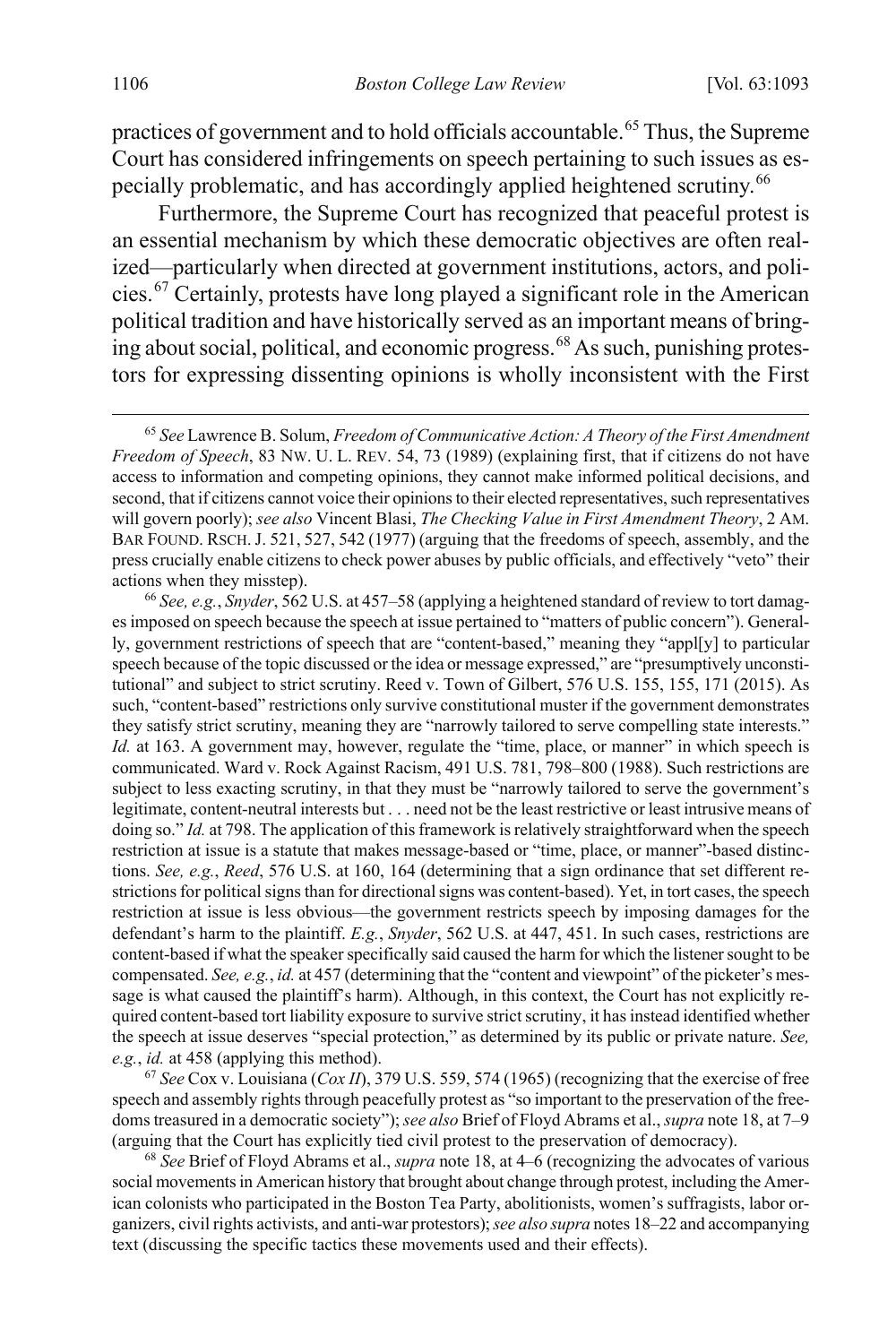Amendment and its underlying policies.<sup>[69](#page-15-2)</sup> Importantly, the Court has emphatically stated that the First Amendment does not lend protection to violent activi-ty.<sup>[70](#page-15-3)</sup> Yet, it has also recognized that protest speech and related expressive activity are often necessarily provocative and might even be most effective when they cause unrest.[71](#page-15-4) Thus, the First Amendment requires that the government strike a delicate balance: it must establish regulations that provide for societal order, but do so in a manner that does not overly inhibit such core protected activity.[72](#page-15-5)

### <span id="page-15-1"></span><span id="page-15-0"></span>*B. The Confines of First Amendment Protections and Modern Incitement Doctrine*

Although the First Amendment's guarantees of speech, assembly, and pe-tition are certainly robust, they are not absolute.<sup>[73](#page-15-6)</sup> The Supreme Court categorically gives less First Amendment protection to some types of speech because the speech itself is of lesser societal value or because it poses a danger against

<span id="page-15-3"></span><sup>70</sup> *Cox II*, 379 U.S. at 574 (noting the Court's decisions have repeatedly stated that violence is antithetical to democracy such that the right to peacefully protest is subject to time and location limitations).

<span id="page-15-4"></span><sup>71</sup> *See Cox I*, 379 U.S. at 551–52 ("[Speech] may indeed best serve its high purpose when it induces a condition of unrest, creates dissatisfaction with conditions as they are, or even stirs people to anger." (quoting Terminiello v. Chicago, 337 U.S. 1, 4–5 (1949))).

<span id="page-15-5"></span><sup>72</sup> *See Cox II*, 379 U.S. at 574 (stating that citizens have a duty to abide by laws and regulations that validly limit the time and place for protests, but that such laws and regulations must adequately provide citizens with notice of what conduct is unlawful and must not be overly broad so as to suppress First Amendment expression).

<span id="page-15-6"></span><sup>73</sup> *See* Virginia v. Black, 538 U.S. 343, 358 (2003) (noting that because the First Amendment does not protect speech absolutely, the Court has held that the First Amendment does not shield particular categories of speech and expression from regulation); *see also* Fed. Election Comm'n v. Wis. Right to Life, Inc., 551 U.S. 449, 482 (2007) (Alito, J., concurring) ("[The Court's] jurisprudence over the past 216 years has rejected an absolutist interpretation [of the First Amendment] . . . ."); Whitney v. California, 274 U.S. 357, 373 (1927) (Brandeis, J., concurring) (noting that a state may restrict the exercise of free speech and assembly to prevent the destruction of the state or consequential political, economic, or moral harm to the state); SMOLLA, *supra* not[e 54,](#page-11-0) § 2:10 (noting that First Amendment speech guarantees are not without limit, despite the language of the Amendment itself seeming absolute); *cf.* U.S.CONST. amend. I ("Congress *shall make no law* . . . abridging the freedom ofspeech, or of the press; or the right of the people peaceably to assemble, and to petition the Government for redress of grievances.") (emphasis added).

<span id="page-15-2"></span> <sup>69</sup> *See* Cox v. Louisiana (*Cox I*), 379 U.S. 536, 551–52 (1965) (holding that a statute that prohibited "congregating with others with intent to provoke a breach of the peace," such as "to agitate, to arouse from a state of repose, to molest, to interrupt, to hinder, to disquiet," was overly broad and unconstitutionally punished protestors for lawful exercise of their free speech and assembly rights); *see also* Abrams v. United States, 250 U.S. 616, 630 (1919) (Holmes, J., dissenting) ("[The Court] should be eternally vigilant against attempts to check the expression of opinions that we loathe and believe to be fraught with death, unless they so imminently threaten intermediate interference with the lawful and pressing purposes of the law that an immediate check is required to save the country."); Brief of Floyd Abrams et al., *supra* not[e 18,](#page-4-4) at 7 (citing *Abrams*, 250 U.S. at 630 (Holmes, J., dissenting)) (noting that the Supreme Court has since embraced Justice Holmes' philosophy, as articulated in his dissent in *Abrams*).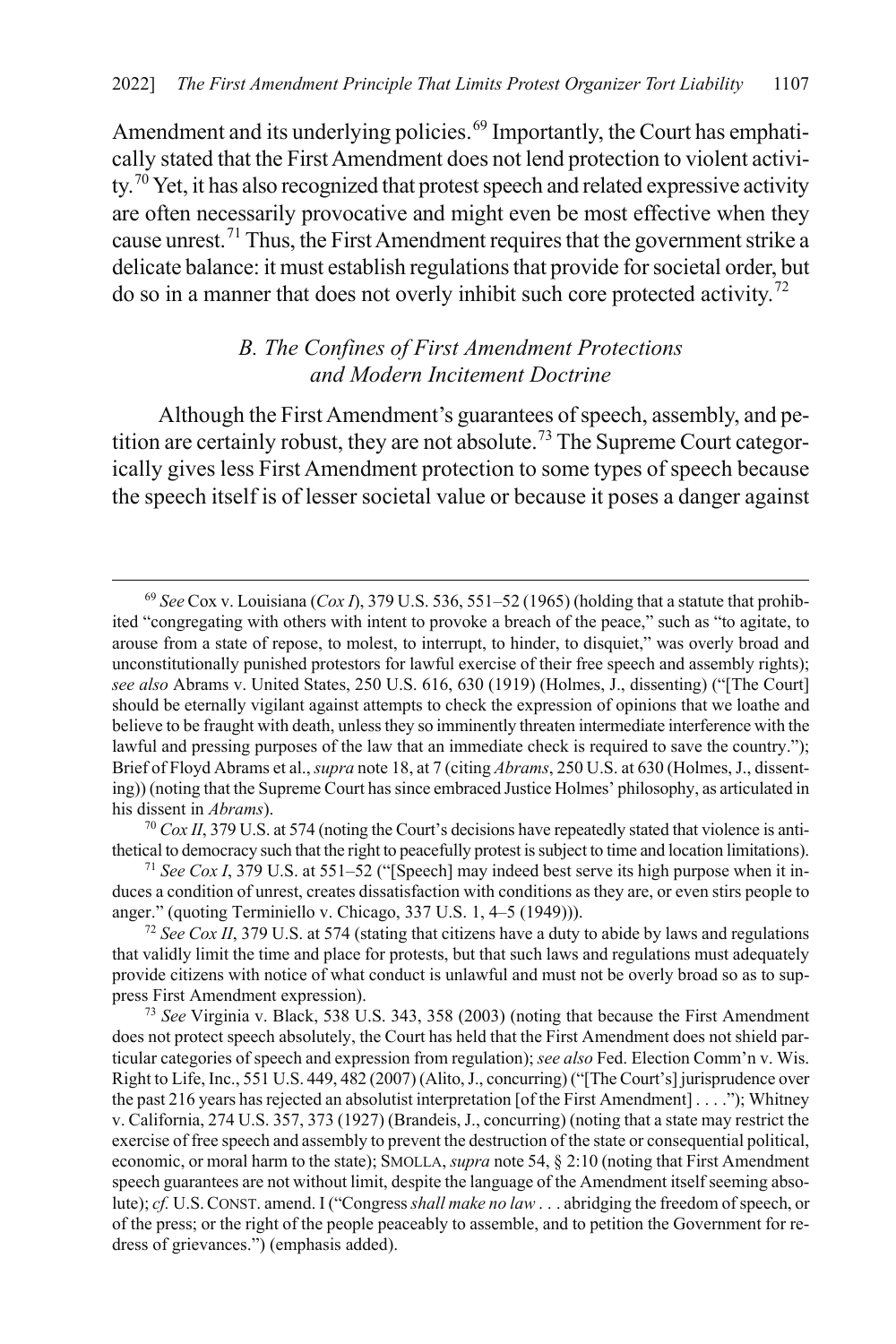<span id="page-16-7"></span>which the state has an interest in defending society.<sup>[74](#page-16-1)</sup> Among the types of speech that fall outside the protection of the First Amendment is speech that incites violence.<sup>[75](#page-16-2)</sup> When speech loses its protection because it qualifies as inciting speech, courts can impose criminal and civil liability on the speaker without running afoul of the First Amendment.<sup>[76](#page-16-3)</sup> Yet, as discussed herein, the incitement test is so stringent that even speech that explicitly condones violence rarely satisfies its requirements, thus exemplifying the robust protection that the First Amendment affords speech.<sup>[77](#page-16-4)</sup>

<span id="page-16-0"></span>In 1969, in *Brandenburg v. Ohio*, the Supreme Court set forth the modern doctrine for incitement and fashioned the test it now uses to determine whether the restriction of such speech is consistent with the vigorous protections of the First Amendment.<sup>78</sup> In *Brandenburg*, the Court considered the conviction of a Ku Klux Klan (Klan) leader under a criminal syndicalism statute for his involvement in organizing, speaking at, and publicizing a Klan rally.[79](#page-16-6) At the

<span id="page-16-2"></span><sup>75</sup> *See infra* notes [78–](#page-16-0)[90](#page-18-1) and accompanying text (describing the Court's doctrinal analysis for inciting speech).

<span id="page-16-3"></span><sup>76</sup> *See Black*, 538 U.S. at 358–59 (noting that states may regulate or proscribe speech that categorically falls outside the protection of the First Amendment).

<span id="page-16-4"></span><sup>77</sup> *See Brandenberg*, 395 U.S. at 447 (holding that to qualify as inciting speech for purposes of First Amendment doctrine, the speech must be "directed to inciting or producing imminent lawless action and . . . likely to incite or produce such action"); *see also* NAACP v. Claiborne Hardware Co., 458 U.S. 886, 928–29 (1982) (holding that speech loosely threatening violent repercussions for breaking a boycott did not constitute incitement because although violence did transpire, it occurred weeks after the speaker's comments, and therefore, the violence was not imminent); Hess v. Indiana, 414 U.S. 105, 108–09 (1973) (holding that speech insinuating violence did not qualify as inciting speech because the threat of violence was also not imminent).

<span id="page-16-5"></span><sup>78</sup> *Brandenburg*, 395 U.S. at 447; *see Black*, 538 U.S. at 359 (referencing *Brandenburg* as the source of law governing modern incitement doctrine); *see also* SMOLLA, *supra* not[e 54,](#page-11-0) § 10:24 (noting that the Court currently uses the *Brandenburg* test to evaluate restrictions targeted at speech that may inspire illegal and dangerous actions).

<span id="page-16-6"></span>79 *Brandenburg*, 395 U.S. at 444–46. The Ohio Criminal Syndicalism Act prohibited "advocat[ing] . . . the duty, necessity, or propriety of crime, sabotage, violence, or unlawful methods of terrorism as a means of accomplishing industrial or political reform" and "voluntarily assembl[ing] with any society, group, or assemblage of persons formed to teach or advocate the doctrines of criminal syndicalism." *Id.* at 444–45. The convicted individual had invited a television reporter to attend the rally. *Id.* at 444–46.

<span id="page-16-1"></span> <sup>74</sup> *See Black*, 538 U.S. at 358–59, 363 (first citing R.A.V. v. City of St. Paul, 505 U.S. 377, 382– 83 (1992); then citing Chaplinsky v. New Hampshire, 315 U.S. 568, 572 (1942); then citing Cohen v. California, 403 U.S. 15, 20 (1971); then citing Brandenburg v. Ohio, 395 U.S. 444, 447 (1969); and then citing Watts v. United States, 394 U.S. 705, 708 (1969)) (noting that the various categories of less protected speech include "fighting words"—words that are likely to provoke the average listener to react violently, "true threats" of violence, incitements, and obscenity). In *Chaplinsky v. New Hampshire*, the Court noted that it had recognized particular "well-defined and narrowly limited" categories of speech that governments may seek to prevent and punish without running afoul of the First Amendment. 315 U.S. at 571–72. Namely, this is because such speech does not contribute to the sharing of ideas or provide value to a truth-seeking society, and therefore, the state interest in maintaining order outweighs the protection of such speech. *Id.* at 572–73. *But see* SMOLLA, *supra* not[e 54,](#page-11-0) § 2:70 (noting that the specific categories set out in *Chaplinsky* are no longer representative of modern doctrine and that the Court is reluctant to recognize additional categories of less protected speech).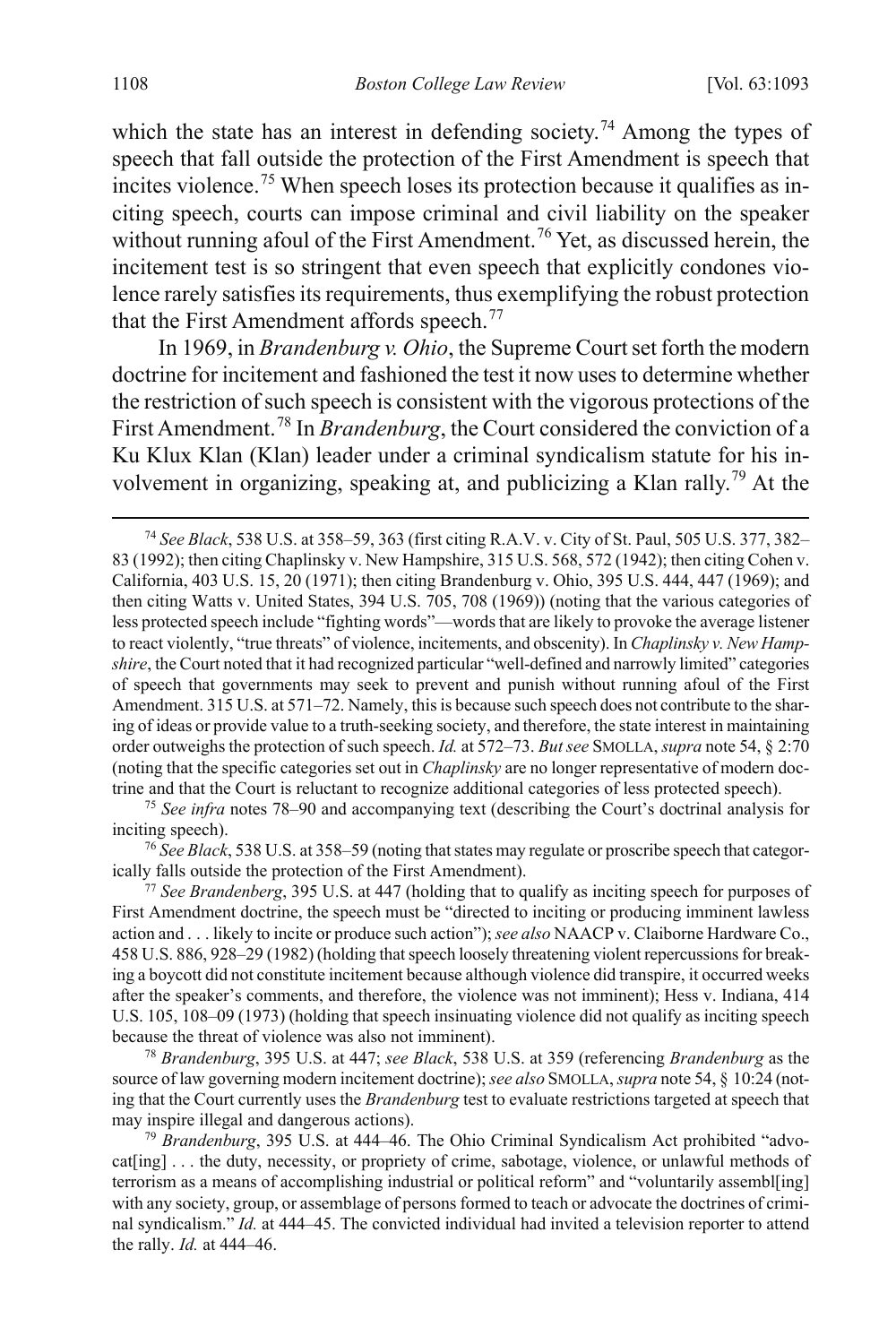rally, parts of which television networks eventually broadcasted on local and national channels, twelve participants gathered alone at a farm and burned a wooden cross while uttering various racist and anti-Semitic epithets.<sup>[80](#page-17-0)</sup> The leader of the rally also delivered a speech in which he spoke of the government's continued efforts to "suppress the white, Caucasian race," and the pos-sible need for the Klan to take "revengeance."<sup>[81](#page-17-1)</sup>

The Court noted that the Ohio Criminal Syndicalism Act at issue was similar to those of several other states that had allowed for the punishment of speakers who simply advocated for violence as a means to force political or economic change.<sup>[82](#page-17-2)</sup> Although acknowledging that it had originally upheld such statutes that punished mere advocacy, the Court noted that its more recent decisions effectively refuted that principle.[83](#page-17-3) Thus, the Court held that the First Amendment prohibited the government from punishing individuals for advocating for others to act violently "except where such advocacy is directed to inciting or producing imminent lawless action and is likely to incite or produce such action."<sup>[84](#page-17-4)</sup> As such, it reversed the conviction of the Klan leader because the Ohio Criminal Syndicalism Act, both textually and as applied to the facts, impermissibly punished advocacy without meeting the imminence require-ment.<sup>[85](#page-17-5)</sup>

The *Brandenburg* test for incitement has proved difficult to satisfy— particularly with regard to the imminence and likelihood requirements.<sup>[86](#page-17-6)</sup> For example, in 1973, in *Hess v. Indiana*, the Supreme Court overturned the disorderly conduct conviction of an anti-war protestor because his speech was not connected to "imminent lawless action."[87](#page-17-7) A large group of antiwar demonstrators had originally blocked a public street before police officers forcibly moved them to the curb.<sup>[88](#page-17-8)</sup> Hess, the convicted organizer, said in the presence

<sup>88</sup> *Id.* at 106.

<span id="page-17-0"></span> <sup>80</sup> *Id.* at 444–46(noting that several of the participants carried weapons and generally providing a more detailed account of the facts).

<sup>&</sup>lt;sup>81</sup> *Id.* at 446 (providing the text of the leader's speech in full).

<span id="page-17-2"></span><span id="page-17-1"></span><sup>&</sup>lt;sup>82</sup> See id. at 447 (citing Whitney v. California, 274 U.S. 357 (1927)) (comparing the Ohio statute to that of California that the Court analyzed in *Whitney v. California*).

<span id="page-17-3"></span><sup>83</sup> *See id.* (first citing Dennis v. United States, 341 U.S. 494, 507 (1951); and then citing *Whitney*, 274 U.S. 357) (noting *Dennis v. United States* as an example of a later decision that "thoroughly discredited" *Whitney*, which upheld a similar statute).

<span id="page-17-4"></span><sup>84</sup> *Brandenburg*, 395 U.S. at 447. Thus, for speech to constitute incitement it must be (1) "directed to inciting or producing"; (2) "*imminent* lawless action"; and (3) "*likely*" to result in "lawless action." *Id.* (emphasis added).

<sup>85</sup> *Id.* at 447–49.

<span id="page-17-8"></span><span id="page-17-7"></span><span id="page-17-6"></span><span id="page-17-5"></span><sup>86</sup> *See* SMOLLA, *supra* not[e 54,](#page-11-0) §§ 10:27–:30 (noting that the imminence and likelihood requirements lie at the heart of the test and that the Court's subsequent application of the test has resulted in the overturning of convictions that inadequately satisfy either prong). <sup>87</sup> Hess v. Indiana, 414 U.S. 105, 107, 108–09 (1973).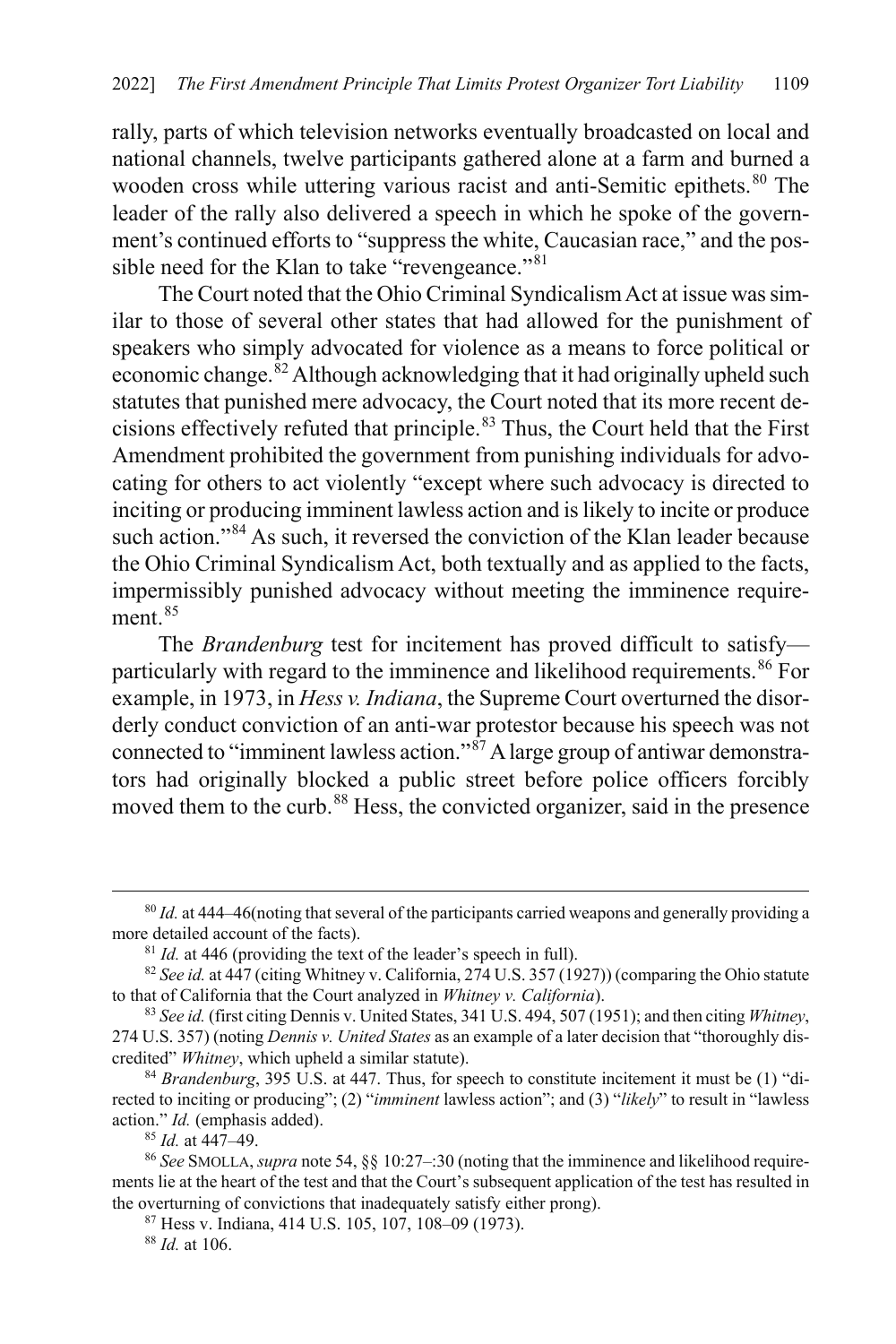of the sheriff, "We'll take the f[\*\*\*]ing street later."[89](#page-18-2) Applying the *Brandenburg* test, the Court held that the use of the word "later" indicated that Hess' speech posed an insufficient risk of imminent harm, such that the First Amendment foreclosed the state from punishing him for such speech.<sup>[90](#page-18-3)</sup>

<span id="page-18-12"></span><span id="page-18-1"></span>In 1982, in *NAACP v. Claiborne Hardware Co.*, the Supreme Court further demonstrated the stringency of the *Brandenburg* test.<sup>[91](#page-18-4)</sup> There, leaders of the National Association for the Advancement of Colored People (NAACP) organized a boycott of stores owned by white individuals as part of an effort to protest segregation and advocate for racial equality.<sup>[92](#page-18-5)</sup> One of the leaders, Charles Evers, gave several speeches in which he called for the boycott and insinuated violence against those who did not follow along.<sup>[93](#page-18-6)</sup> Indeed, several boycott supporters—none of whom were Evers—carried out acts of violence against individuals who violated the boycott.<sup>[94](#page-18-7)</sup> Yet, such acts did not occur un-til weeks and months after Evers' speeches.<sup>[95](#page-18-8)</sup> As such, the Court held that his speeches did not qualify as incitement under *Brandenburg* and therefore re-tained First Amendment protection.<sup>[96](#page-18-9)</sup> The Court noted that activists must be able to use poignant and stirring rhetoric in order to effectively call for listen-ers to collectively embrace a shared cause.<sup>[97](#page-18-10)</sup> Further, it reasoned that the failure to protect such speech would be at odds with the First Amendment's com-mitments to the unbridled discussion of public issues.<sup>[98](#page-18-11)</sup>

<span id="page-18-2"></span><span id="page-18-0"></span><sup>&</sup>lt;sup>89</sup> *Id.* at 107 (noting that Hess's statement prompted the sheriff to arrest him for disorderly conduct). 90 *See id.* at 108–09 (noting that listeners could have interpreted Hess's statement to mean he was

<span id="page-18-3"></span>advocating for the exercise of restraint or, at least, was only encouraging unlawful action at some unknown point in the future); *see also* SMOLLA, *supra* note [54,](#page-11-0) § 10:27 (emphasizing the Court's reliance on the word "later" as dispositive to the Court's determination that the threat of unlawful action was not imminent).

<span id="page-18-4"></span><sup>91</sup> *See* 458 U.S. 886, 927–28 (1982) (citing Brandenburg v. Ohio, 395 U.S. 444, 447 (1969)) (applying the *Brandenburg* test to the facts of this case); *see also* SMOLLA, *supra* not[e 54,](#page-11-0) § 10:28 (noting that *Claiborne Hardware* clarified the application of the *Brandenburg* test).

<span id="page-18-5"></span><sup>92</sup> *Claiborne Hardware*, 458 U.S. at 898–900. In the weeks before the boycott, the Claiborne County, Mississippi NAACP chapter presented a petition with nineteen racial equality demands to local public officials but was unsatisfied with the officials' response. *Id.* As a result, the group held a meeting at which those in attendance unanimously voted to boycott local white-owned businesses. *Id.*  at 900.

<span id="page-18-6"></span><sup>&</sup>lt;sup>93</sup> See id. at 902 (noting that Evers said "[i]f we catch any of you going in any of them racist stores, we're gonna break your damn neck").

<span id="page-18-9"></span><span id="page-18-8"></span><span id="page-18-7"></span><sup>94</sup> *See id.* at 904–05 (recounting the violent acts). In two instances, individuals fired shots at the houses of boycott violators. *Id.* at 904. In one instance, an individual threw a brick at a violator's windshield. *Id.* In another instance, individuals damaged a violator's flower garden. *Id.*

<sup>&</sup>lt;sup>95</sup> *Id.* at 928 (highlighting the time lapse between the Evers speeches and the acts of violence). <sup>96</sup> *Id.* at 928–29.

<span id="page-18-10"></span><sup>&</sup>lt;sup>97</sup> *Id.* at 928 (noting the effectiveness and importance of colorful and emotional language).

<span id="page-18-11"></span><sup>98</sup> *Id.* (citing N.Y. Times Co. v. Sullivan, 376 U.S. 254, 270 (1964)).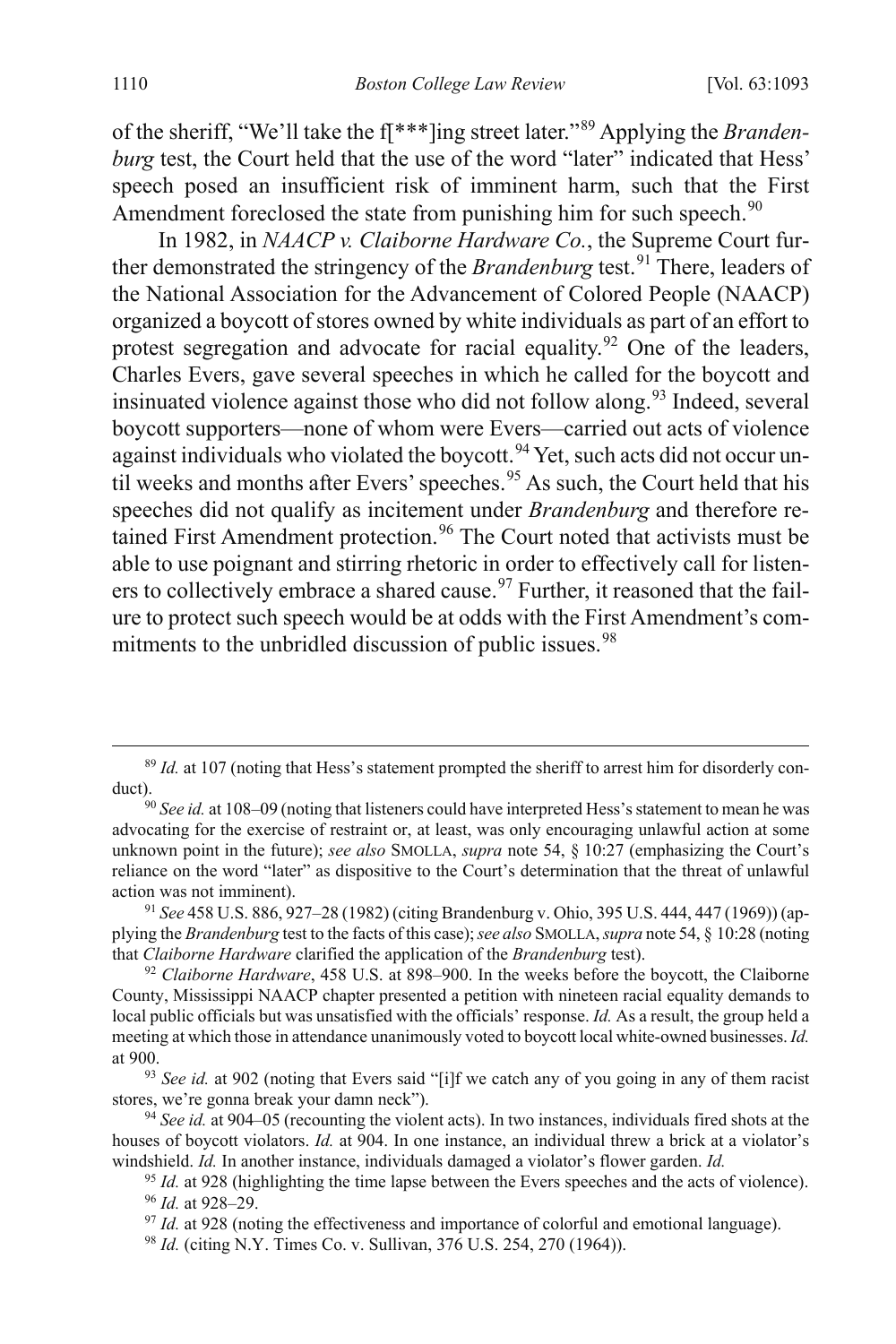#### *C.* NAACP v. Claiborne Hardware Co. *Sets Forth a First Amendment Principle Limiting the Tort Liability of Protest Organizers*

<span id="page-19-0"></span>In addition to clarifying the operative nature of the incitement test, the Court set forth the separate, but crucial, principle in *Claiborne Hardware* that explicitly limited the extent to which courts could hold protest organizers lia-ble for tort damages.<sup>[99](#page-19-1)</sup> The business-owner plaintiffs alleged that the NAACP and Evers were liable for the tort of malicious interference with their businesses due to their roles in organizing the boycott and insinuating violence as a means of enforcement.[100](#page-19-2) When it evaluated such theories of tort liability, the Court reiterated the longstanding principle that violence falls outside the pro-tection of the First Amendment.<sup>[101](#page-19-3)</sup> It also affirmed that states may impose tort liability for business losses that violence or threats of violence cause.<sup>[102](#page-19-4)</sup> Yet, the Court unanimously held that when the harm that the plaintiff alleges occurs in connection with protected speech and expression, the First Amendment con-strains the state's ability to impose liability for resulting tort damages.<sup>[103](#page-19-5)</sup> The Court noted that the state may not hold an individual liable for the harm caused by the tortious conduct of others unless the individual "authorized, directed, or

<span id="page-19-1"></span> 99 *Id.* at 916–18; SMOLLA, *supra* not[e 54,](#page-11-0) § 10:44 (highlighting that *Claiborne Hardware* established the principle that the First Amendment limits the reach of state tort law). Notably, in *Claiborne Hardware*, the parties disputed whether Evers had incited violence *as well as* whether Evers could be liable for damages because he organized a boycott in which some participants used violence as an enforcement mechanism. *See* 458 U.S. at 897–98, 927–28 (considering whether Evers' speech qualified as inciting speech). In contrast, in *Doe v. Mckesson* (*Mckesson I*), the facts did not support a claim that Mckesson incited violence. *See* Petition for Writ of Certiorari, *supra* not[e 1,](#page-1-2) at i, 5–7 (framing the question presented with the context that it was "undisputed" that Mckesson did not incite violence). As such, the only theory of liability before the court in *Mckesson IV* was protest organizer liability, not incitement liability. *Id*.; *see* Doe v. Mckesson (*Mckesson IV*), 945 F.3d 818, 830–32 (5th Cir. 2019) (reasoning Mckesson could be liable for the unidentified assailant's violence for reasons *other*  than incitement). Thus, although a violent protest may give rise to both incitement and organizerliability claims, such claims are distinct from each other. *See* SMOLLA, *supra* not[e 54,](#page-11-0) § 10:44 (noting that incitement and organizer-liability claims are analyzed through distinct frameworks).

<span id="page-19-2"></span><sup>100</sup> *See Claiborne Hardware*, 458 U.S. at 891, 897–98 (describing the plaintiffs' theories of tort liability). First, the business owners claimed that the defendants were liable for their damages for managing the boycott. *Id.* at 897. Second, they claimed the defendants were liable because individuals associated with the NAACP actively enforced the boycott, in part by engaging in "store-watching." *Id.* at 897–98 & n.22. Third, they claimed the defendants were liable because individuals threatened and carried out acts of violence to effectuate the boycott. *Id.* Finally, they claimed the defendants were liable because Evers threatened violence while acting in his role as a leader of the NAACP. *Id.* at 898.

<span id="page-19-3"></span><sup>101</sup> *See id.* at 916 ("Certainly violence has no sanctuary in the First Amendment, and the use of weapons, gunpowder, and gasoline may not constitutionally masquerade under the guise of 'advocacy.'" (quoting Samuels v. Mackell, 401 U.S. 66, 75 (1971) (Douglas, J., concurring))).

 $102$  *Id.* 

<span id="page-19-5"></span><span id="page-19-4"></span><sup>103</sup> *See id.* at 916–17 ("[T]he presence of activity protected by the First Amendment imposes restraints on the grounds that may give rise to damages liability and the persons who may be held accountable for those damages.").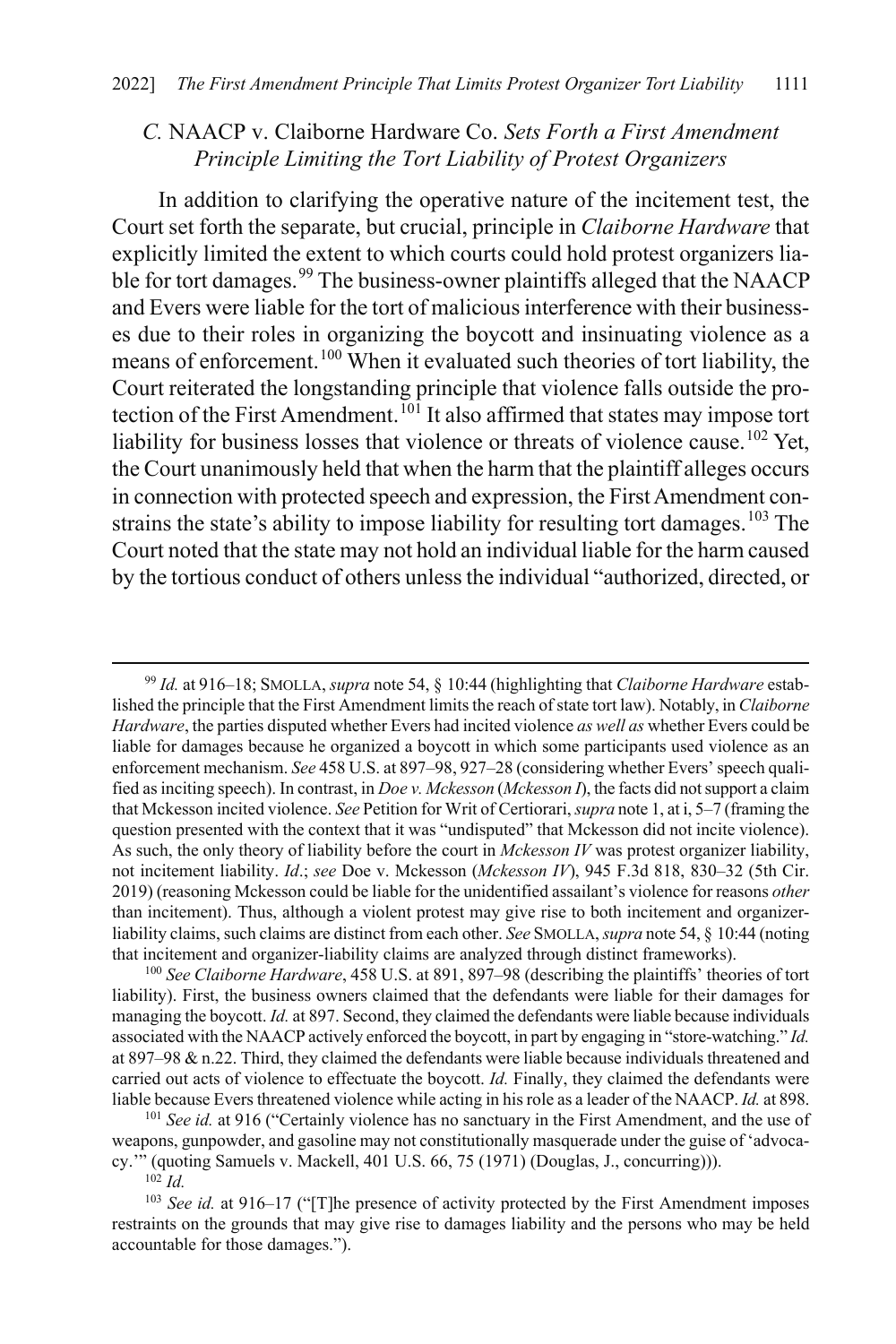ratified [the] specific tortious activity."[104](#page-20-0) In short, the Court held that the state could only impose damages liability on those whose violent conduct "proximately caused" the alleged harm and could not impose liability on those en-gaged in "nonviolent, protected activity"—regardless of its consequences.<sup>[105](#page-20-1)</sup>

The Court further recognized that the efforts of the NAACP and Evers constituted fundamental political speech and association that deserved First Amendment protection.<sup>[106](#page-20-2)</sup> The group had come together with the express purpose of demanding racial equality, and had organized the boycott and related speeches to achieve that end.<sup>[107](#page-20-3)</sup> Furthermore, the Court noted that the NAACP and Evers neither engaged in nor condoned unlawful conduct in a manner that would have stripped their activities of such First Amendment protection.<sup>[108](#page-20-4)</sup> Nothing in the record indicated that the NAACP in any way "authorized" or "ratified" the use of violent activity to effectuate the boycott.<sup>[109](#page-20-5)</sup> Similarly, Evers himself did not perpetuate violence, and although his speeches abstractly warned of violent repercussions, they did not qualify as inciting speech.<sup>[110](#page-20-6)</sup> Thus, the Court held that although the state could impose tort damages on those whose violent activity caused harm to the businesses, the First Amendment precluded it from imposing damages on the NAACP and Evers notwithstanding the extent to which their nonviolent speeches and boycott organizing may have also caused the businesses harm. $111$ 

The Court also held that the First Amendment's protection of association generally forbids the government from holding individuals liable for civil damages simply because they belong to same group as perpetrators of vio-

<span id="page-20-1"></span><span id="page-20-0"></span><sup>&</sup>lt;sup>104</sup> *See id.* at 927 ("[A] finding that [Evers] authorized, directed, or ratified specific tortious activity would justify holding him responsible for the consequences of that activity.").

<sup>105</sup> *Id.* at 918.

<sup>&</sup>lt;sup>106</sup> *See id.* (noting that the boycott qualified as First Amendment protected speech or conduct). <sup>107</sup> *Id.* at 907–08.

<span id="page-20-4"></span><span id="page-20-3"></span><span id="page-20-2"></span><sup>108</sup> *See id.* at 926–29, 930–31 (noting that Evers' actions and speeches were all within the scope of the First Amendment's protection, and that the NAACP's right of political association precluded the state from imposing tort damages upon it absent the organization's authorization or ratification of illegal activity).

<span id="page-20-5"></span><sup>109</sup> *See id.* at 924, 930–31 (noting that the use of illegal activity was not even mentioned at the Claiborne County NAACP meetings). The Court noted that the state could have held the NAACP liable under agency principles if those who acted violently did so with the "actual or apparent authority" of the NAACP. *Id.* at 930. Yet, the record reflected that the NAACP did not even have knowledge of the violence or threats thereof connected to the boycott, let alone authorized or ratified such violence. *Id.* at 930–31. 110 *Id.* at 928–29. *See supra* notes [91–](#page-18-12)[98](#page-18-0) and accompanying text for further discussion of the

<span id="page-20-6"></span>Court's analysis that led to its conclusion that the First Amendment protected Evers' speeches insinuating violence.

<span id="page-20-7"></span><sup>111</sup> *See id.* at 918 ("While the State legitimately may impose damages for the consequences of violent conduct, it may not award compensation for the consequences of nonviolent, protected activity. Only those losses proximately caused by unlawful conduct may be recovered.").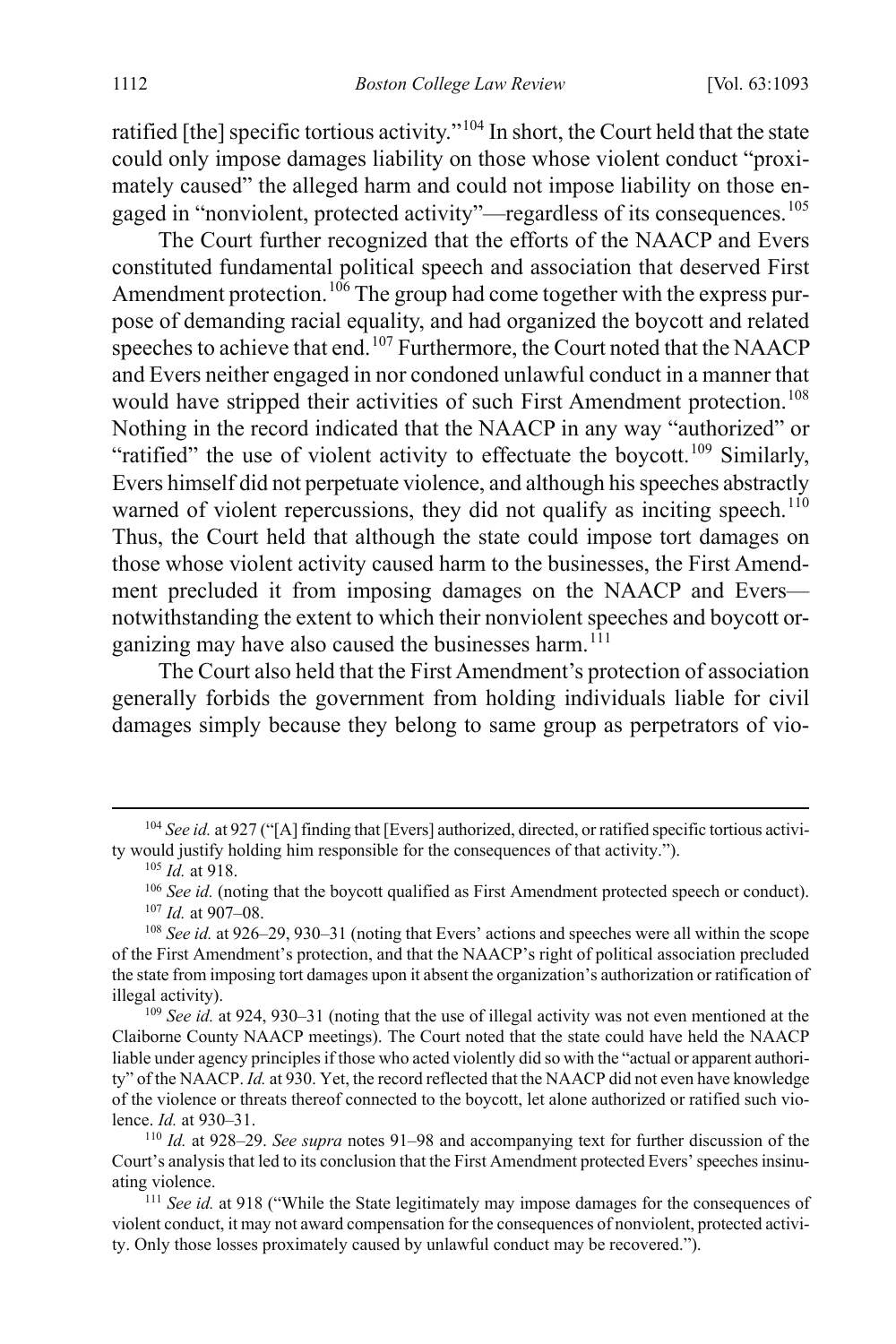<span id="page-21-1"></span>lence.<sup>[112](#page-21-3)</sup> Rather, the state may only impose individual liability on the sole basis of association when the group as a whole had unlawful objectives and the indi-vidual "held a specific intent" to further such objectives.<sup>[113](#page-21-4)</sup> In reaching that conclusion, the Court noted that political association is both incredibly valua-ble to a democratic society, and yet, inherently fragile.<sup>[114](#page-21-5)</sup> As such, the First Amendment acts as a defense against attempts to impede or dismantle associa-tions by way of imposing damages liability.<sup>[115](#page-21-6)</sup>

### <span id="page-21-2"></span><span id="page-21-0"></span>*D. The First Amendment Supersedes Tort Law in the Context of Other Speech-Related Torts*

The Supreme Court has reconciled the conflict between the First Amendment and tort law in the context of other speech-related torts as well, demonstrating that *Claiborne Hardware*'s concept of limited liability for protest or-ganizers is not unique in First Amendment jurisprudence.<sup>[116](#page-21-7)</sup> The common thread in the other tort cases is that when the tortious speech at issue implicates core First Amendment principles, the First Amendment supersedes the relevant tort law principles and modifies or limits the extent to which courts may im-pose civil liability.<sup>[117](#page-21-8)</sup>

<span id="page-21-5"></span><sup>114</sup> *See id.* at 907, 931–32 ("The rights of political association are fragile enough without adding the additional threat of destruction by lawsuit.") (quoting NAACP v. Overstreet, 384 U.S. 118, 122 (1966) (Douglas, J., dissenting)). The Court noted that association is so important to American politics, because forming a group augments the ability of individual advocates to successfully assert and promote their views on public issues. *See id.* at 907–08 (citing Citizens Against Rent Control/Coal. for Fair Hous. v. City of Berkeley, Cal., 454 U.S. 290, 294 (1981)) (reasoning that without the ability of individuals to voice their opinions in a group, the public might not hear the views of individuals).

<span id="page-21-6"></span><sup>115</sup> *See id.* at 931–32 (noting that the First Amendment forbids both overt mechanisms for suppressing political association, such as a state prosecuting speech, as well as covert mechanisms, such as courts allowing the threat of civil liability for protest organizers to go unchecked).

<span id="page-21-7"></span><sup>116</sup> *See, e.g.*, Snyder v. Phelps, 562 U.S. 443, 450, 458–59 (2011) (holding that the First Amendment precluded the government from imposing tort liability for intentional infliction of emotional distress); Hustler Mag., Inc. v. Falwell, 485 U.S. 46, 56–57 (1988) (holding similarly in a case involving the tort of intentional infliction of emotional distress); N.Y. Times Co. v. Sullivan, 376 U.S. 254, 279–80 (1964) (holding that the First Amendment required a more stringent standard for public officials alleging the tort of defamation); *see also Claiborne Hardware*, 458 U.S. at 918 (holding that the First Amendment affords limited tort liability to protest organizers engaged in nonviolent, expressive activity).

<span id="page-21-8"></span><sup>117</sup> *See Snyder*, 562 U.S. at 451 (noting that the First Amendment may operate as a defense in tort actions); *see also* SMOLLA, *supra* note [54,](#page-11-0) § 10:44 ("The rule is that state tort law must bend to the First Amendment—not the other way around.").

<span id="page-21-3"></span> <sup>112</sup> *Id.* at 919–20 (first citing Noto v. United States, 367 U.S. 290, 299 (1961); then citing Scales v. United States, 367 U.S. 203, 229 (1961); and then citing Healy v. James, 408 U.S. 169, 185–86 (1972)). 113 *Id.* at 920. The Court reasoned that when personal liberties are at stake, the state must avoid

<span id="page-21-4"></span>unnecessarily imposing broad and sweeping liability when accountability can be sufficiently achieved by way of a more tailored approach. *Id.*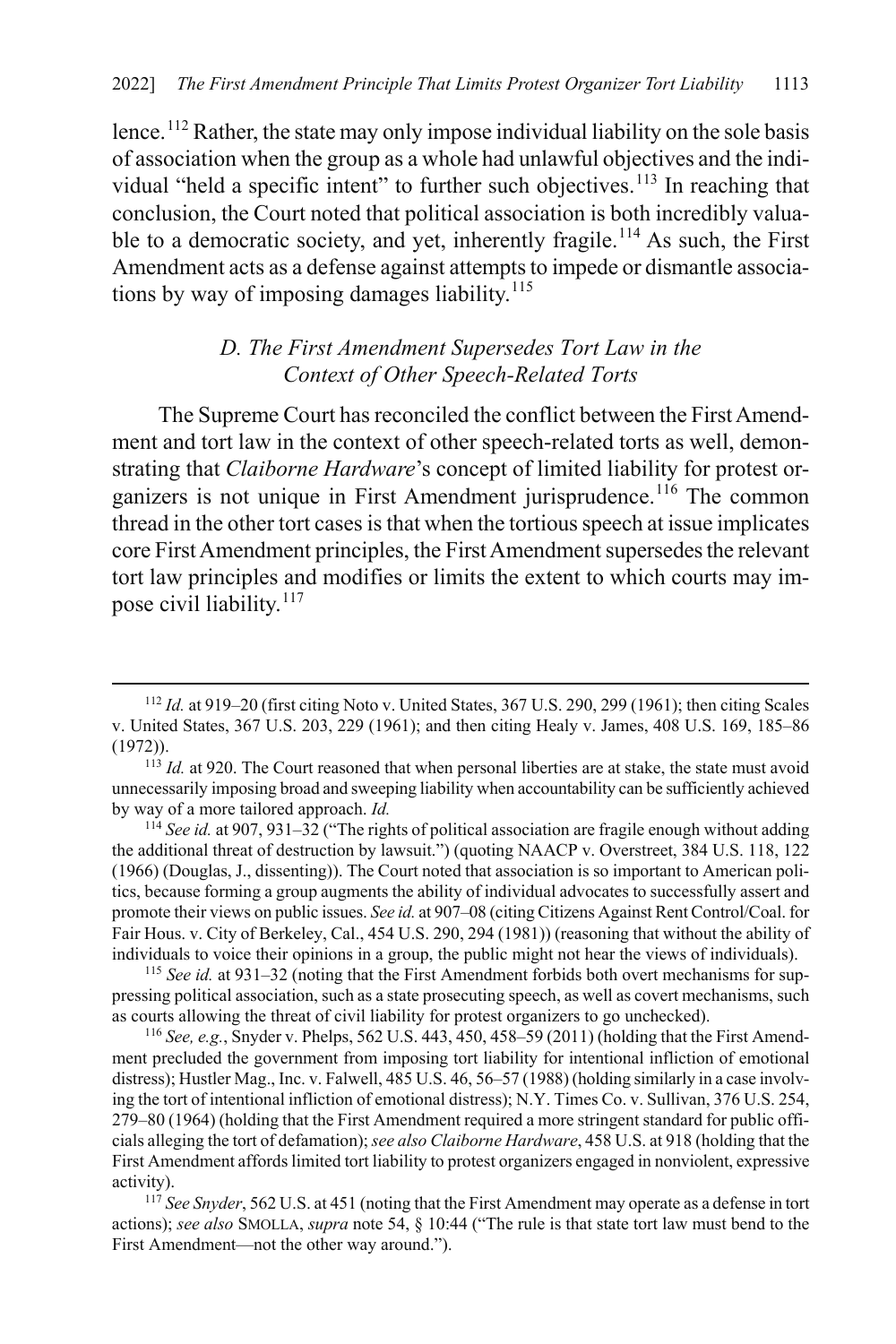For example, in 1964, in *New York Times Co. v. Sullivan*, the Supreme Court held in a libel action that public officials seeking damages for allegedly false speech concerning their official activities must meet a higher standard of liability than would typically apply.<sup>[118](#page-22-1)</sup> Specifically, the Court held that public officials could not recover damages unless they proved that the speaker acted with "actual malice."<sup>[119](#page-22-2)</sup> The Court famously reasoned that its First Amendment jurisprudence reflected, "a profound national commitment to the principle that debate on public issues should be uninhibited, robust, and wide-open."<sup>[120](#page-22-3)</sup> Because the speech at issue concerned public officials and their actions—an essential component of this debate—it was crucial that such speech receive extra protection from tort liability.<sup>[121](#page-22-4)</sup> The Court reasoned that critics inevitably make some minor factual errors when criticizing public officials, so a tort standard requiring critics to prove that their statements were true to avoid liability would have the effect of chilling speech.<sup>[122](#page-22-5)</sup> In other words, even critics who believed their criticism to be true would refrain from publishing such speech out of fear of tort liability.<sup>[123](#page-22-6)</sup> Thus, the First Amendment required the modified tort standard.<sup>[124](#page-22-7)</sup>

<span id="page-22-1"></span><span id="page-22-0"></span> <sup>118</sup> *See Sullivan*, 376 U.S. at 279–80. The *New York Times* had published an advertisement that criticized the City of Montgomery, Alabama's Police Department's response to nonviolent civil rights demonstrations. *Id.* at 256–58. Because the advertisement contained some factual inaccuracies, the Commissioner of Public Affairs, who supervised the police department, brought a libel action against *The New York Times*. *Id.*

<span id="page-22-2"></span><sup>119</sup> *Id.* at 279–80 (defining "actual malice" to mean "with knowledge that it was false or with reckless disregard of whether it was false or not"). Typically, under Alabama tort law, the publication of a falsehood was "libelous per se" if it was about the plaintiff and was likely to cause harm to the plaintiff's reputation or bring the plaintiff into "public contempt." *Id.* at 267 (describing the libel standard). Once the jury found a publication was "libelous per se," the defendant's only defense was the truth. *Id.*

<span id="page-22-3"></span><sup>120</sup> *Id.* at 270; *see Snyder*, 562 U.S. at 452 ("The First Amendment reflects 'a profound national commitment to the principle that debate on public issues should be uninhibited, robust, and wideopen.'" (quoting *Sullivan*, 376 U.S. at 270)).

<span id="page-22-4"></span><sup>121</sup> *See Sullivan*, 376 U.S. at 270 (noting that such debate may include forceful, sharp, and vexing critiques of public officials).

<span id="page-22-5"></span><sup>&</sup>lt;sup>122</sup> *See id.* at 279 (reasoning that if the law required those criticizing official behavior to ensure that all their factual assertions were true with the risk of substantial tort damages, it would lead to "self-censorship").

<span id="page-22-6"></span><sup>&</sup>lt;sup>123</sup> *Id.* (reasoning that speakers' concerns over whether they could prove veracity in court or the cost of going to court would deter speech—even when the statements were truthful).

<span id="page-22-7"></span><sup>124</sup> *See id.* at 279–80 (reaching the "actual malice" standard after setting out this reasoning). Notably, in *Gertz v. Welch*, the Court clarified the scope of the *New York Times Co. v. Sullivan* rule and held that when false speech concerned a *private* citizen, the plaintiff could recover under standard state libel principles. Gertz v. Welch, 418 U.S. 323, 345–46 (1974); *see also Sullivan*, 376 U.S. at 279–80 (holding that when speech concerns a public citizen, a plaintiff must demonstrate "actual malice" to recover libel damages from the speaker). Private citizens, the Court reasoned, do not influence public controversies in the same way that public actors do, and they also do not have the same capacity as public figures to use their platforms to correct public falsities about themselves. *Gertz*, 418 U.S. at 345–46.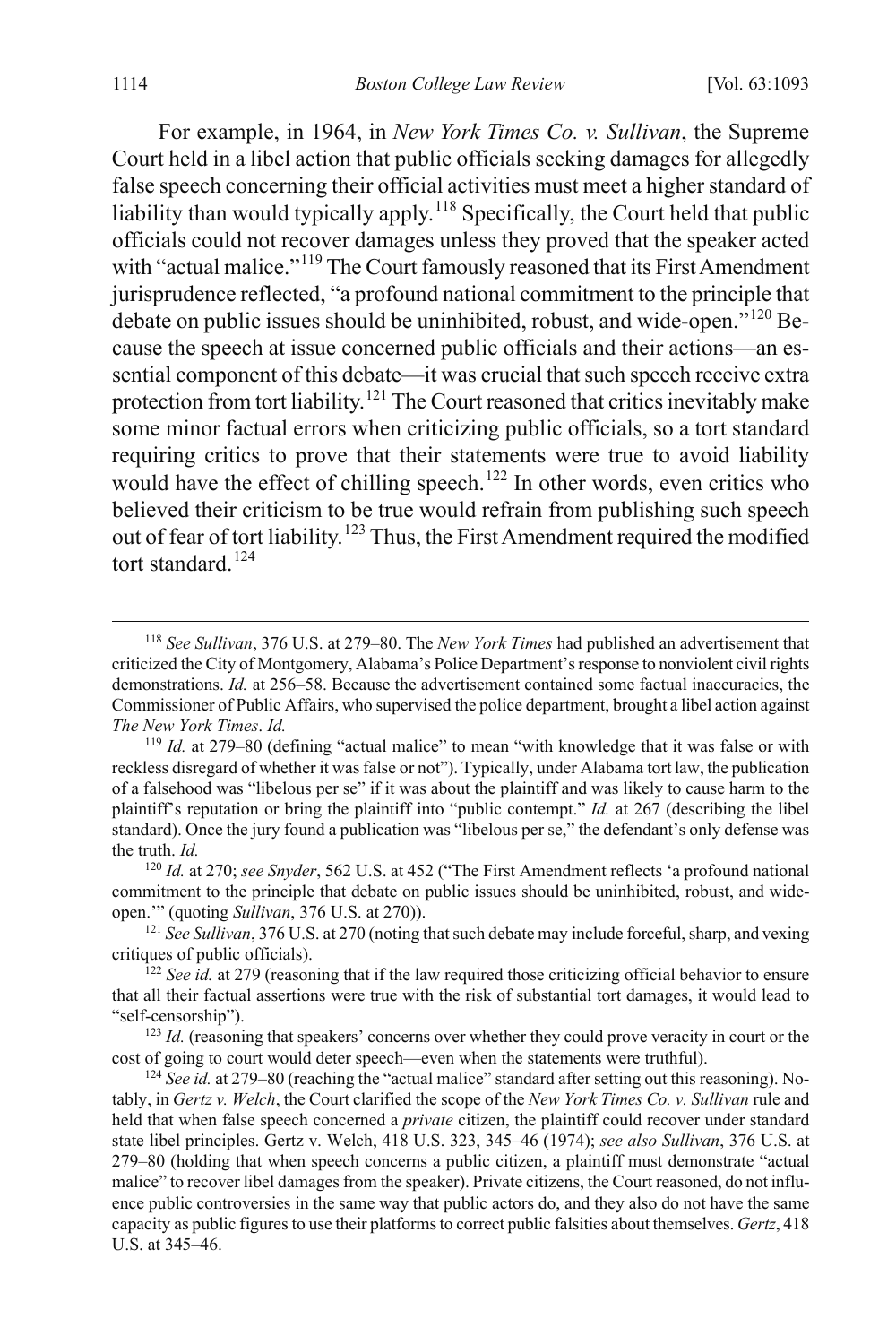Similarly, in 1988, in *Hustler Magazine, Inc. v. Falwell*, the Court held in an intentional infliction of emotional distress action that the First Amendment precluded courts from imposing liability on individuals who published parodic materials about public figures, absent a showing that the materials contained falsehoods created with "actual malice."[125](#page-23-0) The Court echoed its reasoning in *Sullivan* and noted that the First Amendment affords "breathing space" to speech and expression concerning public figures.<sup>[126](#page-23-1)</sup> It reasoned that intentionally-ridiculing satire about public figures is often an effective medium in public debate.[127](#page-23-2) As such, a tort standard that allowed public figures to recover for emotional distress merely by demonstrating that the speaker intended to cause harm would be inconsistent with the First Amendment—even if that standard might be appropriate in other contexts not involving public subjects.<sup>[128](#page-23-3)</sup> In short, because parodic speech about public officials is core First Amendment

<span id="page-23-0"></span> <sup>125</sup> 485 U.S. 46, 56–57 (1988) (citing *Sullivan*, 376 U.S. at 279–80) (applying the *Sullivan* standard). The plaintiff in the case was Jerry Falwell, a prominent minister and national political commentator. *Id.* at 47. The Court held that Falwell was a "public figure" under the First Amendment. *Id.* at 57. Falwell brought an intentional infliction of emotional distress claim against *Hustler Magazine* after it published a parody piece that mocked certain advertisements for Campari Liqueur. *Id.* at 48. The real Campari Liqueur advertisements, on which the *Hustler Magazine* parody was based, contained interviews with celebrities discussing their "first times" trying Campari, while clearly emphasizing the double entendre. *Id.* The *Hustler Magazine* parody was called "Jerry Falwell talks about his first time," and included a fake interview with Falwell that portrayed him to state "that his 'first time' was during a drunken incestuous rendezvous with his mother in an outhouse." *Id. Hustler Magazine* included multiple disclaimers that indicated the piece was fictional and parodic. *Id.*

<span id="page-23-1"></span><sup>126</sup> *Id.* at 52; *see Sullivan*, 376 U.S. at 271–72 (noting that expressive activity requires "breathing space"). The Court later emphasized that its extension of the *Sullivan* standard from defamation to intentional infliction of emotional distress was not a "blind application," but a recognition that the same underlying reasoning applied. *See Hustler Mag.*, 485 U.S. at 56–57 (stating the modified standard was "necessary to give adequate 'breathing space' to the freedoms protected by the First Amendment"); *see also Sullivan*, 376 U.S. at 272, 279–80 (reasoning that speech about public officials requires "breathing space," and accordingly holding that a heightened libel standard must apply to speech about public officials).

<span id="page-23-2"></span><sup>127</sup> *See Hustler Mag.*, 485 U.S. at 53–54 (noting that political cartoonists often deliberately design their work to offend the subjects they portray and convey a message through exaggeration or mockery). The Court noted that, although the *Hustler Magazine* parody was not a political cartoon, it would be impossible to come up with a standard to practically distinguish this type of parody from political cartoons. *Id.* at 55. As such, the Court indicated that, for purposes of the First Amendment analysis, there is value to public debate deriving specifically from political cartoons *as well as* from parody about public figures more generally. *See id.* (suggesting there was no reliable way to distinguish political cartoons from the *Hustler Magazine* parody and that the value at stake was the health of public discourse).<br><sup>128</sup> *Id.* at 53. Falwell contended that he could recover for intentional infliction of emotional dis-

<span id="page-23-3"></span>tress because the parody piece was (1) "intended to inflict emotional distress"; (2) "outrageous"; and (3) did cause Falwell emotional distress. *Id.* at 52–53.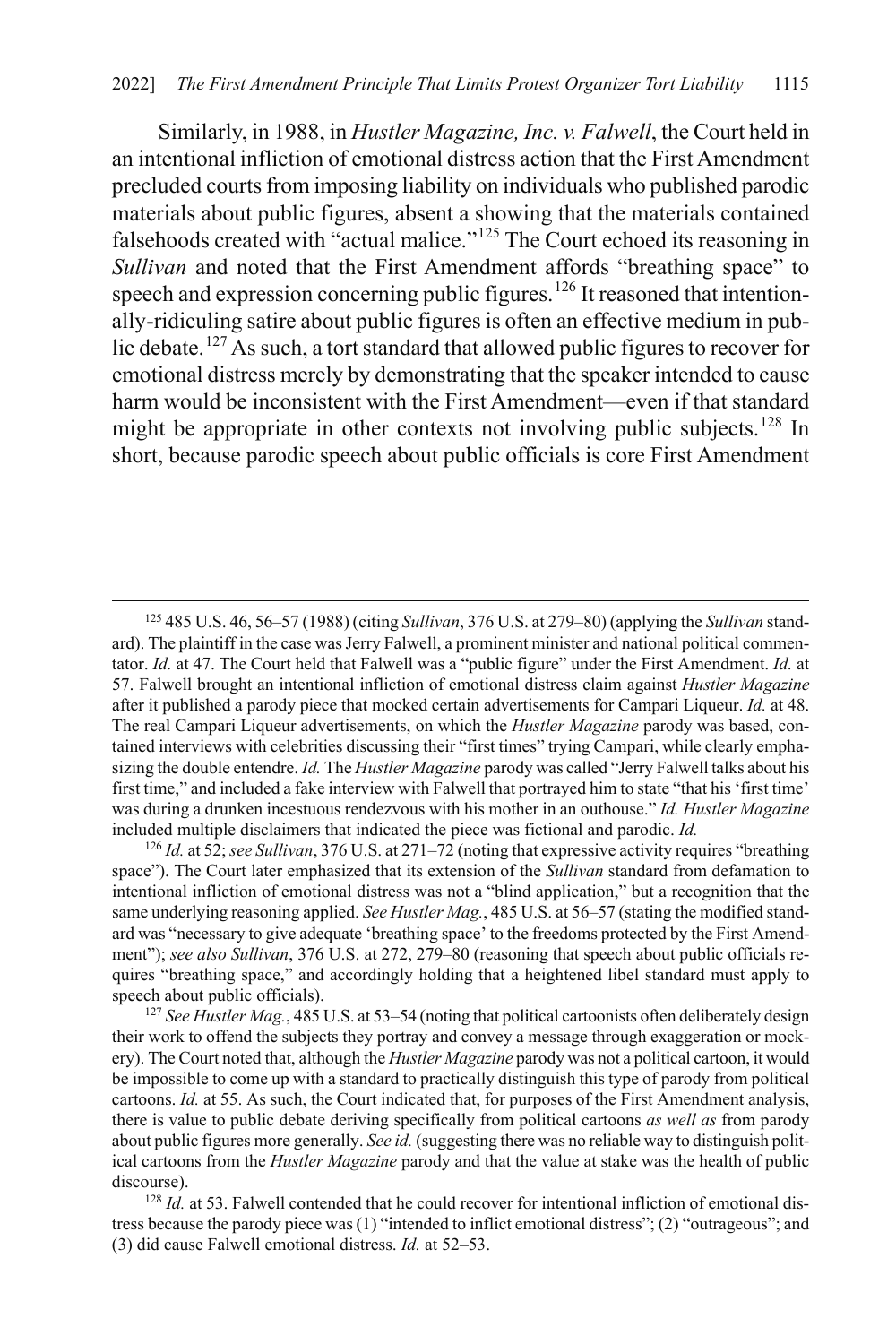speech, the Court held that the First Amendment requires a more speech-protective tort standard than would ordinarily apply.<sup>[129](#page-24-1)</sup>

Continuing the trend, in 2011, in *Snyder v. Phelps*, the Court held in another intentional infliction of emotional distress action that the First Amendment prohibited courts from imposing liability on individuals for speech that regarded "matters of public concern."[130](#page-24-2) The Court noted that the harminflicting speech at issue was related to the speakers' views on American politics, morality, the military, and the Catholic Church—all of which were topics relevant to the general public.<sup>[131](#page-24-3)</sup> The speech was, therefore, core speech, such that the First Amendment precluded the Court from punishing the speakers by imposing liability, even though the plaintiffs did indeed suffer emotional harm.<sup>[132](#page-24-4)</sup> The Court recognized that speech often has undesirable consequences, but reasoned that its First Amendment jurisprudence reflected a commitment to prioritize the preservation of public debate over the alleviation of collateral harm.<sup>[133](#page-24-5)</sup> In short, this First Amendment commitment ultimately commanded that the Court to reprieve the speakers from tort liability.<sup>[134](#page-24-6)</sup>

<span id="page-24-5"></span><span id="page-24-4"></span><sup>132</sup> *Id.* at 458–59 (holding speech regarding "matters of public concern" receives "special protection," such that the Court could not impose tort liability).

<sup>133</sup> *Id.* at 460–61. The Court stated:

Speech is powerful. It can stir people to action, move them to tears of both joy and sorrow, and—as it did here—inflict great pain. On the facts before us, we cannot react to that pain by punishing the speaker. As a Nation we have chosen a different course—to protect even hurtful speech on public issues to ensure we do not stifle public debate.

<span id="page-24-6"></span>*Id.*

<sup>134</sup> *Id.* at 461.

<span id="page-24-1"></span><span id="page-24-0"></span><sup>&</sup>lt;sup>129</sup> *See id.* at 56–57 (holding that the First Amendment precluded Falwell from recovering without a showing of falsity and "actual malice" because of his status as a public figure and the importance of protecting expression related to public figures).

<span id="page-24-2"></span><sup>130</sup> 562 U.S. 443, 458–59 (2011); *see supra* not[e 61](#page-12-0) and accompanying text (providing further discussion on how to define a "matter of public concern"). The aggrieved plaintiff was the father of a soldier who died in Iraq. *Snyder*, 562 U.S. at 448. He brought an intentional infliction of emotional distress action against certain members of the Westboro Baptist Church who picketed on public land next to his son's funeral. *Id.* at 448, 450. The picketers held signs that read various messages including "God Hates the USA/Thank God for 911," "America is Doomed," "Don't Pray for the USA," "Thank God for IEDs," "Thank God for Dead Soldiers," "Pope in Hell," "Priests Rape Boys," "God Hates Fags," "You're Going to Hell," and "God Hates You." *Id.* at 458.

<span id="page-24-3"></span><sup>&</sup>lt;sup>131</sup> Snyder, 562 U.S. at 454. The Court acknowledged that the signs were not "refined social or political commentary," but stated that they still expressed the picketers' opinions on issues that were generally "matters of public import." *Id.* Furthermore, the picketers intended to broadcast their viewpoints to a large audience. *Id.* at 449, 454 (noting that television networks featured the picketers).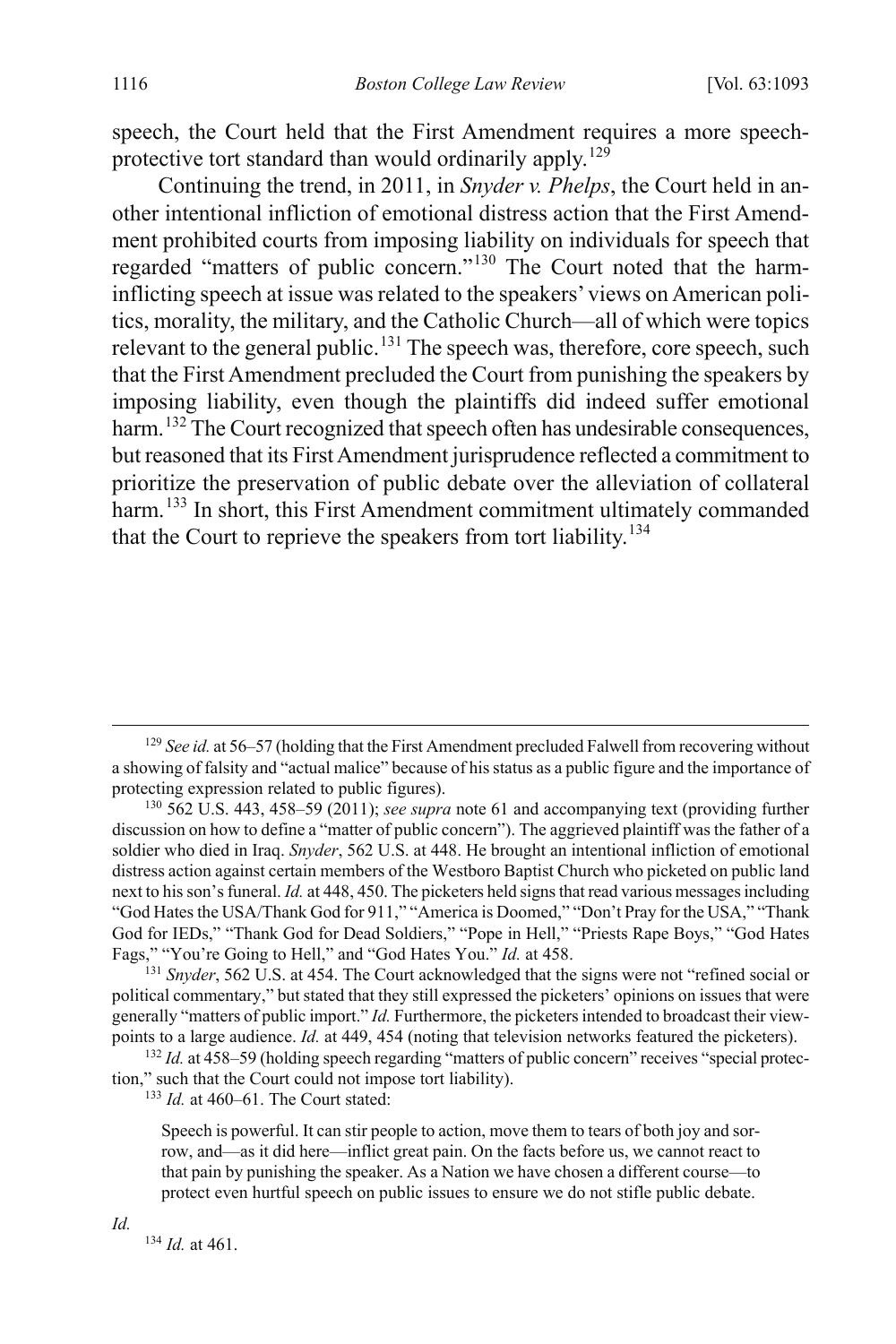#### II. *DOE V. MCKESSON* AND THE ENSUING DEBATE OVER THE LIABILITY PROTECTIONS THAT *NAACP V. CLAIBORNE HARDWARE CO.* AFFORDS TO PROTEST ORGANIZERS

In 2019, in *Doe v. Mckesson* (*Mckesson IV*), the U.S. Court of Appeals for the Fifth Circuit held that a court could hold DeRay Mckesson liable for negligently organizing a protest at which violence occurred—even though Mckesson did not direct, encourage, or partake in such violence.<sup>[135](#page-25-2)</sup> Many First Amendment scholars vehemently disagreed with the Fifth Circuit's holding and argued that it conflicted with the principle set out by the U.S. Supreme Court's decision in 1982 in *NAACP v. Claiborne Hardware Co*. [136](#page-25-3) Section A of this Part establishes the consensus among courts and scholars that Mckesson was engaged in core First Amendment activity, such that *Claiborne Hardware* is relevant.[137](#page-25-4) Section B of this Part recounts the Fifth Circuit's interpretation of *Claiborne Hardware* and its resultant holding in *Mckesson IV*. [138](#page-25-5) Section C presents First Amendment scholars' opposition to and their interpretations of *Claiborne Hardware*. [139](#page-25-6) Section D presents the chilling effect problem that arises from a "negligent protest" tort.<sup>[140](#page-25-7)</sup>

#### <span id="page-25-9"></span><span id="page-25-1"></span><span id="page-25-0"></span>*A. Courts and Scholars Agreed That Mckesson Was Engaged in Core First Amendment Activity*

As a threshold matter, courts and scholars on both sides of the debate agree that Mckesson's organization of the Black Lives Matter protest was core First Amendment activity.<sup>[141](#page-25-8)</sup> The Fifth Circuit and supporting scholars who

<span id="page-25-2"></span> <sup>135</sup> *See* Doe v. Mckesson (*Mckesson IV*), 945 F.3d 818, 828, 834 (5th Cir. 2019) (remanding to the District Court for consideration consistent with the notion that it could hold Mckesson liable for the officer's injuries without running afoul of the First Amendment); *see also* Petition for Writ of Certiorari, *supra* note [1,](#page-1-2) at i, 5–6 (noting that it was uncontested that Mckesson "neither intended, authorized, directed, nor ratified the perpetrator's act, nor engaged in or incited violence of any kind"). For further discussion of the facts of the case, see *supra* note[s 1](#page-1-3)[–9](#page-2-8) and accompanying text.

<span id="page-25-3"></span><sup>136</sup> *See generally* Brief of First Amendment Scholars as *Amici Curiae* in Support of Petitioner, Doe v. Mckesson (*Mckesson VI*), 141 S. Ct. 48 (2020) (No. 19-1108) [hereinafter Brief of First Amendment Scholars] (criticizing the Fifth Circuit's holding on the grounds that it conflicted with First Amendment jurisprudence); Brief of Floyd Abrams et al., *supra* note [18](#page-4-4) (same); *Amici Curiae* Brief of the Institute for Free Speech in Support of Petitioner, Doe v. Mckesson (*Mckesson VI*), 141 S. Ct. 48 (2020) (No. 19-1108) (same); Brief of The Rutherford Institute as *Amici Curiae* Supporting Petitioner, Doe v. Mckesson (*Mckesson VI*), 141 S. Ct. 48 (2020) (No. 19-1108) [hereinafter Brief of The Rutherford Institute] (same).

<sup>&</sup>lt;sup>137</sup> *See infra* notes [141–](#page-25-1)[145](#page-26-0) and accompanying text.

<sup>138</sup> *See infra* notes [146–](#page-26-1)[161](#page-29-0) and accompanying text.

<sup>139</sup> *See infra* notes [162–](#page-29-1)[174](#page-31-0) and accompanying text.

<sup>140</sup> *See infra* notes [175–](#page-32-0)[185](#page-33-0) and accompanying text.

<span id="page-25-8"></span><span id="page-25-7"></span><span id="page-25-6"></span><span id="page-25-5"></span><span id="page-25-4"></span><sup>141</sup> *See, e.g.*, Doe v. Mckesson (*Mckesson IV*), 945 F.3d 818, 832 (5th Cir. 2019) (acknowledging that Mckesson's actions occurred amidst First Amendment-protected political protest, but also holding that the First Amendment did not bar Mckesson's liability); Brief of Floyd Abrams et al., *supra* note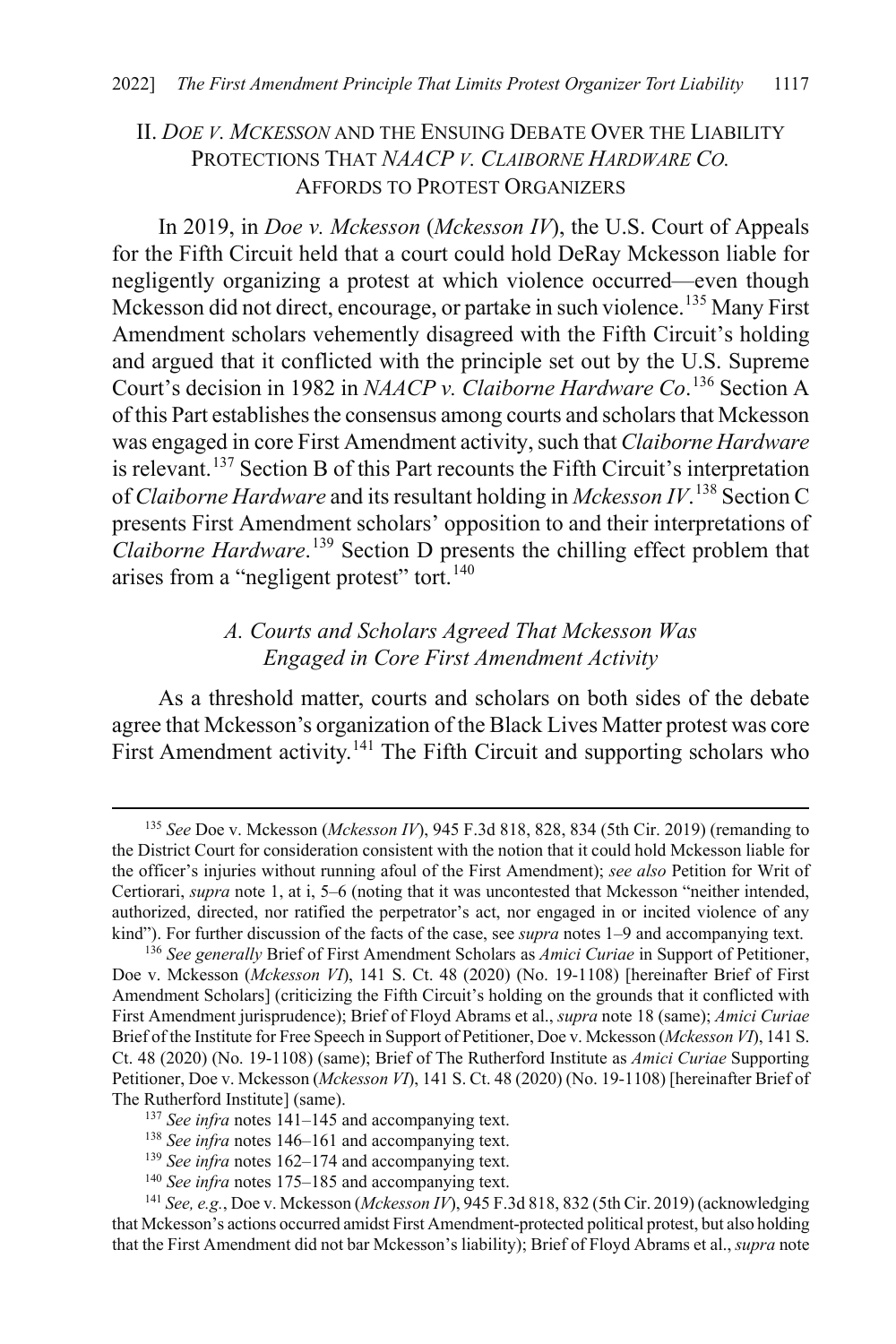<span id="page-26-7"></span>believe that the First Amendment did not preclude Mckesson from liability still recognize that that the First Amendment guaranteed his right to protest the po-lice.<sup>[142](#page-26-2)</sup> Further, in a wealth of amicus briefs submitted to the Supreme Court, First Amendment scholars placed Mckesson's protest activity squarely within the context of the rich history of political protests and social movements—all of which were only possible because of the stringent protections of the First Amendment.<sup>[143](#page-26-3)</sup> As such, *Claiborne Hardware* was undisputedly applicable.<sup>[144](#page-26-4)</sup> The ensuing debate concerned only the breadth of the First Amendment's limitations on protestor liability and whether Mckesson could still be liable under neg-ligence principles, notwithstanding the core political nature of his activity.<sup>[145](#page-26-5)</sup>

### <span id="page-26-0"></span>*B. The Fifth Circuit's Interpretation of* NAACP v. Claiborne Hardware *as a Standard Application of Tort Law, Not a Categorical First Amendment Rule*

<span id="page-26-1"></span>In *Claiborne Hardware*, the Supreme Court clarified that finding that the defendant boycott leader had "authorized, directed, or ratified specific tortious activity would justify holding him responsible for the consequences of that activity."[146](#page-26-6) The U.S. District Court for the Middle District of Louisiana focused on this language in particular when it determined in 2017, in *Doe v. Mckesson* (*Mckesson I*), that Officer Doe failed to allege sufficient facts to

<span id="page-26-3"></span>143 *See* Brief of First Amendment Scholars, *supra* not[e 136,](#page-25-9) at 2–3 (recognizing Mckesson's protest activity as a historically protected right); Brief of Floyd Abrams et al., *supra* not[e 18,](#page-4-4) at 4–6 ("The Black Lives Matter Movement is a twenty-first-century embodiment of this American tradition of publicly petitioning the government for redress."); *see also* Brief of The Rutherford Institute, *supra*  note [136,](#page-25-9) at 14 (suggesting that the Women's Suffrage movement and the Civil Rights movement might not have been as successful if organizers could have been liable for the torts of third parties).

<span id="page-26-4"></span><sup>144</sup> *See* 458 U.S. at 916–18 (holding that the First Amendment limits the extent to which courts may hold individuals engaged in First Amendment protected activity civilly liable for the unlawful activity of others).

<span id="page-26-6"></span><span id="page-26-5"></span><sup>145</sup> *See, e.g.*, *Mckesson IV*, 945 F.3d at 832 (holding that Mckesson could be liable for the officer's injuries that the anonymous third party inflicted); Brief of Floyd Abrams et al., *supra* not[e 18,](#page-4-4) at 13 (arguing that normatively, the First Amendment standard should shield protest organizers from liability for damages that the violent acts of third parties generate).

<sup>146</sup> 458 U.S. at 927 (noting that the record did not support such a finding).

[<sup>18,</sup>](#page-4-4) at 3–4 (arguing that Mckesson was exercising his core First Amendment rights when protesting the Baton Rouge police, such that the First Amendment precluded his liability).

<span id="page-26-2"></span><sup>142</sup> *See* Doe v. Mckesson (*Mckesson V*), 947 F.3d 874, 876–77 (5th Cir. 2020) (Ho, J., concurring) ("The First Amendment indisputably protects the right of every American to condemn police misconduct. And that protection secures the citizen protestor against not only criminal penalty, but civil liability as well."); *see also Mckesson IV*, 945 F.3d at 832 (recognizing that the First Amendment limited the extent to which a court may impose damages liability on those engaged in political protest (citing NAACP v. Claiborne Hardware Co., 458 U.S. 886, 916–917 (1982) (holding that courts may only impose liability for violent activity on violent actors and not on those engaged in contemporaneous nonviolent, protected activity))**)**; Eugene Volokh, *When Does the First Amendment Preempt Negligence Liability?*, REASON: VOLOKH CONSPIRACY (Dec. 20, 2019), https://reason.com/volokh/2019/ 12/20/when-does-first-amendment-preempt-negligence-liability/ [https://perma.cc/YZA6-P6EK](suggesting that the First Amendment affords protestors like Mckesson at least some protection from negligence liability).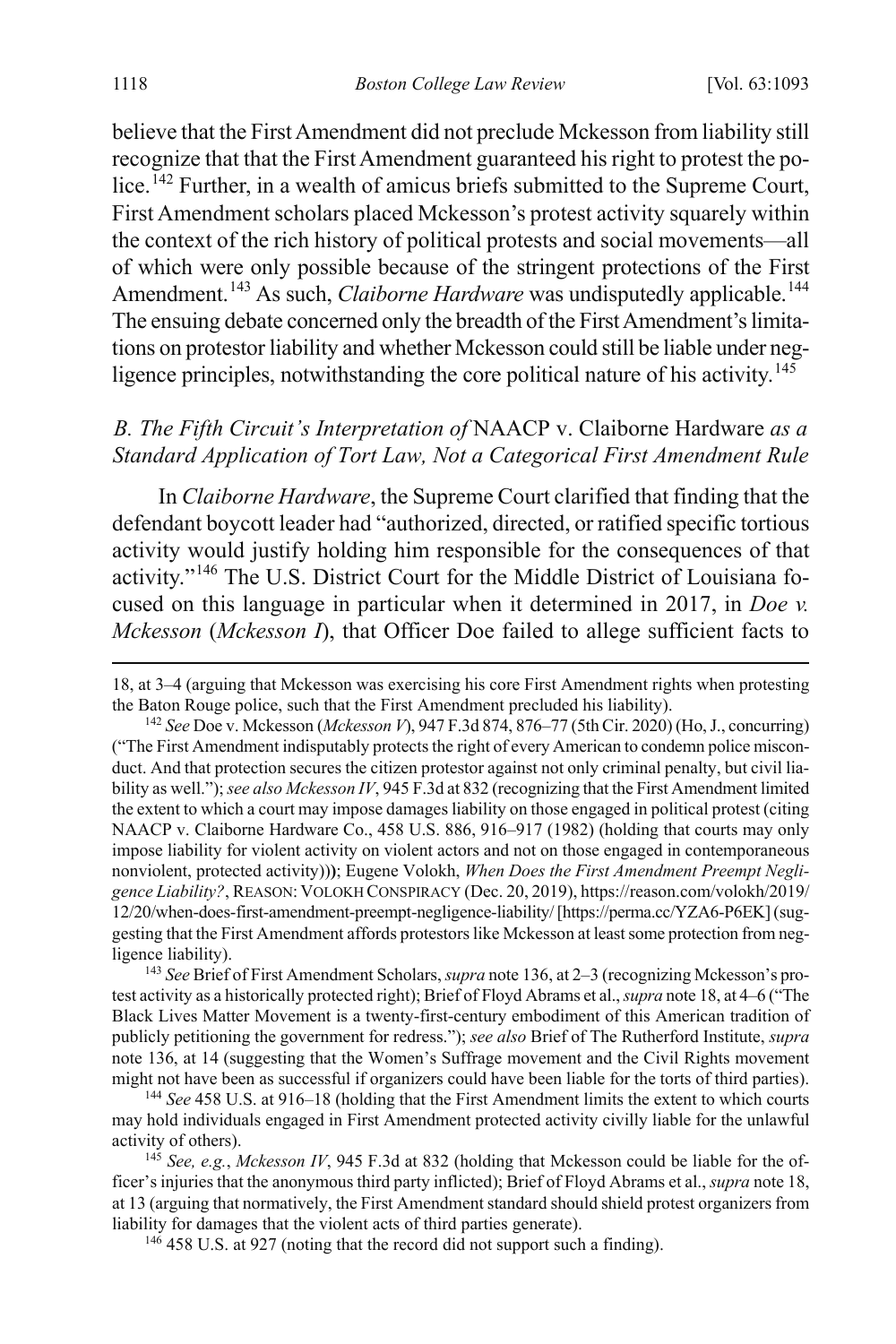support his claim that Mckesson was liable for the unidentified attacker's as-sault on the officer.<sup>[147](#page-27-1)</sup> In short, the district court interpreted the language in *Claiborne Hardware* to mean that, under the First Amendment, it could not hold Mckesson liable unless the facts demonstrated that he incited the specific violent actions of the assailant.<sup>[148](#page-27-2)</sup>

<span id="page-27-6"></span><span id="page-27-0"></span>The Fifth Circuit, however, disagreed with the district court's interpretation.[149](#page-27-3) In 2019, in *Mckesson IV*, the Fifth Circuit held that for Officer Doe to recover damages from Mckesson for the violent act of the unidentified attacker, he needed only to prove that Mckesson condoned tortious and unlawful conduct, the "foreseeable result" of which was violence.<sup>[150](#page-27-4)</sup> In other words, the Fifth Circuit interpreted *Claiborne Hardware*'s language to mean that an individual may be liable for the consequences of the violent actions of others if the individual condoned or partook in *any* other tortious activity that foreseeably would have led to violence.<sup>[151](#page-27-5)</sup> According to the Fifth Circuit, Mckesson negli-

<span id="page-27-2"></span>(holding that Officer Doe's allegations did not "give rise to a plausible claim for relief against Mckesson" because they were "conclusory in nature," in that the officer did not provide specific facts as to how Mckesson incited the violence or what specific violent orders he gave); *see also Claiborne Hardware*, 458 U.S. at 927 ("[A] finding that he authorized, directed, or ratified specific tortious activity would justify holding him responsible for the consequences of that activity."); Doe v. Mckesson (*Mckesson IV*), 945 F.3d 818, 828–29 (5th Cir. 2019) (noting that the district court required Officer Doe to plead facts that suggested Mckesson incited the particular unlawful conduct of the officer's attacker).

<span id="page-27-3"></span><sup>149</sup> *See Mckesson IV*, 945 F.3d at 828–29 (citing *Mckesson I*, 272 F. Supp. 3d at 847) (contesting the district court's interpretation). The Fifth Circuit issued four opinions in this case. *See generally*  Doe v. Mckesson (*Mckesson V*), 947 F.3d 874 (5th Cir. 2020) (per curiam); *Mckesson IV*, 945 F.3d 818; Doe v. Mckesson (*Mckesson III*), 935 F.3d 253 (5th Cir. 2019), *withdrawn*, Doe v. Mckesson (*Mckesson IV*), 945 F.3d 818 (5th Cir. 2019); Doe v. Mckesson (*Mckesson II*), 922 F.3d 604 (5th Cir. 2019), *withdrawn*, Doe v. Mckesson (*Mckesson III*), 935 F.3d 253 (5th Cir. 2019). First, in April of 2019, a three-judge panel reversed the district court's decision and held for the police officer. *Mckesson II*, 922 F.3d at 612–13; *see Mckesson I*, 272 F. Supp. 3d at 847. Mckesson then petitioned for a panel rehearing, at which all the circuit judges would typically hear the case, but instead, in August of 2019, the same three-judge panel granted the rehearing and issued an opinion substituting but affirming *Mckesson II* without hearing oral argument. *Mckesson III*, 935 F.3d at 257; *see Mckesson II*, 922 F.3d at 612–13; *see also* Epps, *supra* not[e 14](#page-3-7) (explaining the complex procedural history). Then, in December of 2019, the Fifth Circuit issued a third opinion, *Mckesson IV*, in which the same threejudge panel withdrew *Mckesson III* but delivered the same result. *Mckesson IV*, 945 F.3d at 822; *see Mckesson III*, 935 F.3d at 257. Finally, in January of 2020, the Fifth Circuit considered vacating the December 2019 opinion in *Mckesson IV*, but split eight votes for, eight votes against, leaving *Mckesson IV*  intact. *Mckesson V*, 947 F.3d at 874, 875; *see Mckesson IV*, 945 F.3d at 822.

<sup>150</sup> *Mckesson V*, 947 F.3d at 829.

<span id="page-27-5"></span><span id="page-27-4"></span><sup>151</sup> *Id.*; *see Claiborne Hardware*, 458 U.S. at 927 (holding that to hold a protest organizer liable for the tortious activity of a third party, only a finding that the organizer "authorized, directed, or ratified specific tortious activity would justify holding him responsible for the consequences of that activity"). In his dissenting opinion, Judge Willett described the majority's interpretation of the language as a "'tortious conduct + foreseeable violence = liability for violence' formula—with no pars-

<span id="page-27-1"></span> <sup>147</sup> 272 F. Supp. 3d 841, 846–47 (M.D. La. 2017); *see also Claiborne Hardware*, 458 U.S. at 927 ("[A] finding that he authorized, directed, or ratified specific tortious activity would justify holding him responsible for the consequences of that activity.")<br><sup>148</sup> *See Mckesson I*, 272 F. Supp. 3d at 847 (citing Ashcroft v. Iqbal, 556 U.S. 662, 678 (2009))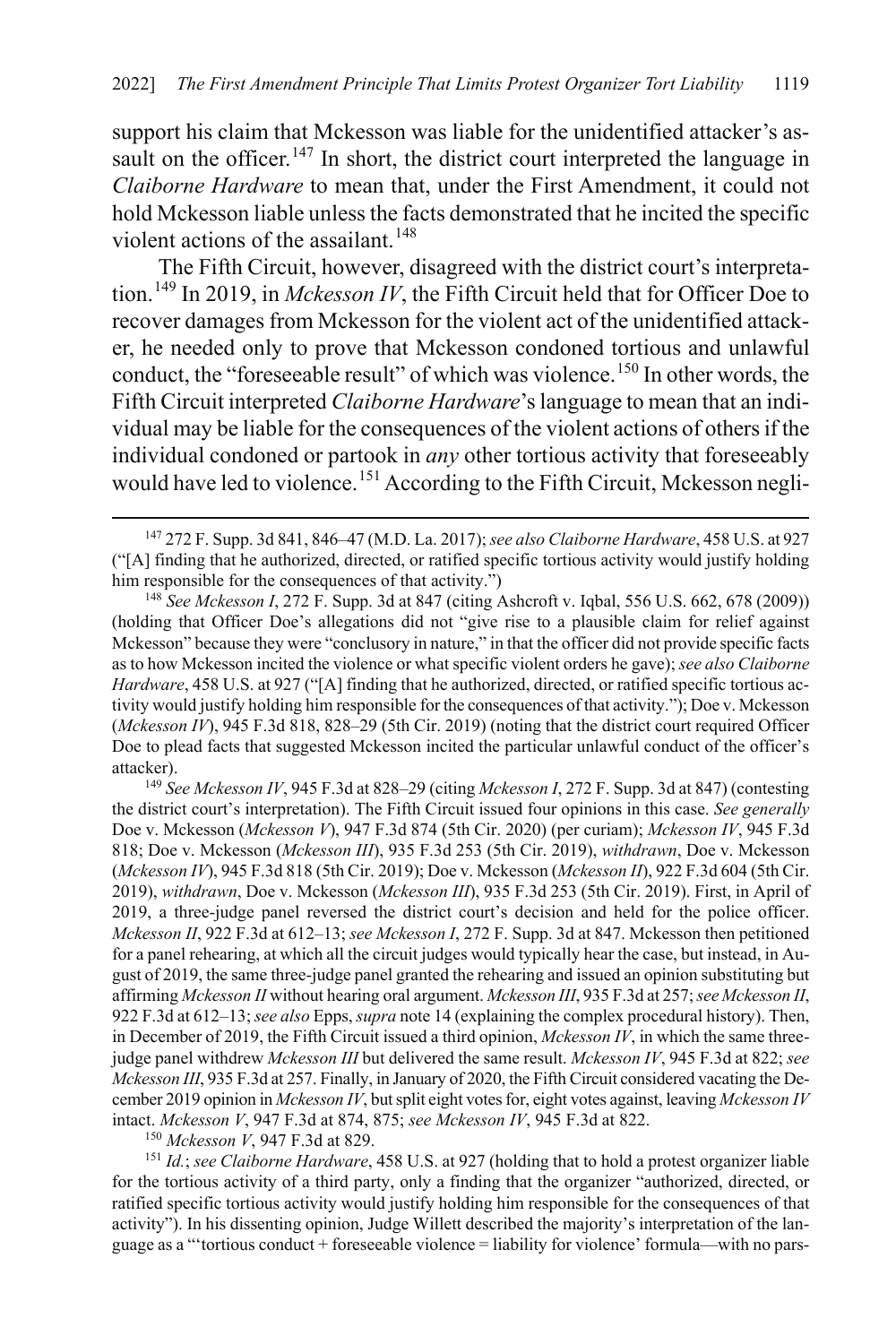gently instructed the protestors to overrun the highway outside the police sta-tion.<sup>[152](#page-28-0)</sup> The court reasoned that he was negligent because the demonstration was contentious in nature, and it was foreseeable that violence would break out.[153](#page-28-1) Thus, the court stated, the violence that caused Officer Doe's injuries was a consequence, at least in part, of Mckesson's tortious activity, namely his negligent organization of the protest.[154](#page-28-2) Therefore, under its interpretation of *Claiborne Hardware*, the First Amendment did not preclude the court from holding Mckesson liable for the officer's injuries, notwithstanding the extent to which Mckesson was engaged in core protected activity.<sup>[155](#page-28-3)</sup>

To reconcile the different outcomes in *Mckesson IV* and *Claiborne Hardware*, the Fifth Circuit emphasized that in *Claiborne Hardware*, the *defendants' own* tortious conduct was not before the Supreme Court.<sup>[156](#page-28-4)</sup> Rather, the only tortious conduct at issue in *Claiborne Hardware* was the violence of the third-party boycott enforcers who were not parties in the case.<sup>[157](#page-28-5)</sup> In contrast, *Mckesson's own* tortious conduct was indeed before the Fifth Circuit according to the Fifth Circuit, he himself acted negligently when he instructed the protestors to occupy the highway.<sup>[158](#page-28-6)</sup> The Fifth Circuit insisted that the Supreme Court did not create a general rule in *Claiborne Hardware* that those engaged in nonviolent safeguarded speech activity could never be liable for the

 $\overline{a}$ 

<span id="page-28-3"></span><span id="page-28-2"></span><sup>155</sup> *Id.* ("We perceive no constitutional issue with Mckesson being held liable for injuries caused by a combination of his own negligent conduct and the violent actions of another that were foreseeable as a result of that negligent conduct."). The court noted that this standard of combined liability that it applied was a settled principle in state tort law and argued that *NAACP v. Claiborne Hardware* did not do away with this principle. *Id.* (quoting RESTATEMENT (THIRD) OF TORTS: LIABILITY FOR PHYSICAL AND EMOTIONAL HARM § 19 (AM.L.INST. 2010)) ("The conduct of a defendant can lack reasonable care insofar as it foreseeably combines with or permits the improper conduct of the plaintiff or a third party.").

<span id="page-28-4"></span><sup>156</sup> *See id.* (noting that before *Claiborne Hardware* reached the Supreme Court, the Mississippi Supreme Court rejected the plaintiff's argument that the defendants were liable for the tort of malicious interference for damages to the businesses for organizing a political boycott); *see also Claiborne Hardware*, 458 U.S. at 918 (holding that the First Amendment precluded the state from imposing liability on the defendants for the damages that the violent acts of third parties generated). *But see*  Epps, *supra* not[e 14](#page-3-7) (suggesting the Fifth Circuit's opinion and *Claiborne Hardware* are indistinguishable and characterizing the Fifth Circuit's reasoning as bizarre and confusing).

<span id="page-28-5"></span><sup>157</sup> *See Mckesson IV*, 945 F.3d at 829 (citing *Claiborne Hardware*, 458 U.S. at 915) (noting, in other words, that if the violent acts of the third parties "had been removed from the boycott, the remaining conduct would not have been tortious at all").

<span id="page-28-6"></span><sup>158</sup> *Id.* (reasoning that Mckesson's actions were negligent because the demonstration was contentious, such that it was foreseeable that violence would break out when he instructed protesters to occupy the highway).

ing between *violent* tortious conduct (actionable) and *nonviolent* tortious conduct (nonactionable)." *Mckesson IV*, 945 F.3d at 845 (Willett, J., concurring in part and dissenting in part).

<sup>&</sup>lt;sup>152</sup> *Id.* at 829 (majority opinion).

<span id="page-28-1"></span><span id="page-28-0"></span><sup>153</sup> *See id.* (noting that when Mckesson instructed the protestors to occupy the highway, it instigated a clash with the Baton Rouge police officers, such that the officer's injuries were a predictable consequence). 154 *Id.*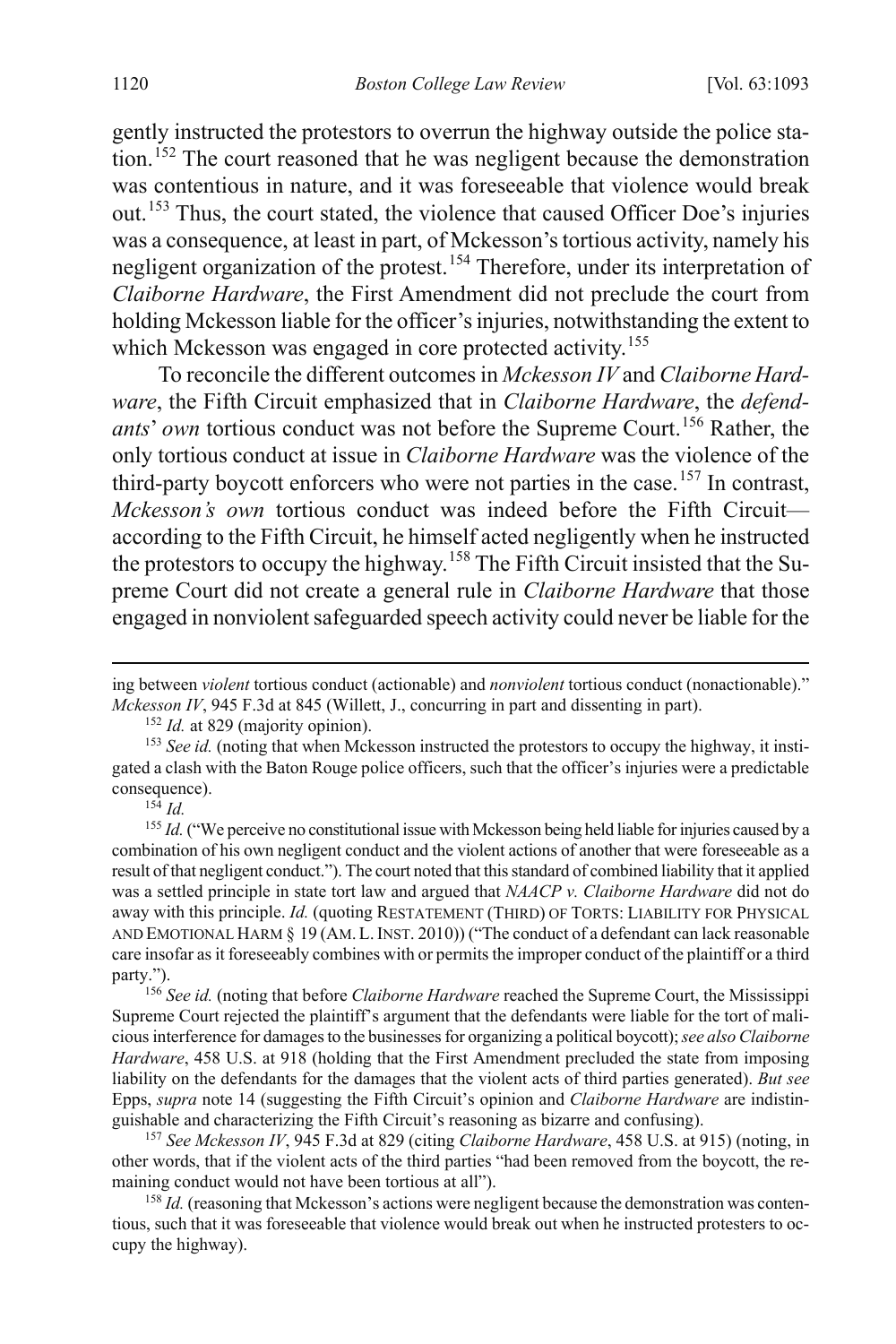violent activities of others absent incitement.[159](#page-29-2) Rather, the Supreme Court had simply concluded, by applying basic tort principles, that it could not hold the *Claiborne Hardware* defendants liable because lawful, nonviolent conduct could not be the proximate cause of violence-inflicted injuries.<sup>[160](#page-29-3)</sup> Because Mckesson's negligent conduct, however, *could* be the proximate cause of the officer's injuries, the Fifth Circuit determined its ruling was consistent with *Claiborne Hardware*. [161](#page-29-4)

### <span id="page-29-1"></span><span id="page-29-0"></span>*C. First Amendment Scholars See Fifth Circuit's "Negligent Protest" Tort as an Affront to* NAACP v. Claiborne Hardware

Many leading First Amendment scholars found the Fifth Circuit's interpretation of *Claiborne Hardware* and resultant holding in *Mckesson IV* erroneous and fundamentally inconsistent with the long-recognized principles under-lying the Supreme Court's First Amendment jurisprudence.<sup>[162](#page-29-5)</sup> Specifically, they criticized the Fifth Circuit's theory that when a protest organizer engages in *any* unlawful activity—violent or nonviolent—that activity may expose a protest organizer to liability for the violence of others.<sup>[163](#page-29-6)</sup>

<span id="page-29-4"></span><sup>161</sup> *Mckesson IV*, 945 F.3d at 832 (noting that in this stage, the Fifth Circuit only held that the officer could "plausibly" prove Mckesson's negligence was the proximate cause of his injuries, such that the district court should not have dismissed his complaint on First Amendment grounds).

<span id="page-29-5"></span><sup>162</sup> *See* Brief of Floyd Abrams et al., *supra* not[e 18,](#page-4-4) at 9–12 (criticizing the Fifth Circuit's ruling on these grounds); *see also* Epps, *supra* not[e 14](#page-3-7) (referring to Floyd Abrams, Erwin Chemerinsky, Walter Delligner, Geoffrey R. Stone, Nadine Strossen, and Kenneth P. White, authors of the Brief of Floyd Abrams et al., *supra* note [18,](#page-4-4) as a "dream team of First Amendment scholars").

<span id="page-29-6"></span><sup>163</sup> *See* Brief of Floyd Abrams et al., *supra* not[e 18,](#page-4-4) at 9–10 (emphasizing the portion of the Fifth Circuit's opinion in *Mckesson IV* where it rejected the importance of the differentiation between violence and nonviolence in *Claiborne Hardware* (citing *Mckesson IV*, 945 F.3d at 830 ("[T]he United States Supreme Court did not invent a 'violence/nonviolence distinction' . . . [i]t merely applied black-letter tort law: Because the only tortious conduct in *Claiborne Hardware* was violent, no nonviolent conduct could have proximately caused the plaintiff's injury."))). As an aside, if an organizer incites violence, the organizer loses the protection of the First Amendment. *See* Virginia v. Black, 538 U.S. 343, 358–59, 363 (2003) (noting that inciting speech does not receive First Amendment protection); Brandenburg v. Ohio, 395 U.S. 444, 447 (1969) (holding speech only constitutes incitement if it is both designed to inspire "imminent lawless action," and it is likely that such "imminent lawless action" will occur); *see also supra* note[s 73](#page-15-1)[–98](#page-18-0) and accompanying text (discussing the stringency of the incitement test). In the original district court litigation, however, the officer failed to allege facts that indicated Mckesson incited violence, such that neither the Fifth Circuit nor the responding First Amendment scholars focused their attention on the significance of incitement. *See* Doe v. Mckesson (*Mckesson I*), 272 F. Supp. 3d 841, 846–47 (M.D. La. 2017) (holding the officer failed to plead suffi-

<span id="page-29-2"></span><sup>&</sup>lt;sup>159</sup> *Id.* at 830. The Fifth Circuit was primarily responding to an argument that Judge Willett articulated in his partial dissent that *Claiborne Hardware* shields protestors from liability for the acts of others when they are participating in political speech and expression that does not constitute incitement—even when they engage in intentionally tortious activity. *Id.*; *id.* at 846 (Willett, J., concurring in part and dissenting in part).

<span id="page-29-3"></span><sup>160</sup> *Id.* at 830 (majority opinion); *see also Claiborne Hardware*, 458 U.S. at 918 ("Only those losses proximately caused by unlawful conduct may be recovered."). The Fifth Circuit did not clarify the black-letter tort law to which it referred. *Mckesson IV*, 945 F.3d at 830.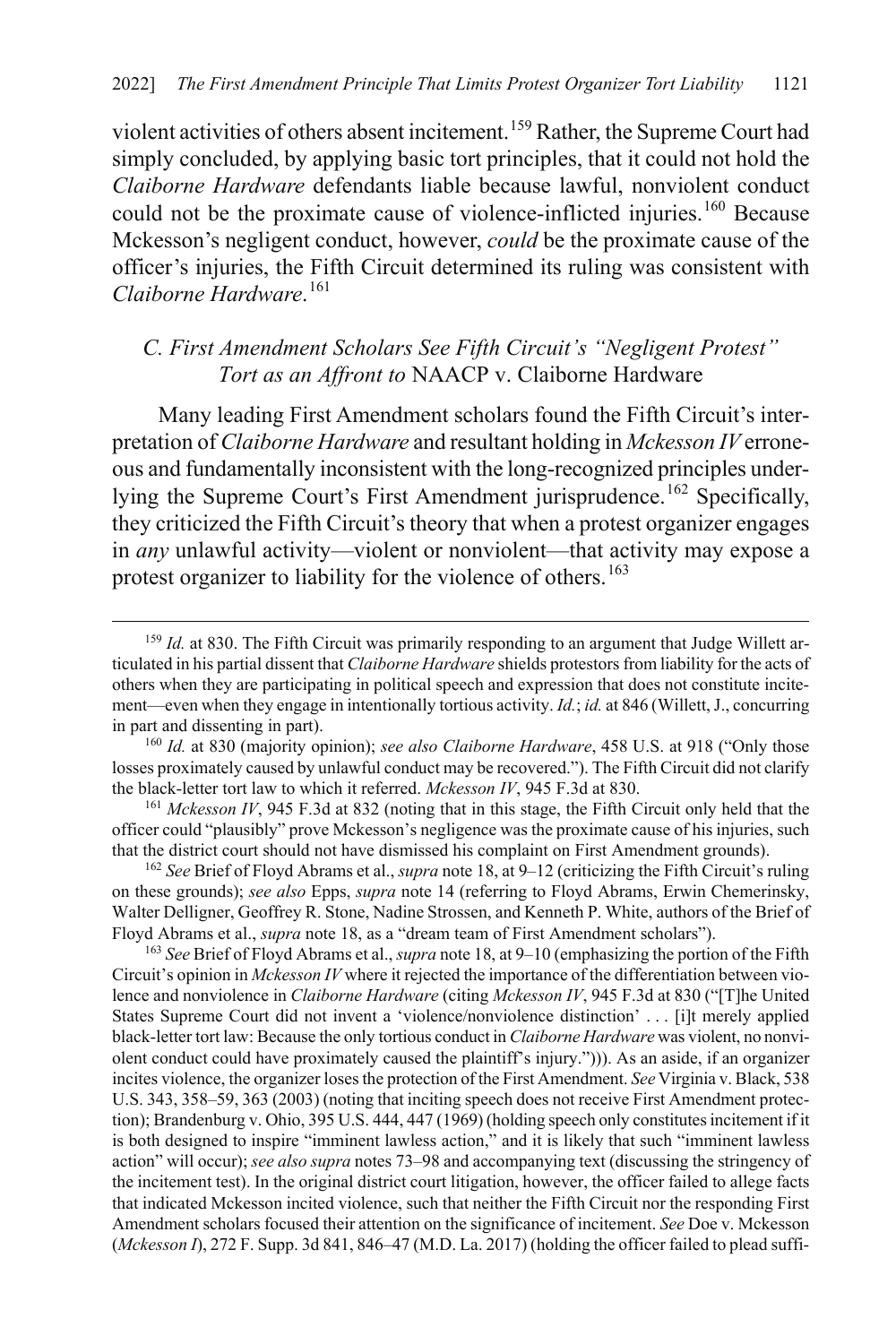First, they argued that this notion distorted one of the Supreme Court's express holdings in *Claiborne Hardware*—that the violent or nonviolent nature of an organizer's activity *is* significant because it determines whether or what portion of the organizer's actions receive full First Amendment protection.<sup>[164](#page-30-0)</sup> In other words, when protests have both violent and nonviolent aspects, the First Amendment *only* allows courts to impose liability on protest organizers for the *violent* aspects and bars courts from imposing liability on nonviolent speech activity.<sup>[165](#page-30-1)</sup> Thus, the First Amendment requires courts to meticulously separate violent activity from nonviolent speech-related activity.<sup>[166](#page-30-2)</sup> Furthermore, as *Claiborne Hardware* demonstrated, even those who organize protests that turn violent retain their protections under the First Amendment, so long as they do not participate in or incite such violence.<sup>[167](#page-30-3)</sup> In short, the Fifth Circuit's holding allowing protest organizers to be liable for mere negligent conduct directly contradicted this rule.<sup>[168](#page-30-4)</sup>

<span id="page-30-2"></span>pose damages for the consequences of violent conduct, it may not award compensation for the consequences of nonviolent, protected activity." (quoting *Claiborne Hardware*, 458 U.S. at 918)); *see also Claiborne Hardware*, 458 U.S. at 916 (citing NAACP v. Button, 371 U.S. 415, 438 (1963)) (stating that when violent activity occurs amidst First Amendment protected activity, the Constitution requires exacting regulation).

<span id="page-30-3"></span><sup>167</sup> *See Claiborne Hardware*, 458 U.S. at 933 (holding the defendant boycott organizers were not liable even though some boycott participants acted violently); Brief of Floyd Abrams et al., *supra* note [18,](#page-4-4) at 11 (arguing that protests at which violence occurs are not automatically devoid of First Amendment protection); *see also Mckesson IV*, 945 F.3d at 840 (stating that the First Amendment protects protests, even when organizers passionately advocate for the use of force, so long as they do not intend to incite violence and such violence is not likely to result). Incitement refers to the specific test set out in *Brandenburg v. Ohio*. 395 U.S. 444, 447 (1969) (holding that speech qualifies as incitement if it is "directed to inciting or producing imminent lawless action and is likely to incite or produce such action"); *see also supra* notes [73](#page-15-1)[–98](#page-18-0) (providing further discussion of the incitement test). As discussed *supra*, in *Claiborne Hardware*, the defendant boycott organizers retained their First Amendment protections, even though some nonparties had acted violently in enforcing the boycott, because the First Amendment requires meticulous protection of nonviolent speech activity. 458 U.S. at 918; *see also supra* note[s 91–](#page-18-12)[115](#page-21-0) and accompanying text (discussing *Claiborne Hardware* in further detail).

<span id="page-30-4"></span>168 *See* Brief of Floyd Abrams et al., *supra* not[e 18,](#page-4-4) at 10 (arguing that allegations of basic negligence are not enough to impose liability on individuals engaged in protected First Amendment activity); *see also Mckesson IV*, 945 F.3d at 846 (stating that holding a protest organizer liable on theories

cient facts to bring an incitement claim); *see also supra* not[e 148](#page-27-6) and accompanying text (providing a further explanation as to why the officer failed to allege incitement).

<span id="page-30-0"></span><sup>164</sup> *See* Brief of Floyd Abrams et al., *supra* not[e 18,](#page-4-4) at 11 (noting that the Supreme Court explicitly ruled that "the nonviolent elements of petitioners' activities are entitled to the protection of the First Amendment" (quoting *Claiborne Hardware*, 458 U.S. at 915).

<span id="page-30-1"></span><sup>165</sup> *See Mckesson IV*, 945 F.3d at 844 (Willett, J., concurring in part and dissenting in part) ("The takeaway [from *Claiborne Hardware*] seems clear: The First Amendment only allows for civil liability for conduct that 'occurs in the context of constitutionally protected activity' when that activity involves violence or threats of violence." (quoting *Claiborne Hardware*, 458 U.S. at 916)); *see also*  Brief of Floyd Abrams et al., *supra* not[e 18,](#page-4-4) at 11 (acknowledging Judge Willett's dissent as persuasive).<br><sup>166</sup> *See* Brief of Floyd Abrams et al., *supra* not[e 18,](#page-4-4) at 11 ("While the State legitimately may im-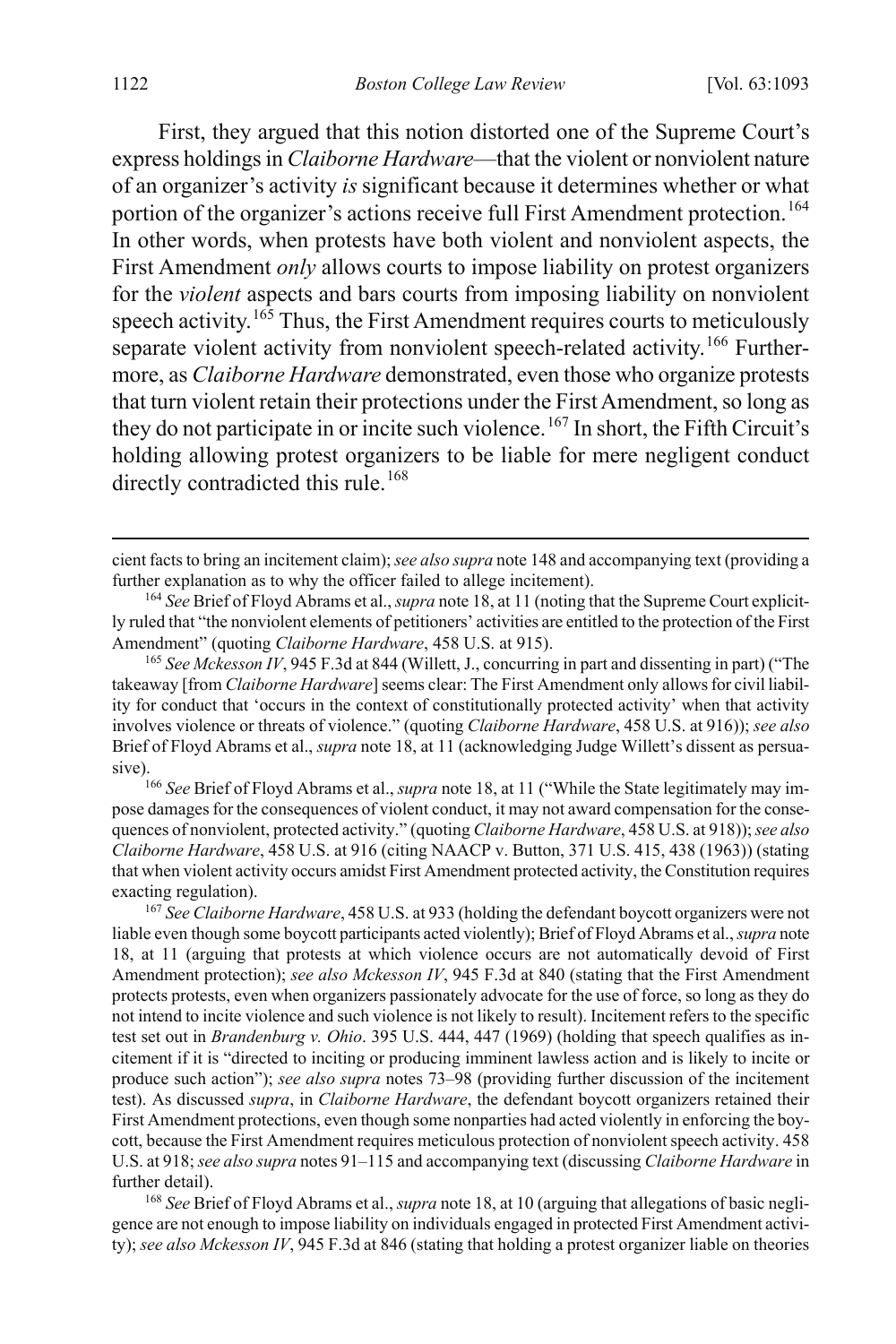Second, these scholars argued that when the Fifth Circuit construed *Claiborne Hardware* to provide for sweeping organizer liability, it completely disregarded the First Amendment policies in which the Supreme Court grounded its holding in *Claiborne Hardware*. [169](#page-31-1) Namely, the Supreme Court repeatedly echoed throughout the opinion that the rights to political protest and association are so important to democracy and so central to the First Amendment that the state may not suppress their exercise by "heavy-handed frontal attack" or "more subtle government interference."[170](#page-31-2) When courts hold protest leaders liable for civil damages, that constitutes "subtle government interference."[171](#page-31-3) The scholars argued that these principles led the Court in *Claiborne Hardware* to first conclude that courts must separate the violent, unprotected conduct of organizers from their nonviolent safeguarded conduct.<sup>[172](#page-31-4)</sup> Furthermore, these principles led the Court to explicitly hold that courts may only impose sheer association-based liability on individual members of a group for violence by other members if particular intent elements are met: the group itself must have had violent objectives, and the individual must have had "specific intent" to effectuate such objectives.[173](#page-31-5) In short, the scholars argued that by transforming *Claiborne Hardware* into a decision that expanded the liability of protest organizers, the Fifth Circuit's opinion in *Mckesson IV* ran directly afoul to the Supreme Court's underlying reasoning in *Claiborne Hardware*. [174](#page-31-6)

<span id="page-31-0"></span>of negligence for the violent acts of another is inconsistent with *Claiborne Hardware* and First Amendment jurisprudence).

<span id="page-31-1"></span><sup>169</sup> *See* Brief of Floyd Abrams et al., *supra* not[e 18,](#page-4-4) at 9 (arguing that the Fifth Circuit's opinion also contradicted the Supreme Court's other First Amendment jurisprudence); *see also Claiborne Hardware*, 458 U.S. at 918 (holding that the First Amendment precluded the court from holding the organizers of a boycott liable for the violent acts of third parties).

<span id="page-31-2"></span><sup>170</sup> Brief of Floyd Abrams et al., *supra* not[e 18,](#page-4-4) at 9 (quoting Bates v. Little Rock, 361 U.S. 516, 523 (1960)); *see also Claiborne Hardware*, 458 U.S. at 932 (citing *Bates*, 361 U.S. at 523) ("[T]he protection of the First Amendment bars subtle as well as obvious devices by which political association might be stifled.").

<span id="page-31-3"></span><sup>171</sup> *See* Brief of Floyd Abrams et al., *supra* not[e 18,](#page-4-4) at 9 (citing *Claiborne Hardware*, 458 U.S. at 915–17) (noting the Court in *Claiborne Hardware* explicitly identified civil liability as such an interference). 172 *See* Brief of Floyd Abrams et al., *supra* note [18,](#page-4-4) at 10–11 (tying the Court's violence/non-

<span id="page-31-4"></span>violence distinction to the longstanding principle that political speech activity "has always rested on the highest rung of the hierarchy of First Amendment values" (quoting *Claiborne Hardware*, 458 U.S. at 913)); *see also Claiborne Hardware*, 458 U.S. at 927 ("[A] finding that [the boycott organizer] authorized, directed, or ratified specific tortious activity would justify holding him responsible for the consequences of that activity.").

<span id="page-31-5"></span><sup>173</sup> *See* Brief of Floyd Abrams et al., *supra* not[e 18,](#page-4-4) at 12–13 (emphasizing this express holding in *Claiborne Hardware*); *see also Claiborne Hardware*, 458 U.S. at 920 ("For liability to be imposed by reason of association alone, it is necessary to establish that the group itself possessed unlawful goals and that the individual held specific intent to further those illegal aims.").

<span id="page-31-6"></span><sup>174</sup> *See* Brief of Floyd Abrams et al., *supra* note [18,](#page-4-4) at 12–13 (noting that by disregarding the rationale behind *Claiborne Hardware*, the Fifth Circuit's opinion "trivialize[d]" the Supreme Court's crucial First Amendment holding); *see also* Doe v. Mckesson (*Mckesson IV*), 945 F.3d 818, 830 (5th Cir. 2019) (providing the holding with which amici disagreed).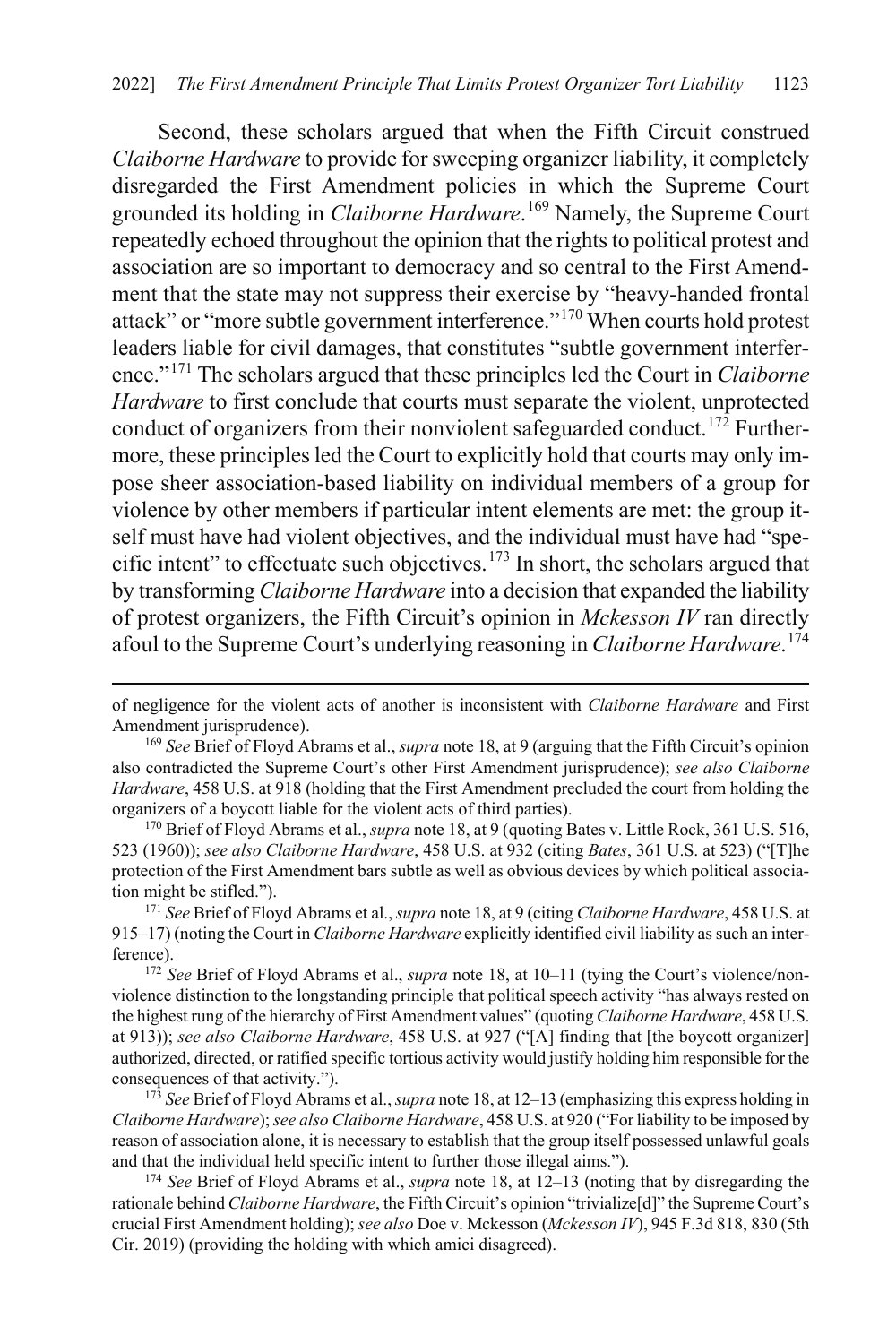#### <span id="page-32-0"></span>*D. First Amendment Scholars Warn That Fifth Circuit's "Negligent Protest" Tort Will Chill Speech*

Many First Amendment scholars also cautioned that exposing protest organizers to broad negligence liability for the violent actions of third parties would certainly have the effect of chilling core First Amendment speech.<sup>[175](#page-32-1)</sup> First, it would generate countless opportunities for plaintiffs to bring civil actions against organizers and recover damages for injuries suffered at the hands of other violent actors—actors whom the organizers were unable to control, or of whom the organizers were not even aware.<sup>[176](#page-32-2)</sup> This ultimately would transfer both the cost of preventing violence and the cost of compensating for inevitable harm from the individual violent actor to the protest organizer.<sup>[177](#page-32-3)</sup> Such liability exposure would force protest organizers to weigh the importance of their social or political causes against the potential cost of compensating injured parties for third-party-inflicted harm.<sup>[178](#page-32-4)</sup> Some organizers would likely forgo protesting for reasonable fear of such liability.[179](#page-32-5) Furthermore, opponents of certain movements would have an incentive to take advantage of negligence theories and effectively use civil suits to extinguish the messages of those who would continue to protest even when faced with such liability.<sup>[180](#page-32-6)</sup> Ultimately, the chilling effect would reach all organizers on all sides of any given debate.<sup>[181](#page-32-7)</sup>

<span id="page-32-2"></span><sup>176</sup> *See* Brief of First Amendment Scholars, *supra* not[e 136,](#page-25-9) at 22 (noting that counter-protestors could also use civil suits as a tactic to silence their opponents' message).

<span id="page-32-3"></span><sup>177</sup> See id. (describing the undesirable cost-shifting effects of the Fifth Circuit's liability standard and noting these are harms and costs over which the protest organizer has little control). Violence, property damage, and resultant harm are often inevitable at protests, because they are often disruptive and attract impassioned participants. *See* Brief of Floyd Abrams et al., *supra* note [18,](#page-4-4) at 14 (noting that the Supreme Court has long held that the First Amendment protects protests even though they are likely to lead to unrest (first citing Tinker v. Des Moines Indep. Cmty. Sch. Dist., 393 U.S. 503, 508 (1969); and then citing Terminiello v. Chicago, 337 U.S. 1, 4 (1949))). Furthermore, the liability exposure at a big protest could be immense, depending on the extent of destruction at a given protest. *Id.*  at 17.178 *See* Brief of The Rutherford Institute, *supra* note [136,](#page-25-9) at 11–12 (suggesting such liability

<span id="page-32-4"></span>would cause organizers to think twice before coaxing protestors to take over public areas).

<span id="page-32-5"></span><sup>179</sup> *See* Brief of First Amendment Scholars, *supra* not[e 136,](#page-25-9) at 22–23 (stating the longstanding principle that "tort liability can significantly chill constitutionally protected speech").

<sup>180</sup> *See id.* at 23 (noting the effectiveness of negligence suits directed at suppressing speech).

<span id="page-32-7"></span><span id="page-32-6"></span><sup>181</sup> See id. (arguing that this standard would affect organizers from a full-spectrum of perspectives—pro-life organizers, pro-choice organizers, pro-gun organizers, gun-control organizers, environmental organizers, social justice organizers, and the Women's March organizers). *But see* Motala,

<span id="page-32-1"></span> <sup>175</sup> *See* Brief of First Amendment Scholars, *supra* note [136,](#page-25-9) at 22–23 (cautioning against the chilling effect); Brief of Floyd Abrams et al., *supra* not[e 18,](#page-4-4) at 17 (same); Brief of The Rutherford Institute, *supra* not[e 136,](#page-25-9) at 11–12 (same); *see also* Phila. Newspapers, Inc. v. Hepps, 475 U.S. 767, 777 (1986) (describing the deterrence of speech due to the threat of liability as the chilling effect). Some scholars in support of the Fifth Circuit's interpretation of *Claiborne Hardware* even acknowledged the problem of a chilling effect on speech. *See, e.g.*, Volokh, *supra* not[e 142 \(](#page-26-7)acknowledging that "categorical immunity from negligence liability" is an understandably appealing way to minimize the "chilling effect" on protest organizers, even when such organizers are carrying out minor crimes like trespassing).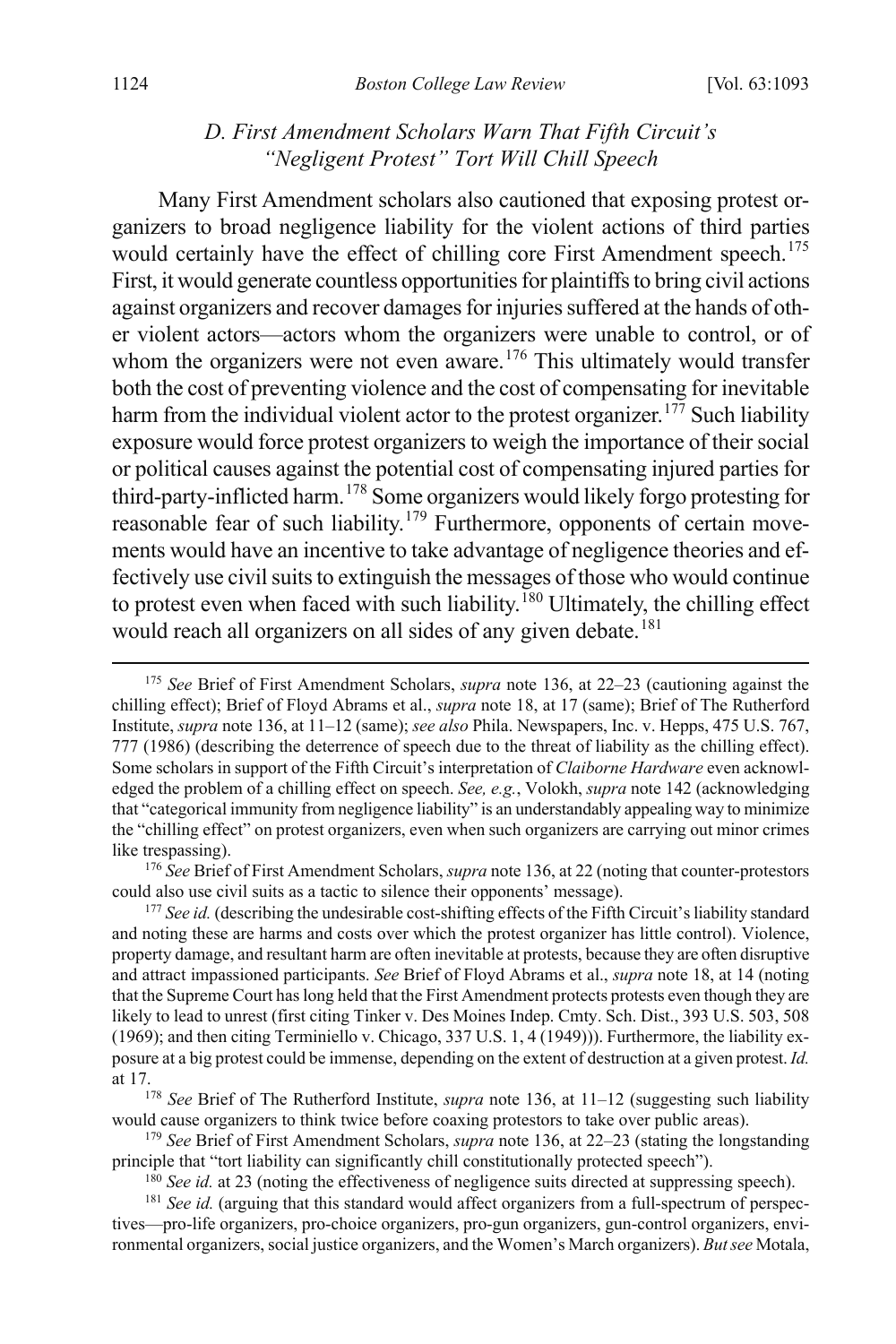<span id="page-33-7"></span>These scholars further argued that the chilling effect would not only be bad for the organizers and the causes they represent, but it would be also be catastrophic for democracy.[182](#page-33-2) Protests are—and long have been—an integral vehicle through which citizens vocalize the calls for social, political, and economic change that continuously sculpt the character of American democracy.[183](#page-33-3) This is why the Supreme Court has long recognized the importance of protecting protest speech, notwithstanding the potential consequences of doing so.<sup>[184](#page-33-4)</sup> Thus, the scholars argued that subjecting protest organizers to broader liability would ultimately undermine the policies that lie at the heart of the First Amendment.[185](#page-33-5)

#### <span id="page-33-1"></span><span id="page-33-0"></span>III. THE NEED TO REAFFIRM THE FIRST AMENDMENT'S TORT LIABILITY LIMITATIONS FOR PROTEST ORGANIZERS

The U.S. Court of Appeals for Fifth Circuit's 2019 holding in *Doe v. Mckesson* (*Mckesson IV*) sparked a debate over the meaning of the Supreme Court's 1982 decision in *NAACP v. Claiborne Hardware Co.* and whether the First Amendment restricts the extent to which courts may hold organizers lia-ble for violence that occurs at protests.<sup>[186](#page-33-6)</sup> As discussed in Part II, many First Amendment scholars criticized the Fifth Circuit's holding in *Mckesson IV* and interpreted *Claiborne Hardware* to stand for the principle that the First

 $\overline{a}$ 

<span id="page-33-4"></span><sup>184</sup> Brief of Floyd Abrams et al., *supra* not[e 18,](#page-4-4) at 17 (noting the Court has recognized that the risk of suppressing protected speech outweighs the risk of allowing some unprotected speech to evade punishment (citing Broadrick v. Oklahoma, 413 U.S. 601, 612 (1973))).

<span id="page-33-5"></span><sup>185</sup> *See* Brief of The Rutherford Institute, *supra* not[e 136,](#page-25-9) at 12 (arguing that the chilling effect associated with broad protest organizer liability is inconsistent with the Court's deep commitment to protecting speech).

<span id="page-33-6"></span><sup>186</sup> *See* Doe v. Mckesson (*Mckesson IV*), 945 F.3d 818, 828, 834 (5th Cir. 2019) (holding that a court could hold a protest organizer liable for the violent actions of another person, despite not condoning or partaking in such violence); *see also* NAACP v. Claiborne Hardware Co*.*, 458 U.S. 886, 918 (1982) ("While the State legitimately may impose damages for the consequences of violent conduct, it may not award compensation for the consequences of nonviolent, protected activity. Only those losses proximately caused by unlawful conduct may be recovered."). For a discussion of the Fifth Circuit's holding and the ensuing debate, see *supra* note[s 135](#page-25-0)[–185](#page-33-0) and accompanying text. Although the Supreme Court reversed and remanded the Fifth Circuit's decision in *Mckesson IV*, the opinion did not provide guidance on the First Amendment issues, thus leaving the debate unresolved. *See* Mckesson v. Doe (*Mckesson VI*), 141 S. Ct. 48, 50–51 (2020) (remanding for reconsideration of the tort issues); *Mckesson IV*, 945 F.3d at 828, 834 (holding that a court could hold Mckesson liable on negligence principles).

*supra* not[e 23,](#page-5-1) at 71 (arguing the standard would disproportionately impact Black organizers, because police officers are more likely to respond to Black protests with militarized force that creates more opportunities for violence at Black protests).

<span id="page-33-2"></span><sup>&</sup>lt;sup>182</sup> See Brief of The Rutherford Institute, *supra* note [136,](#page-25-9) at 12 (suggesting the chilling effect would be "even graver" for democracy, because it would lead to the broader decline of protests).

<span id="page-33-3"></span><sup>&</sup>lt;sup>183</sup> Id. (recognizing the macro-importance of protests to American democracy); *see also supra* notes [18–](#page-4-4)[22](#page-5-8) and accompanying text (providing an extended discussion of various historical protests that have been integral to democracy).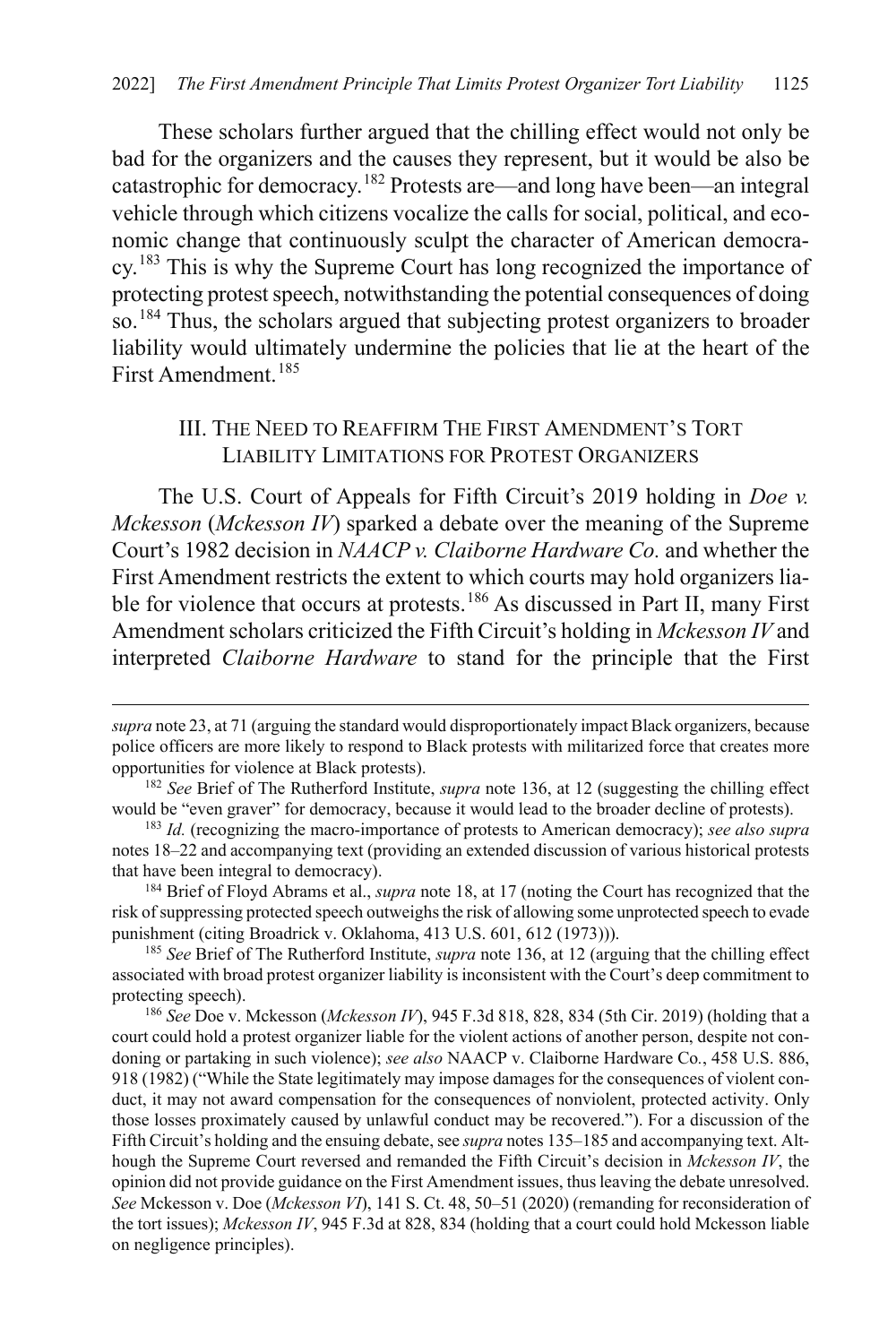Amendment shields protest organizers from tort liability.<sup>[187](#page-34-1)</sup> This Part argues that the interpretation of *Claiborne Hardware* set forth by these scholars is cor-rect as a matter of law and policy.<sup>[188](#page-34-2)</sup> Section A of this Part argues that reading *Claiborne Hardware* to limit the liability of protest organizers is more consistent with the Supreme Court's First Amendment jurisprudence and a more honest reading of *Claiborne Hardware* itself.<sup>[189](#page-34-3)</sup> Section B of this Part suggests that limiting organizer tort liability is good for democracy and necessary in this particular moment in history, as the Black Lives Matter protests that have oc-curred since the death of George Floyd in 2020 well demonstrate.<sup>[190](#page-34-4)</sup>

#### *A. Interpreting* Claiborne Hardware *to Limit Protest Organizer Liability Is Consistent with First Amendment Jurisprudence and the Underlying Rationale in* Claiborne Hardware

Between the Fifth Circuit's and the opposing First Amendment scholars' interpretations of *Claiborne Hardware*, the latter is correct as a matter of law, because it is both consistent with First Amendment jurisprudence as well as the Supreme Court's underlying reasoning in *Claiborne Hardware*. [191](#page-34-5)

<span id="page-34-0"></span>To align with First Amendment jurisprudence, *Claiborne Hardware* must stand for the principle that the First Amendment precludes courts from holding protest organizers engaged in nonviolent expressive activity liable for the vio-lent actions of others.<sup>[192](#page-34-6)</sup> Protest organizers, such as those affiliated with the Black Lives Matter movement, are undisputedly engaged in core First

<span id="page-34-6"></span><sup>192</sup> *See* Brief of Floyd Abrams et al., *supra* note [18,](#page-4-4) at 9–13 (describing generally the First Amendment principles that protect speech and suggesting that interpreting *Claiborne Hardware* to limit organizer liability is consistent with those principle); *Claiborne Hardware*, 458 U.S. at 918 (holding that the First Amendment precludes courts from holding nonviolent actors liable for the harms of violent actors).

<span id="page-34-2"></span><span id="page-34-1"></span> <sup>187</sup> *See supra* note[s 162](#page-29-1)[–185](#page-33-0) and accompanying text (providing a discussion of the First Amendment scholars' critiques).<br><sup>188</sup> *See infra* notes [191–](#page-34-0)[219](#page-39-0) and accompanying text.

<sup>&</sup>lt;sup>189</sup> *See infra* notes [191–](#page-34-0)[207](#page-37-0) and accompanying text.

<sup>&</sup>lt;sup>190</sup> See infra notes 208-[219](#page-39-0) and accompanying text.

<span id="page-34-5"></span><span id="page-34-4"></span><span id="page-34-3"></span><sup>191</sup> *See Mckesson IV*, 945 F.3d at 829 (interpreting *NAACP v. Claiborne Hardware* to suggest that a court may hold an individual liable for the violent actions of another, so long as the individual condoned or took part in any other tortious activity "the foreseeable result" of which was violence); Brief of Floyd Abrams et al., *supra* note [18,](#page-4-4) at 11 (interpreting *Claiborne Hardware* to mean that a court may only impose civil liability on those who engage in violent activity, and may not impose liability on those engaged in nonviolent speech activity); *see also Claiborne Hardware*, 458 U.S. at 927 (noting that the defendant could be liable for the violent actions of others if he "authorized, directed, or ratified specific tortious activity [that] would justify holding him responsible for the consequences of that activity"); *id.* at 918 (holding that a court may only impose damages on those whose violent conduct "proximately caused" the alleged harm and not on those engaged in "nonviolent, protected activity"). For further discussion of the conflicting interpretations of *Claiborne Hardware*, see *supra* notes [135–](#page-25-0)[185](#page-33-0) and accompanying text.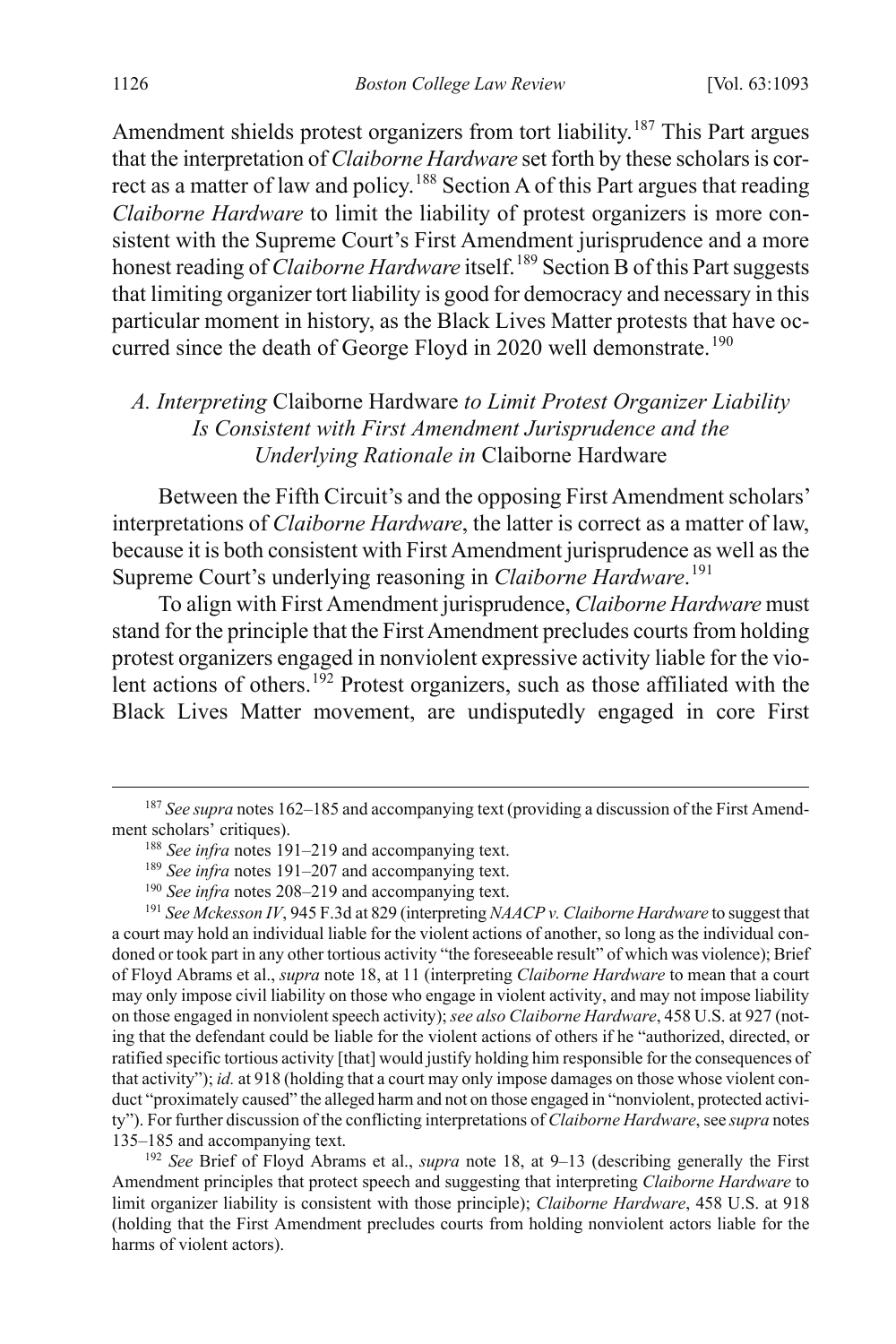Amendment activity when they coordinate and effectuate demonstrations.<sup>[193](#page-35-0)</sup> As such, their activities are entitled to the highest levels of protection under the First Amendment.<sup>[194](#page-35-1)</sup> Of course, if organizers engage in violent activity them-selves or incite violence, the First Amendment does not offer protection.<sup>[195](#page-35-2)</sup> Yet, the Supreme Court's First Amendment jurisprudence reflects a robust commitment to protecting the unbridled discussion of public issues—particularly on topics that relate to government accountability.[196](#page-35-3) In multiple other contexts, that commitment has manifested in the form of the Court prioritizing the protection of speech over remedying the harm such speech inflicted.<sup>[197](#page-35-4)</sup> The rules for protest organizer liability should be no different.<sup>[198](#page-35-5)</sup> If courts could

<span id="page-35-1"></span><sup>194</sup> *See* Snyder v. Phelps, 562 U.S. 443, 451–52 (2011) (noting that speech pertaining to "matters of public concern" gets the most protection under the First Amendment). For further discussion of what qualifies as "matters of public concern," see *supra* note [61](#page-12-0) and accompanying text.

<span id="page-35-2"></span><sup>195</sup> *See Claiborne Hardware*, 458 U.S. at 916, 928–29 (stating that the First Amendment does not protect violent activity and accepting that the defendant could be liable if he had incited violent activity). As mentioned, the doctrinal test for whether speech qualifies as inciting speech is incredibly difficult to meet. *See* Brandenburg v. Ohio, 395 U.S. 444, 447 (1969) (holding that speech is inciting if it is "directed to inciting or producing imminent lawless action and is likely to incite or produce such action"); *see also* Hess v. Indiana, 414 U.S. 105, 108–09 (1973) (demonstrating the stringency of the *Brandenburg* incitement test); *supra* notes [73–](#page-15-1)[98](#page-18-0) and accompanying text (discussing the incitement test). In *Claiborne Hardware*, the Court also indicated that individuals could be liable for the violent actions of others on association grounds—but only if the group itself had illegal objectives and the individual intended to help further those objectives. 458 U.S. at 920.

<span id="page-35-3"></span><sup>196</sup> *See* N.Y. Times Co. v. Sullivan, 376 U.S. 254, 270 (1964) (stating that the Court's First Amendment cases reflected "a profound national commitment to the principle that debate on public issues should be uninhibited, robust, and wide-open").

<span id="page-35-4"></span><sup>197</sup> *See Snyder*, 562 U.S. at 460–61 (noting that the First Amendment requires the Court to protect speakers, even when their speech causes real harm). For example, in *Brandenburg v. Ohio* and the incitement cases that followed, the Court held that the protected speech could have led to violence, but it did not pose a likely risk of immediate violence. 395 U.S. at 447; *see also Claiborne Hardware*, 458 U.S. at 928–29 (holding that the speaker did not incite violence because his speech did not immediately lead to violence); *Hess*, 414 U.S. at 108–09 (same). Furthermore, the Court has also held in other speech-related tort actions that the First Amendment either requires a heightened liability standard or precludes liability altogether when the harm-causing speech is core First Amendment speech. *See, e.g.*, *Snyder*, 562 U.S*.* at 458–59 (holding that the First Amendment precluded the Court from imposing intentional infliction of emotional distress liability on military funeral picketers expressing their views on public issues); Hustler Mag., Inc. v. Falwell, 485 U.S. 46, 57 (1988) (holding that the First Amendment requires a more stringent intentional infliction of emotional distress liability standard when the speech at issue is parodic speech about a public figure); *Sullivan*, 376 U.S. at 279–80 (holding that the First Amendment requires more stringent defamation and libel liability standards when the subject of a statement is a public official). For further discussion of the Court's incitement doctrine see *supra* note[s 78](#page-16-0)[–98](#page-18-0) and accompanying text. For further discussion of the Court's reasoning in these speech-related tort actions, see *supra* notes [116–](#page-21-2)[134](#page-24-0) and accompanying text.

<span id="page-35-5"></span><sup>198</sup> *See* Brief of The Rutherford Institute, *supra* not[e 136,](#page-25-9) at 6–7 (arguing that the reason the Court has limited criminal and civil liability for speech is consistently to protect the debate of public issues).

<span id="page-35-0"></span> <sup>193</sup> *See Mckesson IV*, 945 F.3d at 832 (noting that Mckesson's political protest actions constituted core First Amendment activity); Brief of Floyd Abrams et al., *supra* note [18,](#page-4-4) at 3–4 (arguing that Mckesson was exercising his core First Amendment rights by organizing the Black Lives Matter protest); *see also* Cox v. Louisiana (*Cox II*), 379 U.S. 559, 574 (1965) (noting that the First Amendment protects peaceful protest and assembly because they are essential for successful democracy).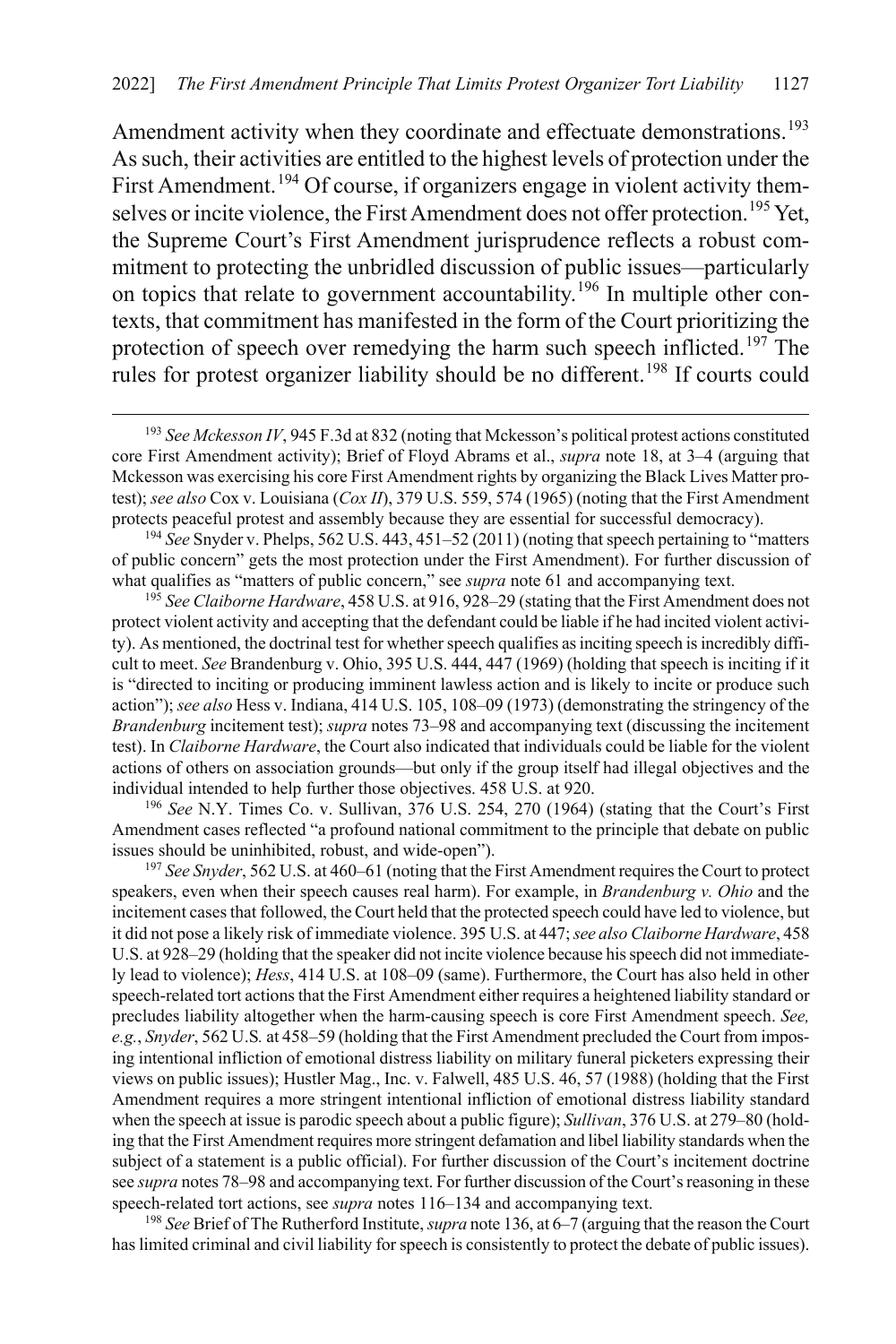impose liability on organizers for violence that they neither carried out nor condoned, as the Fifth Circuit suggested, it would certainly have the effect of chilling public debate.<sup>[199](#page-36-0)</sup> This would run afoul to the principle that underlies a century of First Amendment decisions—that the First Amendment precludes courts from punishing speakers unless their speech falls under one of the very few and well-defined exceptions, none of which apply in Mckesson's case.<sup>[200](#page-36-1)</sup> Thus, to the extent that organizers are engaged in nonviolent, expressive activity, the First Amendment requires a standard that shields them from liability for the violence of others. $201$ 

Furthermore, interpreting *Claiborne Hardware* to limit protest organizer liability is a more honest reading of the opinion itself, which is riddled with references to the same First Amendment commitments to robust speech protection.[202](#page-36-3) In particular, the Court explicitly reasoned in *Claiborne Hardware* that protest speech and political association are both instrumentally valuable to a democratic society and incredibly vulnerable to overt and covert suppres-

The common thread between the limited liability speech-related tort cases and the limited liability incitement cases is the reasoning that the First Amendment protects speech, even when the consequences are undesirable, because the broader need to preserve conversations about public issues is more important to American democracy. *See, e.g.*, *Snyder*, 562 U.S. at 460–61 (reasoning that society's prioritization of preserving public debate is what precluded the Court from holding the speaker liable for tort damages, regardless of the plaintiff's harm); *Claiborne Hardware*, 458 U.S. at 928 (stating that when a speaker stimulates an audience with a powerful call for action, but does not incite unlawful conduct, hisspeech must receive First Amendment protection to adequately preserve debate on public issues). This reasoning surely applies as well in the context of protests, such that the same result should follow. *See Cox II*, 379 U.S. at 574 (linking the importance of protests to the preservation of democracy). 199 *See* Doe v. Mckesson (*Mckesson IV*), 945 F.3d 818, 828, 834 (5th Cir. 2019) (holding that the

<span id="page-36-0"></span>organizer of a protest could be liable for a third party's violent act when the organizer carried out tortious activity that foreseeably could have led to violence). *But see* Brief of Floyd Abrams et al., *supra* not[e 18,](#page-4-4) at 17 (arguing that the Fifth Circuit's liability rule would chill speech); Brief of First Amendment Scholars, *supra* not[e 136,](#page-25-9) at 22–23 (same); Brief of The Rutherford Institute, *supra* note [136,](#page-25-9) at 11–12 (same). For further discussion of the mechanics of the chilling effect, see *supra* notes [175–](#page-32-0)[183](#page-33-7) and accompanying text.

<span id="page-36-1"></span><sup>200</sup> See Snyder, 562 U.S. at 460–61 (noting that the First Amendment prohibits courts from punishing speakers for the harmful effects of their protected speech); Virginia v. Black, 538 U.S. 343, 358–59, 363 (2003) (identifying the "well-defined and narrowly limited" exceptions as "fighting words," "true threats," violence, incitement, and obscenity); Doe v. Mckesson (*Mckesson I*), 272 F. Supp. 3d 841, 846–47 (M.D. La. 2017) (holding the officer failed to allege facts that Mckesson incited violence); *see also* Brief of Floyd Abrams et al., *supra* not[e 18,](#page-4-4) at 9 (making a similar argument that the First Amendment requires protection for organizers). For further discussion of the exceptions to First Amendment protection, see *supra* note[s 73–](#page-15-1)[75](#page-16-7) and accompanying text.

<span id="page-36-2"></span><sup>201</sup> *See Claiborne Hardware*, 458 U.S. at 918 ("While the State legitimately may impose damages for the consequences of violent conduct, it may not award compensation for the consequences of nonviolent, protected activity. Only those losses proximately caused by unlawful conduct may be recovered.").

<span id="page-36-3"></span><sup>202</sup> *See Claiborne Hardware*, 458 U.S. at 907–08 (emphasizing the importance of collective political organization and demonstration to democracy); *id.* at 913 (recognizing that speech about public issues receives the most First Amendment protection); *see also* Brief of Floyd Abrams et al., *supra* not[e 18,](#page-4-4) at 9–10 (noting that the Fifth Circuit ignored the Court's explicit reasoning in *Claiborne Hardware*).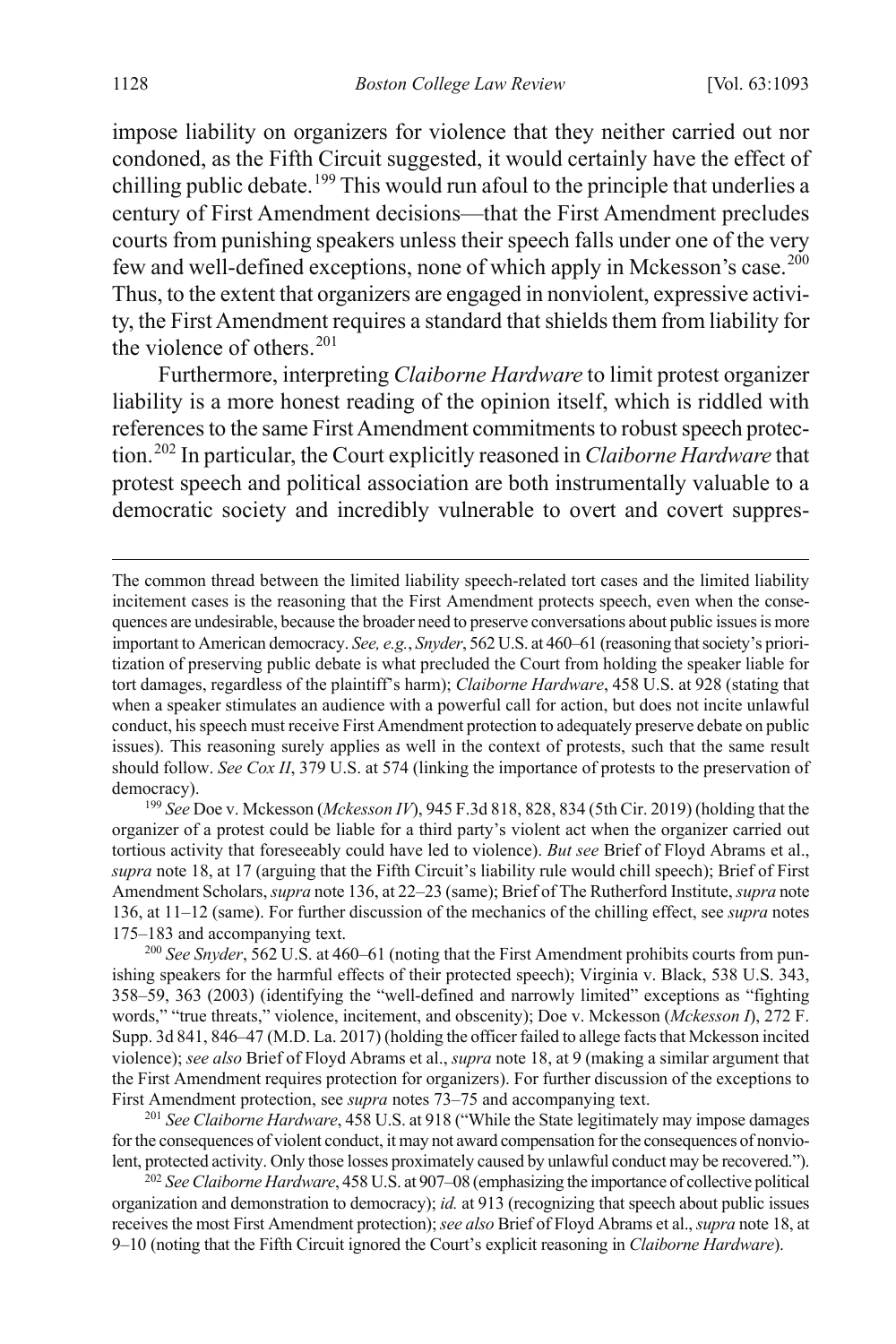sion.<sup>[203](#page-37-2)</sup> To reconcile that vulnerability, the Court noted that the First Amendment staunchly guards against modes of suppression, such as the imposition of civil liability for nonviolent speech activity.[204](#page-37-3) Because in the context of protests, violent, unprotected activity often occurs amidst safeguarded nonviolent expressive activity, the Court held that courts must be careful to only impose liability on those engaged in unprotected, violent activity—and not on those engaged in safeguarded, nonviolent expressive activity.<sup>[205](#page-37-4)</sup> The Fifth Circuit, relying on a few lines of the opinion and ignoring pages of reasoning, construed *Claiborne Hardware* to allow for the complete opposite: a regime where organizers engaged in protected, nonviolent activity can be liable for the un-protected, violent acts of others.<sup>[206](#page-37-5)</sup> As such, the Fifth Circuit's theory of liability is intellectually dishonest and completely inconsistent with the Court's reasoning in *Claiborne Hardware*. [207](#page-37-6)

### <span id="page-37-1"></span><span id="page-37-0"></span>*B. A First Amendment Principle Limiting Organizer Liability Is Good for Democracy*

The First Amendment scholars' interpretation of *Claiborne Hardware* is also correct a matter of policy because limiting the liability of organizers is good for democracy.[208](#page-37-7) Protests have been—and continue to be—an invaluable impetus for groundbreaking and necessary change in the United States.<sup>[209](#page-37-8)</sup> Or-

<span id="page-37-5"></span><sup>206</sup> *See* Doe v. Mckesson (*Mckesson IV*), 945 F.3d 818, 828, 834 (5th Cir. 2019) (holding that a court could hold Mckesson liable for the violent acts of an unidentified perpetrator); *see also id.* at 828 (emphasizing the Supreme Court's reasoning in *Claiborne Hardware* that violence receives no First Amendment protection (citing *Claiborne Hardware*, 458 U.S. at 916)); *id.* at 829 (focusing on the Supreme Court's statement in *Claiborne Hardware* that if the record demonstrated that the defendant "authorized, directed, or ratified specific tortious activity" it would "justify holding him responsible for the consequences of that activity" (quoting *Claiborne Hardware*, 458 U.S. at 927)).

<span id="page-37-6"></span><sup>207</sup> *See* Brief of Floyd Abrams et al., *supra* not[e 18,](#page-4-4) at 9–13 (critiquing the Fifth Circuit's opinion on these grounds); *see also Mckesson IV*, 945 F.3d at 828–34 (providing the criticized reasoning and resultant holding). *See generally Claiborne Hardware*, 458 U.S. at 907–08 (reasoning that political association is critical to the American democratic system).

<span id="page-37-7"></span><sup>208</sup> *See* Brief of The Rutherford Institute, *supra* note [136,](#page-25-9) at 12 (arguing that the Fifth Circuit's liability standard would be bad for democracy because it would deter protests that force change in America); *see also Claiborne Hardware*, 458 U.S. at 918 (holding that the state may not hold nonviolent actors liable for the actions of violent actors that the nonviolent actors did not proximately cause); Gillion, *supra* not[e 18](#page-4-4) (arguing that protests are essential for democracy because they allow citizens to identify and correct societal ills).

<span id="page-37-8"></span>209 *See* Brief of Floyd Abrams et al., *supra* not[e 18,](#page-4-4) at 4–6 (describing the protests that have historically led to change in American history, including the Black Lives Matter movement); *see also supra* note[s 18–](#page-4-4)[28](#page-6-9) and accompanying text (discussing the progress that the protests of various social movements accomplished).

<span id="page-37-2"></span> <sup>203</sup> *Claiborne Hardware*, 458 U.S. 931–32. For further discussion of this point, see *supra* notes [112–](#page-21-1)[115](#page-21-0) and accompanying text.

<span id="page-37-4"></span><span id="page-37-3"></span><sup>&</sup>lt;sup>204</sup> Claiborne Hardware, 458 U.S. 931–32.<br><sup>205</sup> *Id.* at 918; *see also* Brief of Floyd Abrams et al., *supra* note [18,](#page-4-4) at 13–14 (arguing that violence is always a possibility at protests).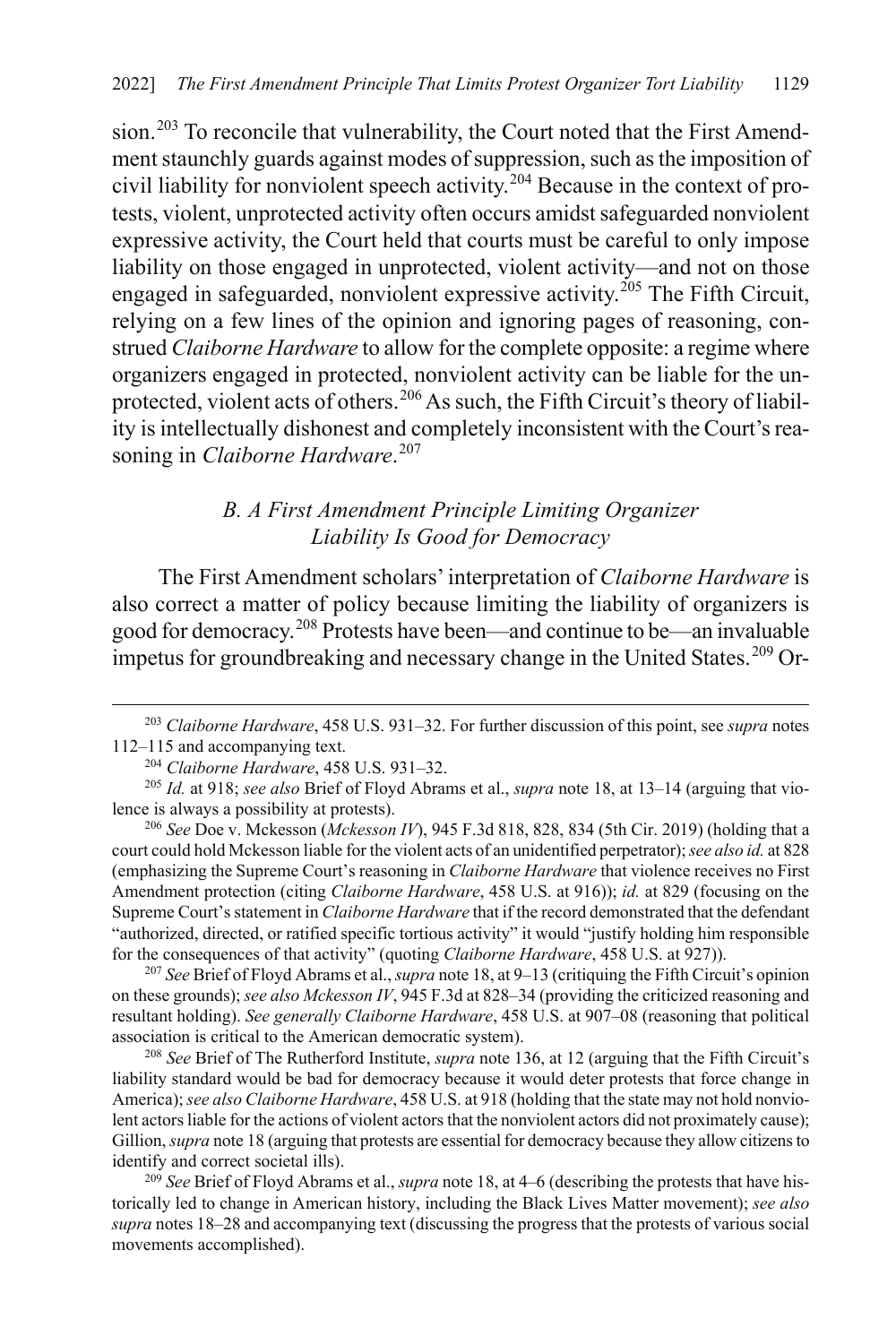ganizers need assurance that they will not suffer financial ruin simply by or-ganizing a demonstration at which violence or property damage occurs.<sup>[210](#page-38-0)</sup> Otherwise, they might refrain from coordinating such demonstrations, or at least be inclined to limit their size.<sup>[211](#page-38-1)</sup> It is untold whether groundbreaking pro-gress would occur absent the pressure that large demonstrations generate.<sup>[212](#page-38-2)</sup>

Indeed, reflecting on the indispensable progress that historical social movements achieved through protest well demonstrates the importance of pro-tecting individuals who organize such demonstrations.<sup>[213](#page-38-3)</sup> Had the March on Washington of 1963 not occurred, Congress might not have passed the Civil Rights Act of 1964.[214](#page-38-4) The killing of George Floyd and the importance of the ensuing Black Lives Matter protests of the summer of 2020 indicate that protecting organizers is still critical to social progress.[215](#page-38-5) Although the majority of the George Floyd protests were peaceful, property destruction and violence did occur.[216](#page-38-6) Holding the organizers of these demonstrations liable would seriously undermine a movement that has already forced positive change, but certainly has more to accomplish in terms of police reform and racial equity.<sup>[217](#page-38-7)</sup>

In short, the Fifth Circuit's interpretation of *Claiborne Hardware* exposes organizers to liability in such a way that could impede vital and lasting pro-

<span id="page-38-2"></span><sup>212</sup> *See* Brief of The Rutherford Institute, *supra* note [136,](#page-25-9) at 14 (hypothesizing that if the Civil Rights Movement organizers or women's suffragists were exposed to such liability for the protests that they organized, that liability may have deterred them from organizing, and consequently, the progress they achieved might not have occurred).

<span id="page-38-3"></span><sup>213</sup> *See* Brief of Floyd Abrams et al., *supra* note [18,](#page-4-4) at 4–6 (drawing on historical protests to demonstrate their macro importance to society); *see also supra notes* [18](#page-4-4)[–28](#page-6-9) and accompanying text (discussing specific social movements that used protest to induce significant progress).

<span id="page-38-4"></span><sup>214</sup> *See* Brief of NAACP, *supra* not[e 21,](#page-5-2) at 4 (suggesting the March on Washington contributed to the passing of the Civil Rights Act of 1964 and the Voting Rights Act of 1965); *see also* Brief of The Rutherford Institute, *supra* not[e 136,](#page-25-9) at 14 (mentioning the possibility that imposing liability on protests organizers in history could have prevented the progress that they achieved).

<span id="page-38-5"></span><sup>215</sup> *See* Brief of First Amendment Scholars, *supra* not[e 136,](#page-25-9) at 21 (suggesting that the threat of liability for protest organizer is at its peak at the largest and most important political protests); Buchannan, *supra* not[e 33](#page-7-5) (arguing that the protests that occurred after George Floyd's death may have made the Black Lives Matter movement the "largest" in American history); *see also supra* note[s 30](#page-6-8)[–42](#page-10-6) and accompanying text for discussion of the significance and impact of the George Floyd protests.

<span id="page-38-6"></span><sup>216</sup> *See* Chenoweth & Pressman, *supra* not[e 32](#page-6-7) (reporting that the majority of the George Floyd protests were peaceful); Taylor, *supra* note [30](#page-6-8) (indicating that violence and property destruction did occur at some protests). See *supra* not[e 34](#page-7-0) and accompanying for a detailed discussion of the data on the peacefulness of the protests, as well as the accompanying violence.

<span id="page-38-7"></span><sup>217</sup> *See supra* notes [35](#page-7-6)[–43](#page-10-7) and accompanying text (discussing the legislative, cultural, and policy changes that have already ensued as a result of the George Floyd protests, for instance the police reforms that federal, state, and local legislatures have adopted). *But see* Norris, *supra* not[e 37 \(](#page-8-3)arguing that the Black Lives Matter movement still has more to accomplish in terms of racial justice).

<span id="page-38-0"></span> <sup>210</sup> *See* Brief of The Rutherford Institute, *supra* not[e 136,](#page-25-9) at 11–12 (arguing that exposing organizers to liability for violence and damage at the protest they organize would deter them from organizing such protests).

<span id="page-38-1"></span><sup>211</sup> *Id*.; *see* Brief of First Amendment Scholars, *supra* not[e 136,](#page-25-9) at 21 (arguing that the threat of violence is more pressing at bigger protests); *see also supra* note[s 175–](#page-32-0)[185](#page-33-0) and accompanying text (discussing the way that the Fifth Circuit's liability standard would have a chilling effect on protests).